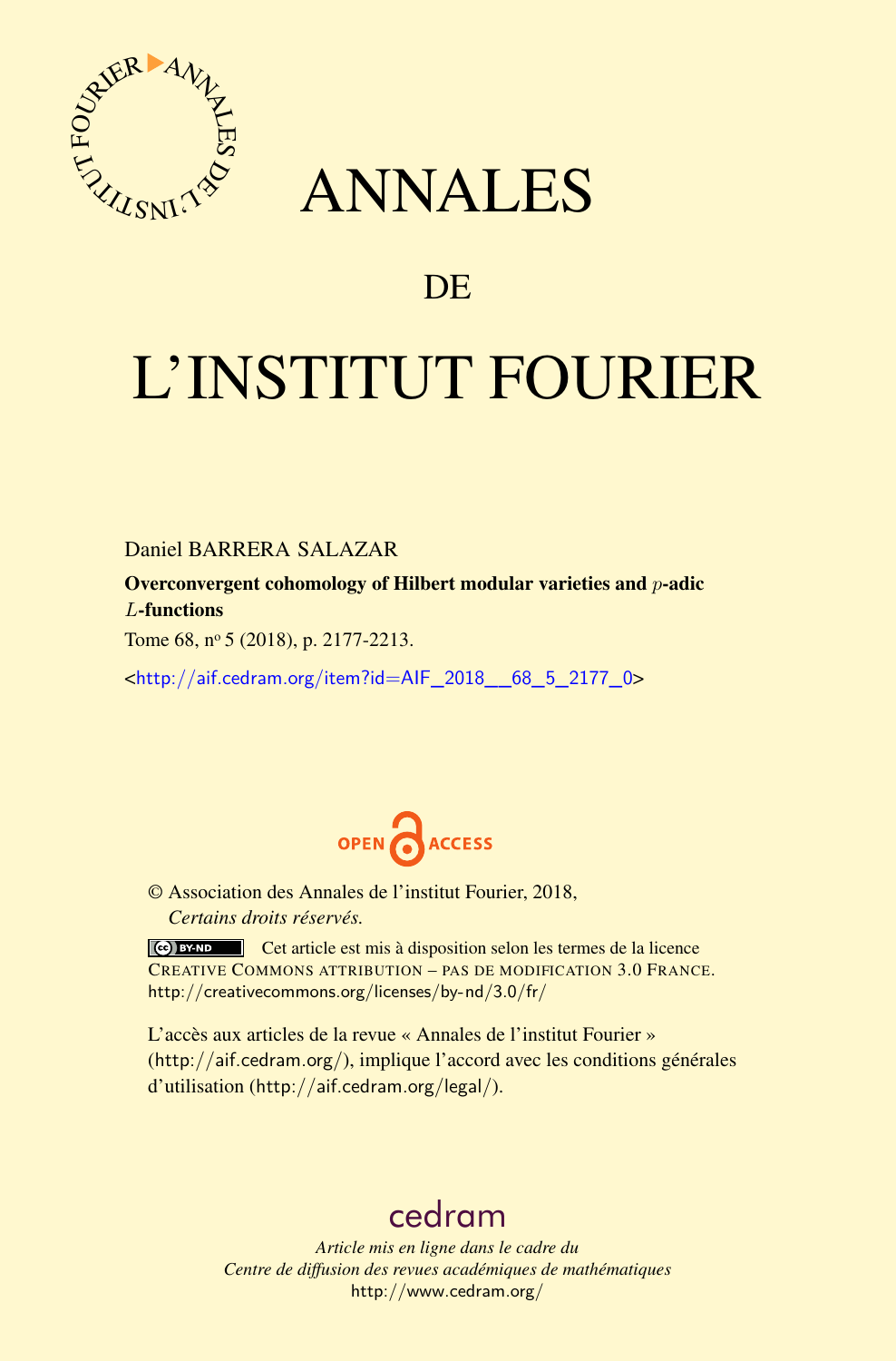# OVERCONVERGENT COHOMOLOGY OF HILBERT MODULAR VARIETIES AND *p*-ADIC *L*-FUNCTIONS

# **by Daniel BARRERA SALAZAR (\*)**

ABSTRACT. — For each Hilbert modular form of non-critical slope we construct a *p*-adic distribution on the Galois group of the maximal abelian extension unramified outside  $p$  and  $\infty$  of the totally real field. We prove that the distribution is admissible and interpolates the critical values of the complex *L*-function of the form. This construction is based on the study of the overconvergent cohomology of Hilbert modular varieties and certain cycles on these varieties.

Résumé. — Pour une forme de Hilbert de pente non critique, l'on construit une distribution *p*-adique sur le groupe de Galois de l'extension abélienne maximale du corps totalement réel, non-ramifiée en dehors de *p* et ∞. On démontre que la distribution obtenue est admissible et interpole les valeurs critiques de la fonction *L* complexe de la forme de Hilbert. Cette construction est basée sur l'étude de la cohomologie surconvergente des variétés modulaires de Hilbert et de certains cycles sur ces variétés.

# **1. Introduction**

The construction and study of *p*-adic analytic *L*-functions for elliptic modular forms has been extensively studied by several authors using different approaches. In [\[14\]](#page-37-0) the authors described the modular symbols approach and stated a conjecture about the exceptional zeros of those *p*adic *L*-functions. Glenn Stevens gave a new construction of these *p*-adic

Keywords: *p*-adic *L*-functions, Hilbert modular forms.

<sup>2010</sup> Mathematics Subject Classification: 11F41, 11F67, 11S80.

<sup>(\*)</sup> This project has received funding from the European Research Council (ERC) under the European Union's Horizon 2020 research and innovation programme (grant agreement No 682152), CONICYT, Agence Nationale de la Recherche grants ANR-10-BLAN-0114 and ANR-11-LABX-0007-01, Fondation Simone et Cino del Duca, and CRM (Montreal, Canada).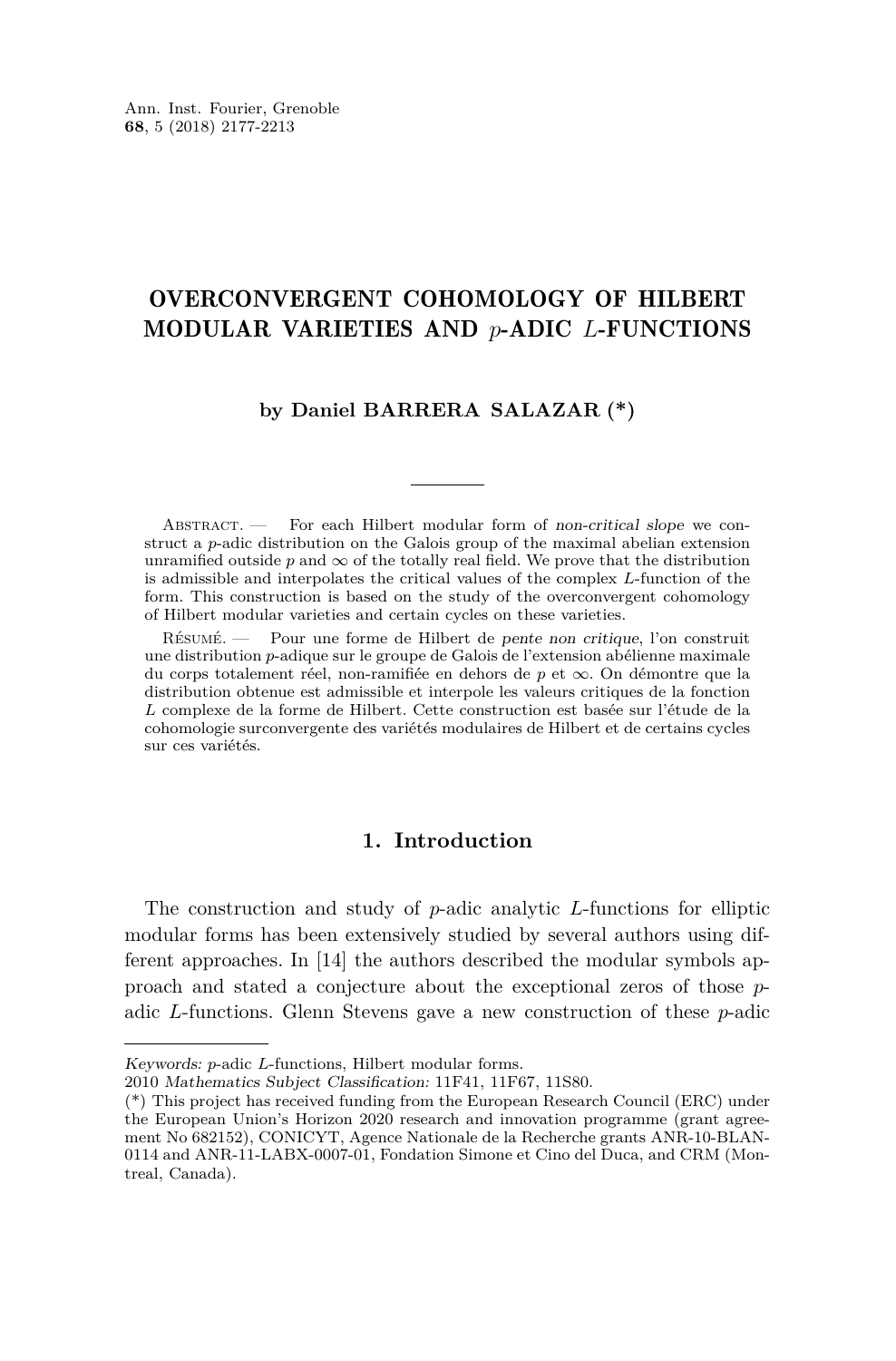*L*-functions using his theory of overconvergent modular symbols (see [\[18,](#page-37-1) [20\]](#page-37-2)). His construction works also in families which allowed him to prove the exceptional zero conjecture (see [\[19,](#page-37-3) [21\]](#page-37-4)). For Hilbert modular forms, the construction and study of *p*-adic analytic *L*-functions has been considered by authors such as Manin [\[13\]](#page-37-5), Dabrowski and Panchishkin (see [\[8,](#page-36-0) [17\]](#page-37-6)), Mok [\[15\]](#page-37-7) and Dimitrov [\[9\]](#page-37-8). The construction in [9] is based on modular symbols setting a framework for generalising Stevens' work which is the object of this paper. Before stating our result, we first briefly recall Stevens' construction. Let *p* be a prime and  $\mathbf{inc}_p : \overline{\mathbb{Q}} \hookrightarrow \overline{\mathbb{Q}}_p$  an embedding. Let  $N \geq 4$ be an integer such that  $(N, p) = 1$  and we put  $\Gamma = \Gamma_0(pN)$ . For  $k \geq 2$ an integer and *L* a *p*-adic field, we denote by  $\mathcal{D}_k(L)$  the space of *L*-valued locally analytic distributions on  $\mathbb{Z}_p$  endowed with an action of  $\Gamma$  depending on *k*; the space of overconvergent modular symbols can then be described as  $H_c^1(\Gamma, \mathcal{D}_k(L))$ . Let *f* be a *p*-stabilization of a newform of weight *k* and level *N*, such that  $U_p f = \alpha f$  and the *p*-adic valuation of  $\alpha$  is strictly less than  $k - 1$ . Using the Eichler–Shimura isomorphism one obtains a class  $\varphi \in H_c^1(\Gamma, \text{Sym}^{k-2}(L))$  such that  $U_p \varphi = \alpha \varphi$ . The first step in Steven's method is to lift  $\varphi$  to an element  $\Phi \in H_c^1(\Gamma, \mathcal{D}_k(L))$  such that  $U_p \Phi = \alpha \Phi$ (see [\[18\]](#page-37-1)). This is an analogue of Coleman's classicality theorem for overconvergent modular forms. The *p*-adic *L*-function of *f* is then obtained by evaluating  $\Phi$  on the cycle  $\{\infty\} - \{0\}.$ 

Let now *F* be a totally real field of degree *d*. Consider a Hilbert modular variety  $Y_K$  of level  $K \subset GL_2(\mathbb{A}_F^{(\infty)})$  $\binom{(\infty)}{F}$  and fix a cohomological weight  $\lambda$ of  $GL_2/F$ . Let *L* be a sufficiently large *p*-adic field. We denote by  $\mathcal{D}_{\lambda}(L)$ the space of locally analytic distributions on  $\mathcal{O}_F \otimes \mathbb{Z}_p$  with values in *L*, endowed with an action of a semigroup in  $GL_2(\mathbb{Q}_p \otimes F)$  and having  $\mathbb{V}_\lambda^{\vee}(L)$ , the algebraic representation of weight  $\lambda$ , as a quotient. We consider the overconvergent cohomology  $H_c^d(Y_K, \mathcal{D}_\lambda(L))$ . This cohomology was introduced in [\[2\]](#page-36-1) and [\[22\]](#page-37-9), and is the natural object which generalises the overconvergent modular symbols. For a positive rational number  $h \in \mathbb{Q}$  we are interested in the "slope- $\leq h$  part" of this cohomology, which essentially is the subspace of  $H_c^d(Y_K, \mathcal{D}_\lambda(L))$  such that every eigenvalue of  $U_p$  has *p*-adic valuation  $\leqslant h$  and is denoted by  $H_c^d(Y_K, \mathcal{D}_\lambda(L))^{\leqslant h}$ . This subspace has good properties when  $H_c^d(Y_K, \mathcal{D}_\lambda(L))$  admits the so called " $\leq$  *h*-slope decomposition" with respect to  $U_p$ , this property implies for example that  $H_c^d(Y_K, \mathcal{D}_\lambda(L)) \leq h$  is a direct summand of  $H_c^d(Y_K, \mathcal{D}_\lambda(L))$ . The following theorem generalises Stevens' classicity theorem to the case of Hilbert modular forms (see [5.1](#page-21-0) for more details). Its proof adapts the method of [\[22\]](#page-37-9),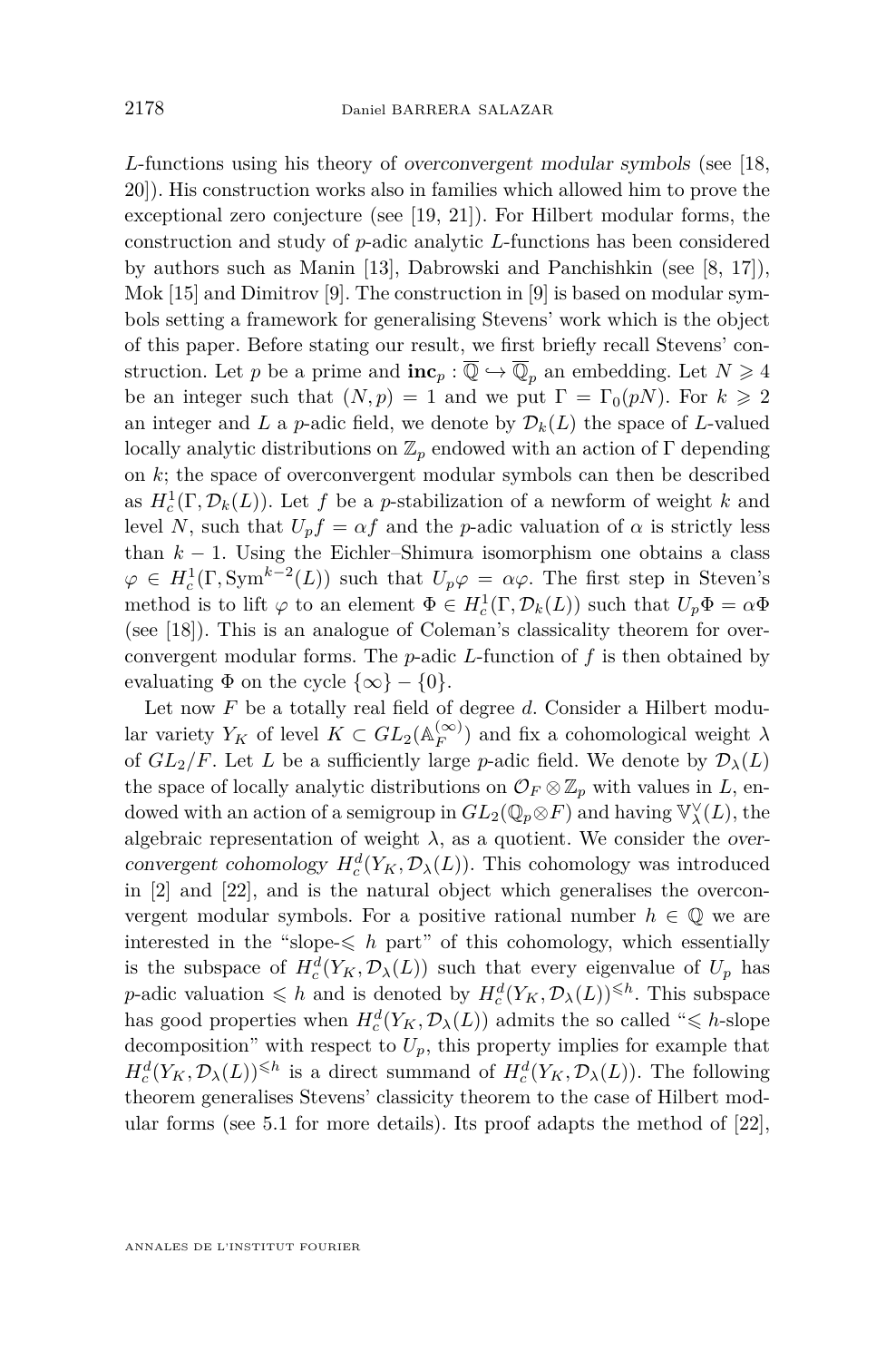where the analogous statement is established for the usual cohomology, namely by working on the boundary of the Borel–Serre compactification of  $Y_K$ .

<span id="page-3-1"></span>THEOREM 1.1. —  $H_c^d(Y_K, \mathcal{D}_\lambda(L))$  admits a decomposition with respect to  $U_p$ . Moreover there exists  $h(\lambda) > 0$  depending only on  $\lambda$ , such that if  $h < h(\lambda)$  then we have a canonical isomorphism:

$$
H^d_c(Y_K, \mathcal{D}_\lambda(L))^{\leq h} \xrightarrow{\ \sim \ } H^d_c(Y_K, \mathbb{V}_\lambda^\vee(L))^{\leq h}.
$$

An immediate consequence of this result is that given any cuspidal automorphic representation  $\pi$  of  $GL_2/F$  contributing to  $H_c^d(Y_K, \mathbb{V}^\vee_\lambda(\mathbb{C}))$  and any *p*-stabilized new vector **f** in  $\pi$  which has non-critical slope, one has a well defined class  $\Phi \in H_c^d(Y_K, \mathcal{D}_\lambda(L))$  (see [7.1\)](#page-33-0). The main objective of this article is to attach a *p*-adic *L*-function to such a class. To achieve this we evaluate this class on the automorphic cycles introduced in [\[9\]](#page-37-8). Those cycles are morphisms of real analytic varieties  $C_n: X_n \to Y_K$  where  $X_n = \coprod_{\text{Cl}_F^+(p^n)} (\mathbb{R}/\mathbb{Z})^{d-1} \times \mathbb{R}^\times_{\geqslant 0}$  and  $\text{Cl}_F^+(p^n)$  is the narrow ray class group of *F*. We remark that in the case  $F = \mathbb{Q}$  we are considering the disjoint union of the paths joining  $a/p^n$  and  $\infty$ , for  $a \in \{0, \ldots, p^n-1\}$  coprime to *p*, inside the modular curve. In [6.2](#page-24-0) we use these cycles to define a distribution valued sequence of evaluations,  $ev_n$  for each  $n \in \mathbb{N}$ , on the overconvergent cohomology, which are analogues of the evaluations described in [\[9,](#page-37-8) §1.5]. Using  $ev_1$  we construct a morphism:

<span id="page-3-0"></span>(1.1) 
$$
H_c^d(Y_K, \mathcal{D}_\lambda(L)) \longrightarrow \mathcal{D}(\text{Gal}_p, L),
$$

where  $Gal_p = Gal(F^{p,\infty}/F)$  where  $F^{p,\infty}$  is the maximal abelian extension of *F* unramified outside *p* and  $\infty$ , and  $\mathcal{D}(Gal_p, L)$  is the space of locally analytic distributions on Gal<sub>p</sub>. Then  $\mu_{\mathbf{f}} \in \mathcal{D}(Gal_p, L)$  is defined as the image of  $\Phi$  under the map [\(1.1\)](#page-3-0). Remark that  $F^{p,\infty}$  contains the cyclotomic extension of *F*, and denote by  $N : \text{Gal}_p \to L^*$  the continuous character given by the cyclotomic character. For  $s \in \mathbb{Z}_p$  and any continuous character  $\chi : \operatorname{Gal}_p \to L^*$  we put:

$$
L_p(\mathbf{f}, \chi, s) := \mu_{\mathbf{f}}(\chi N^{s-1}).
$$

By construction this function is analytic in the variable  $s \in \mathbb{Z}_p$ . We are now in a position to state our main theorem: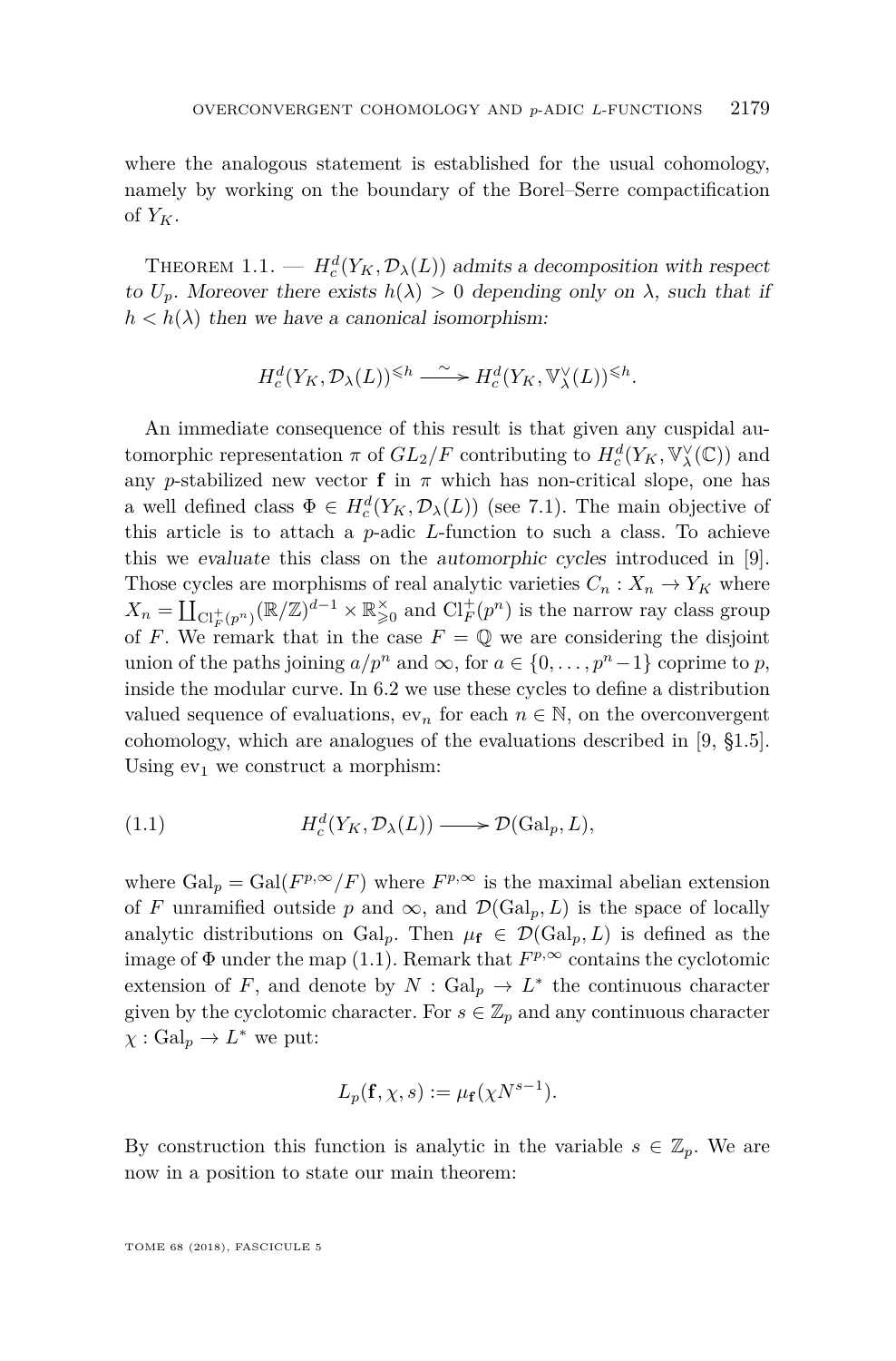<span id="page-4-0"></span>THEOREM 1.2. — The distribution  $\mu_{\mathbf{f}} \in \mathcal{D}(\text{Gal}_p, L)$  is admissible. Let  $\chi$ : Gal<sub>p</sub>  $\rightarrow$  *L*<sup> $\times$ </sup> be a finite order character of *F* such that  $\chi_{\sigma}(-1) = 1$  for each  $\sigma \in \Sigma_F$ , then we have:

$$
L_p(\mathbf{f}, \chi, 1) = \mathbf{inc}_p\left(\frac{L^p(\pi \otimes \chi, 1)\tau(\chi)}{\Omega_{\pi}}\right) \prod_{\mathfrak{p} \mid p} Z_{\mathfrak{p}},
$$

here  $L^p(\pi \otimes \chi, s)$  is the *L*-function of  $\pi$  twisted by  $\chi$  without the Euler factor in *p*,  $\tau(\chi)$  is the Gauss sum,  $\Omega_{\pi}$  is a period attached to  $\pi$  and  $Z_{p}$  are local factors defined in terms of  $\pi_p$  and  $\chi_p$ .

The proof of the admissibility uses crucially all evaluations  $ev_n$ . The proof of the interpolation formula is based on some computations given in [\[9\]](#page-37-8).

As mentioned, a study of the *p*-adic properties of special values of *L*functions attached to Hilbert modular forms was carried out for example in [\[8\]](#page-36-0). The present work has several advantages. For instance while in [\[8\]](#page-36-0) the construction of the *p*-adic *L*-function was donne by using the Ranking method we use the theory of overconvergent modular symbols, which is more flexible to applications. In this direction, in [\[3\]](#page-36-2), in collaboration with M. Dimitrov and A. Jorza, we extend the method of the present paper to construct *p*-adic *L*-functions in families, and investigate the exceptional zero conjecture for central critical values of Hilbert modular forms of any weight. We would like to point out that the Stevens' method for the construction of *p*-adic *L*-functions, has been developed in the context of *GL*<sup>2</sup> in [\[4,](#page-36-3) [24\]](#page-37-10) and [\[5\]](#page-36-4). Finally we would like to mention that Januszewski constructed *p*-adic *L*-functions for  $GL_n \times GL_{n-1}$  in [\[11\]](#page-37-11). We hope that these results will motivate similar constructions of *p*-adic *L*-functions for more general reductive groups. The article is structured as follows. In Section [2](#page-5-0) we introduce some basic notations used in this work. In Section [3](#page-9-0) we prove the existence of slope decomposition for the compactly supported cohomology of Hilbert modular varieties. In Section [4](#page-15-0) we introduce some spaces of distributions. Section [5](#page-20-0) is devoted to the proof of Theorem [1.1.](#page-3-1) In Section [6](#page-23-0) we use automorphic cycles to construct evaluations on the overconvergent cohomology and we construct in particular the map [\(1.1\)](#page-3-0). Finally in Section [7,](#page-32-0) we construct *p*-adic *L*-functions and we prove Theorem [1.2.](#page-4-0)

**Acknowledgments.** I would like to thank my PhD thesis advisor, Mladen Dimitrov, for suggesting this problem and for his guidance and assistance. I also thank Eric Urban for kindly answering a number of questions. Thanks are due to Olivier Fouquet, Michael Harris, Adrian Iovita, Vincent Pilloni and Jacques Tilouine for support and motivation. Finally,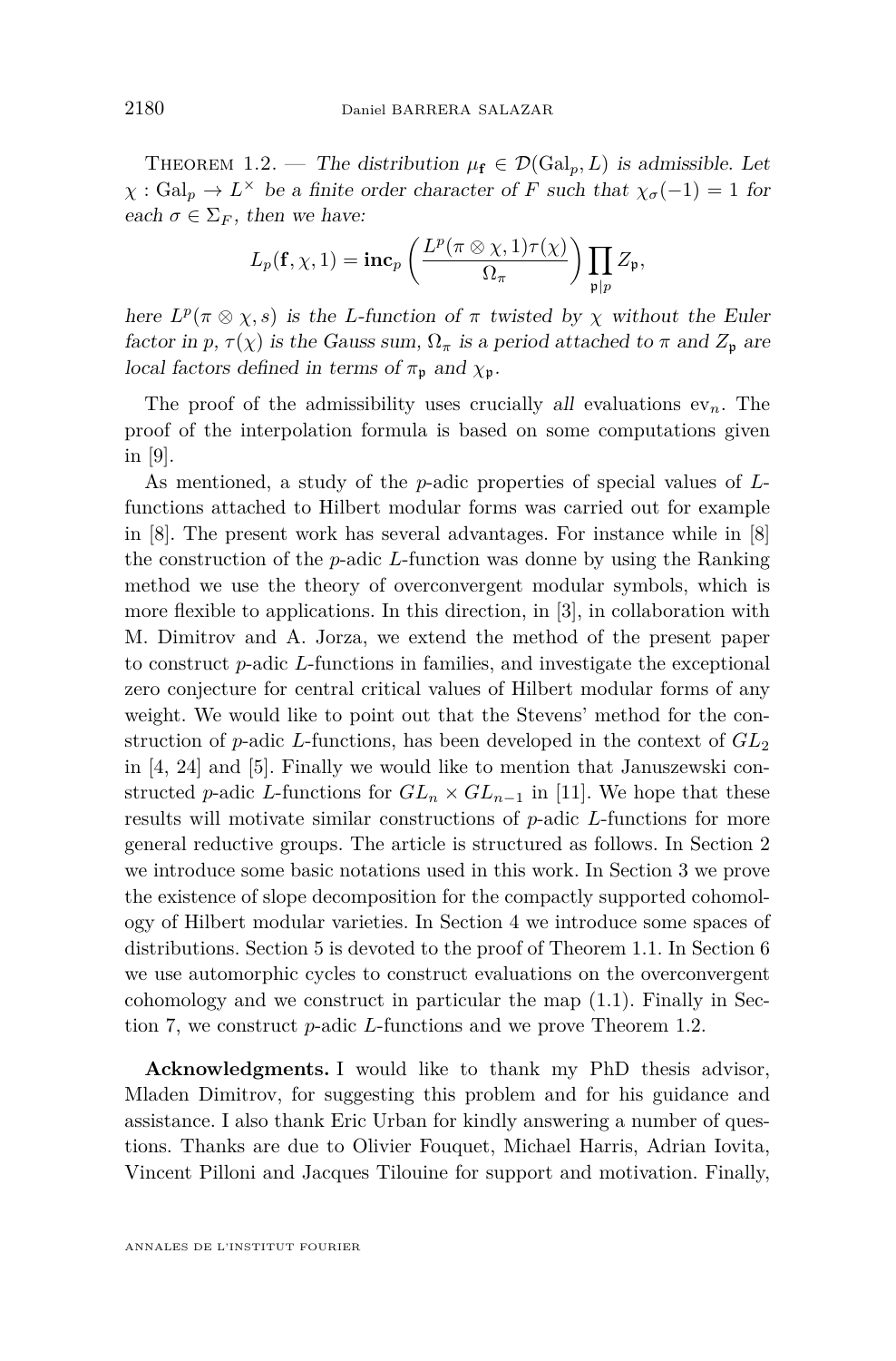<span id="page-5-0"></span>the author would like to thank the anonymous referees for their helpful comments and suggestions to improve the presentation of this paper.

# **2. Hilbert modular varieties**

# **2.1. Notations**

<span id="page-5-2"></span>Let *F* be a totally real number field,  $d = [F : \mathbb{O}]$  and  $\Sigma_F$  be the set of embeddings of *F* in  $\mathbb C$ . In this paper we consider  $\overline{\mathbb Q}$  as a subfield of  $\mathbb C$  and then we identify  $\Sigma_F$  with  $\text{Hom}(F,\overline{\mathbb{Q}})$ . We denote  $\mathbf{t} = (1,\ldots,1) \in \mathbb{Z}^{\Sigma_F}$ . We denote by  $A$  the ring of adeles over  $\mathbb Q$  and  $A_f$  the ring of finite adeles. We put  $A_F = A \otimes_{\mathbb{Q}} F$  and  $A_{F,f} = A_f \otimes_{\mathbb{Q}} F$ . Let  $p \geq 2$  be a prime number and  $\mathbf{inc}_p : \overline{\mathbb{Q}} \hookrightarrow \overline{\mathbb{Q}}_p$  an embedding. For each  $\sigma \in \Sigma_F$  there is an unique  $\mathfrak{p} \mid p$  in *F* such that  $\mathbf{inc}_p \circ \sigma$  correspond to  $\mathfrak{p}$ . We obtain a decomposition  $\Sigma_F = \bigsqcup_{\mathfrak{p}|p} \Sigma_{\mathfrak{p}}$ , where  $\Sigma_{\mathfrak{p}}$  is the set of  $\sigma \in \Sigma_F$  corresponding to  $\mathfrak{p}$  under **inc**<sub>*p*</sub>. Moreover, let  $v_p : \overline{\mathbb{Q}}_p^{\times} \to \mathbb{Q}$  be the non-archimedean valuation such that  $v_p(p) = 1$ .

For each prime ideal **p** over *p* we choose an uniformizer,  $\varpi_p$ , of  $F_p$ . In all this paper we suppose that  $\varpi_{\mathfrak{p}}^{e_{\mathfrak{p}}} = p$ , where  $e_{\mathfrak{p}}$  is the inertia degree at  $\mathfrak{p}$ . Using the decomposition  $F \otimes \mathbb{Q}_p = \prod_{\mathfrak{p} | p} F_{\mathfrak{p}}$  we obtain a group homomorphism  $u:(F\otimes\mathbb{Q}_p)^{\times}\to(\mathcal{O}_F\otimes\mathbb{Z}_p)^{\times}$ . Let  $G=\text{Res}_{\mathcal{O}_F/\mathbb{Z}}GL_2$ ,  $B$  be the Borel subgroup of the upper triangular matrices and *T* be the standard torus. Let *Z* be the center of *G* and we denote  $G^{ad} = G/Z$ .

#### **2.2. Hilbert modular varieties**

# 2.2.1.

<span id="page-5-1"></span>Let  $G^+_{\infty}$  be the connected component of the identity in  $G(\mathbb{R})$ ,  $Z_{\infty} = Z(\mathbb{R})$ and  $K_{\infty}^{+} = SO_2(F_{\infty})$ , where  $F_{\infty} = F \otimes \mathbb{R}$ . Let *K* be an open compact subgroup of  $G(\mathbb{A}_f)$  then we define the Hilbert modular variety of level K by:

$$
Y_K = G(\mathbb{Q}) \setminus G(\mathbb{A}) / KK^+_{\infty} Z_{\infty}.
$$

This variety is a complex manifold and we can describe more explicitly its connected components. Let  $C_K^+ := F^\times \setminus \mathbb{A}_F^\times / \det(K) F_\infty^+$  and for each  $\mathbf{x} \in C_K^+$ we choose  $g_{\mathbf{x}} \in G(\mathbb{A}_f)$  such that the image of  $det(g_{\mathbf{y}})$  in  $C_K^+$  is  $\mathbf{x}$ . Then we have a decomposition:

$$
Y_K = \bigsqcup_{\mathbf{x} \in \mathcal{C}_K^+} Y_{\mathbf{x}},
$$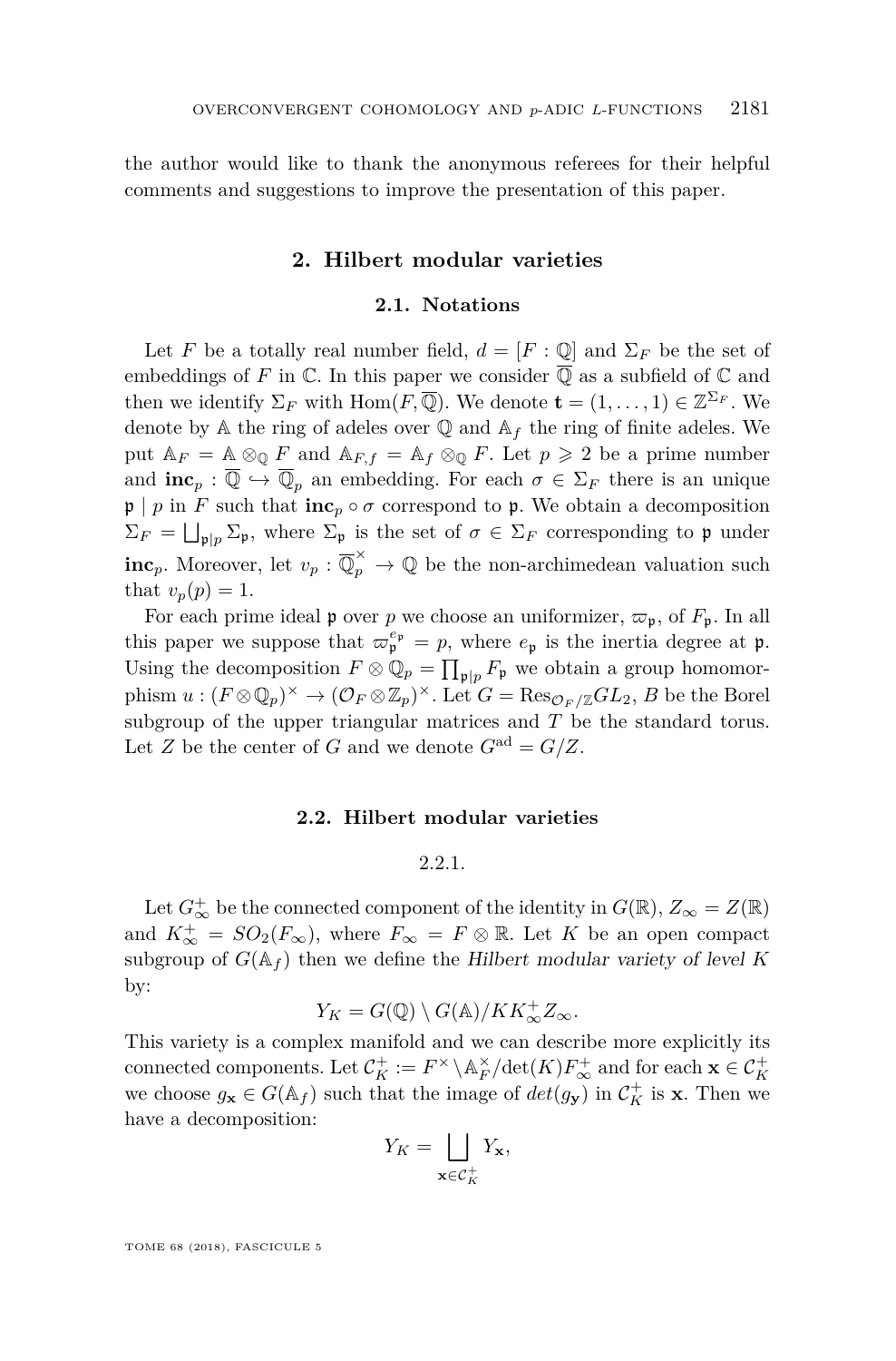where  $Y_x = G(\mathbb{Q}) \setminus G(\mathbb{Q})g_yKG^+_\infty/KK^+_\infty Z_\infty$ . Moreover if we denote  $\Gamma_x =$  $G(\mathbb{Q}) \cap g_{\mathbf{y}} K g_{\mathbf{y}}^{-1} G_{\infty}^{+}$  then  $Y_{\mathbf{x}} \simeq \Gamma_{\mathbf{x}} \setminus \mathbb{H}_F$ , here  $\mathbb{H}_F := \mathbb{H}^{\Sigma_F}$  and  $\mathbb{H}$  is the upper half plane.

<span id="page-6-0"></span>HYPOTHESIS 2.1. — We suppose in all this paper that for each  $\mathbf{x} \in C_K^+$ the group  $\overline{\Gamma}_{\mathbf{x}} := \Gamma_{\mathbf{x}} / \Gamma_{\mathbf{x}} \cap Z(\mathbb{Q})$  is torsion-free.

This hypothesis is satisfied if  $K$  is sufficiently small. In that case we deduce that  $Y_K$  is smooth and the fundamental group of  $Y_{\mathbf{x}}$  is  $\overline{\Gamma}_{\mathbf{x}}$ .

Remark 2.2. — We will fix in all this work representatives  $g_x$  whose image in  $G(\mathbb{Q}_p)$  is trivial.

# 2.2.2. Borel–Serre compactificacion

The variety  $Y_K$  is not compact, here we will describe the Borel–Serre compactificacion of  $Y_K$ . To construct this compactification we first enlarge  $\mathbb{H}_F$ . We denote  $G(\mathbb{Q})^+ := G(\mathbb{Q}) \cap G^+_{\infty}$  and let  $G^{\text{ad}}(\mathbb{Q})^+$  be the image of  $G(\mathbb{Q})^+$  in  $G^{\text{ad}}(\mathbb{Q})$ . In [\[6\]](#page-36-5) it is constructed a space  $\overline{\mathbb{H}}_F$  containing  $\mathbb{H}_F$ , and it is proved that it is a manifold with corners with smooth boundary. There is a continuous action of  $G^{\text{ad}}(\mathbb{Q})^+$  on  $\overline{\mathbb{H}}_F$  extending the action over  $\mathbb{H}_F$ , moreover if  $\Gamma$  is a torsion free arithmetic subgroup of  $G^{\rm ad}(\mathbb{Q})^+$  then  $\Gamma \setminus \overline{\mathbb{H}}_F$ is a compact surface with fundamental group Γ. More explicitly we have:

$$
\overline{\mathbb{H}}_F := \mathbb{H}_F \sqcup \bigsqcup_P e(P),
$$

where the second union is over the set of Borel groups of  $G<sup>ad</sup>$ , and each  $e(P)$  is a contractible space. Moreover the boundary  $\bigsqcup_P e(P)$  is stable under the action of  $G^{ad}(\mathbb{Q})^+$ , in fact we have:  $\gamma e(P) = e(\gamma P \gamma^{-1})$  for each  $\gamma \in G^{\rm ad}(\mathbb{Q})^+$  and Borel group *P*.

Using these notations we define the Borel–Serre compactification of  $Y_K$  by:

$$
X_K := \bigsqcup_{\mathbf{x} \in \mathcal{C}_K^+} \overline{\Gamma}_{\mathbf{x}} \setminus \overline{\mathbb{H}}_F.
$$

# **2.3. Cohomology and Hecke operators**

# 2.3.1. Cohomology

Let *M* be a module with a right action of *K*, and suppose that  $K \cap$  $Z(\mathbb{Q})$  acts trivially. We denote by  $\mathcal{L}(M)$  the sheaf over  $Y_K$  given by the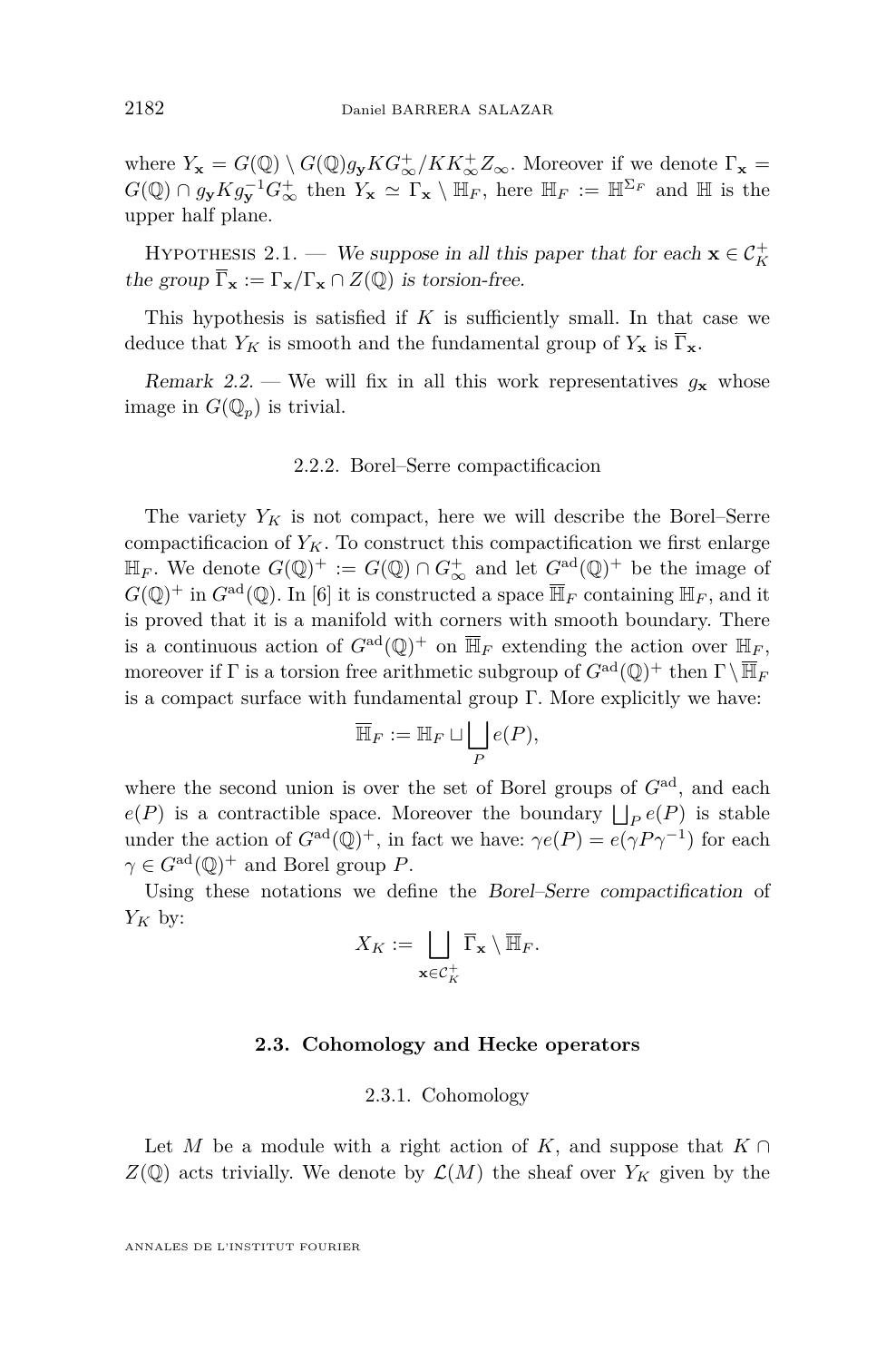local system  $G(\mathbb{Q}) \setminus (G(\mathbb{A}) \times M)/KK_{\infty}^+Z_{\infty} \to Y_K$  which is defined by  $\gamma(q, m)kk_{\infty} = (\gamma gkk_{\infty}, m \cdot k)$ . For some specific modules *M* we will be interested in the cohomology groups:  $H^i(Y_K, \mathcal{L}(M))$  and  $H^i_c(Y_K, \mathcal{L}(M))$ . Suppose that the action of *K* on *M* factorizes through the image of *K* into  $G(\mathbb{Q}_p)$ , then the groups  $\overline{\Gamma}_{\mathbf{x}}$  act on *M* and so for  $? \in \{\emptyset, c\}$  we have the following decomposition:

$$
H^i_?(\overline{Y}_K,\mathcal{L}(M)) = \bigoplus_{\mathbf{x}\in\mathcal{C}_K^+} H^i_?(\overline{\Gamma}_{\mathbf{x}}\setminus \mathbb{H}_F, \mathcal{L}(M)) = \bigoplus_{\mathbf{x}\in\mathcal{C}_K^+} H^i_?(\overline{\Gamma}_{\mathbf{x}},M),
$$

where the term in the middle  $\mathcal{L}(M)$  is the sheaf over  $\overline{\Gamma}_{\mathbf{x}} \setminus \mathbb{H}_F$  given by the local system defined by  $\gamma(z,m) = (\gamma z, m\gamma^{-1})$  for  $\gamma \in \overline{\Gamma}_{\mathbf{x}}, z \in \mathbb{H}_{F}$  and  $m \in M$ . Let  $\Gamma$  be a torsion free arithmetic subgroup of  $G^{\text{ad}}(\mathbb{Q})^+$  then we have the following exact sequence:

$$
\cdots \longrightarrow H_c^i(\Gamma \setminus \mathbb{H}_F, \mathcal{L}(M)) \longrightarrow H^i(\Gamma \setminus \mathbb{H}_F, \mathcal{L}(M))
$$
  

$$
\longrightarrow H^i(\Gamma \setminus \partial \overline{\mathbb{H}}_F, \mathcal{L}(M)) \longrightarrow \cdots
$$

here the sheaf  $\mathcal{L}(M)$  on  $\Gamma \backslash \partial \overline{\mathbb{H}}_F$  is defined as before. The boundary of  $\Gamma \backslash \overline{\mathbb{H}}_F$ is given by  $\Box_{P \in \mathcal{B}_{\Gamma}} \Gamma_P \setminus e(P)$  where  $\mathcal{B}_{\Gamma}$  is a fixed set of representatives of the classes of the Borel groups under the action by conjugation of  $\Gamma$  and  $\Gamma_P = \Gamma \cap P$ . Then we obtain:

<span id="page-7-0"></span>(2.1)  

$$
H^{\bullet}(\partial(\Gamma \setminus \overline{\mathbb{H}}_F), \mathcal{L}_{\Gamma}(M)) \simeq \bigoplus_{P \in \mathcal{B}_{\Gamma}} H^{\bullet}(\Gamma_P \setminus e(P), \mathcal{L}_{\Gamma_P}(M))
$$

$$
\simeq \bigoplus_{P \in \mathcal{B}_{\Gamma}} H^{\bullet}(\Gamma_P, M).
$$

# 2.3.2. Hecke operators

Let  $\Lambda \subset G^{ad}(\mathbb{Q})^+$  be a semigroup acting on *M*,  $\Gamma$ ,  $\Gamma' \subset \Lambda$  be as before, and  $\lambda \in \Lambda$  such that  $\Gamma' \cap \lambda \Gamma \lambda^{-1}$  is of finite index in  $\Gamma'$ . For  $? \in \{0, c\}$  we define:

$$
[\Gamma \gamma \Gamma'] : H^i_? (\Gamma \setminus \mathbb{H}_F, M) \longrightarrow H^i_? (\Gamma' \setminus \mathbb{H}_F, M),
$$

 $\mathrm{b}$ y  $[\Gamma\lambda\Gamma'] = \mathrm{Cor}_{\Gamma'\cap\lambda\Gamma\lambda^{-1}}^{\Gamma'} \circ [\lambda] \circ \mathrm{res}_{\Gamma\cap\lambda^{-1}\Gamma'\lambda}^{\Gamma}$  here  $\mathrm{Cor}_{\Gamma'\cap\lambda\Gamma\lambda^{-1}}^{\Gamma'}$  and  $\mathrm{res}_{\Gamma\cap\lambda^{-1}\Gamma'\lambda}^{\Gamma'}$ are the classical co-restriction and restriction map on the cohomology and  $[\lambda]: H_?^i(\Gamma \cap \lambda^{-1}\Gamma' \lambda \setminus \mathbb{H}_F, M) \to H_?^i(\Gamma' \cap \lambda \Gamma \lambda^{-1} \setminus \mathbb{H}_F, M)$  is given by the map  $M \to M$ ,  $m \mapsto m\lambda$ . In the same way, we define Hecke operators in the adelic point of view. Let  $R \subset G(\mathbb{A}_f)$  be a semigroup acting on M. Let  $K \subset G(\mathbb{A}_f)$ be an open compact subgroup contained in *R* and satisfying [2.1.](#page-6-0) For each *x* ∈ *R* we put  $[KxK] = \text{Cor}_{K \cap xKx^{-1}, K} \circ [x] \circ \text{res}_{K, K \cap x^{-1}Kx}$ :

$$
[KxK]: H^i_?(Y_K, \mathcal{L}(M)) \longrightarrow H^i_?(Y_K, \mathcal{L}(M))
$$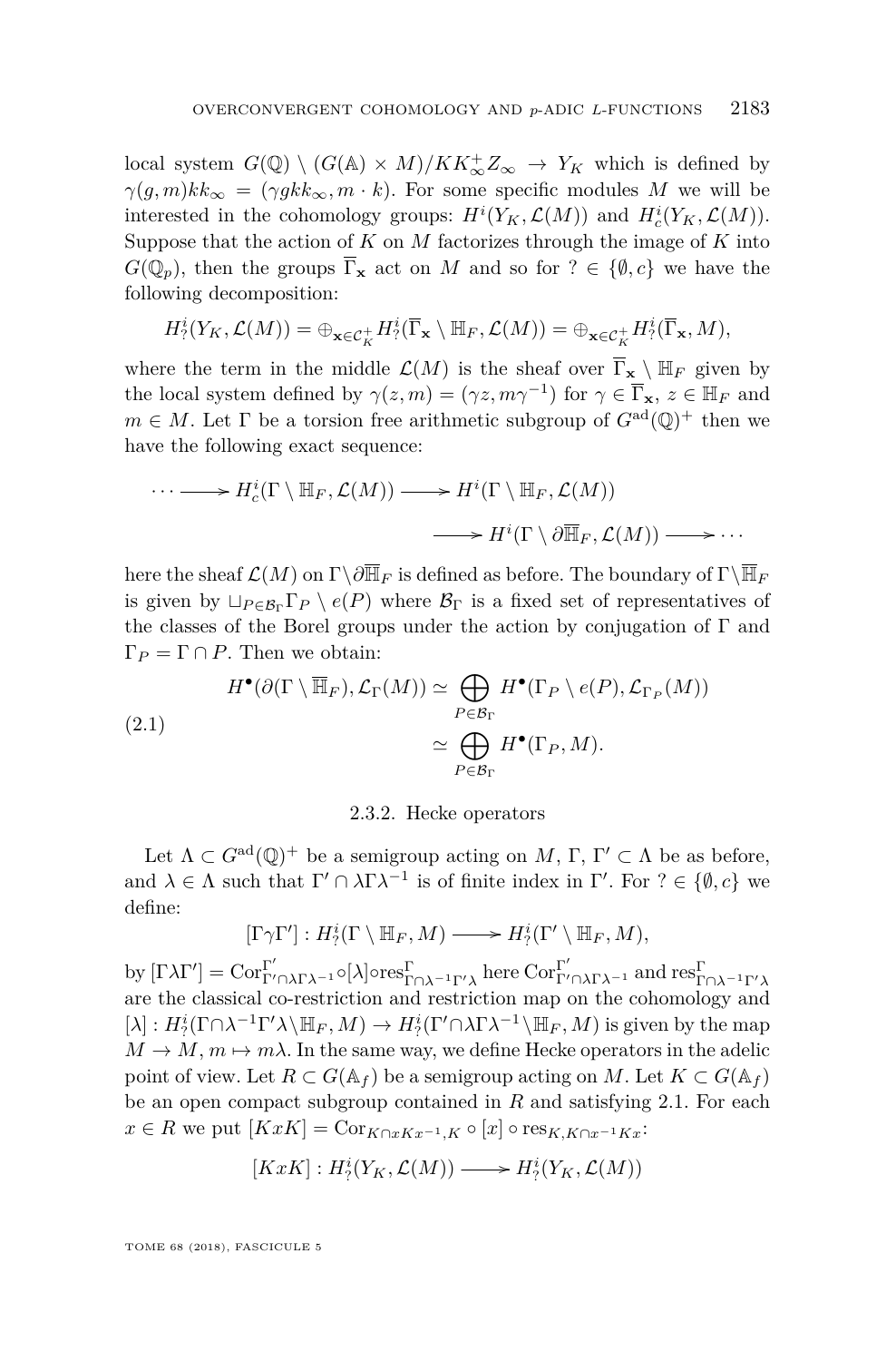where  $\text{Cor}_{K \cap x K}$ <sub>*x*−1</sub>*K* and  $\text{res}_{K, K \cap x^{-1} K}$  are as before, moreover, the morphism  $[x]: H_?^i(Y_{K \cap x^{-1}Kx}, \mathcal{L}(M)) \to H_?^i(Y_{K \cap xKx^{-1}}, \mathcal{L}(M))$  is given as follow: let  $\chi : Y_{K \cap x K x^{-1}} \to Y_{K \cap x^{-1} K x}$  be given by  $g \in G(\mathbb{A}) \to gx \in$  $G(A)$ , then [*x*] is the morphism obtained using the *χ*-cohomomorphism  $\mathcal{L}_{K\cap x^{-1}Kx}(M) \rightsquigarrow \mathcal{L}_{K\cap xKx^{-1}}(M)$  (in the notations of [\[7\]](#page-36-6)) which is defined by  $(g, m) \to (gx^{-1}, xm)$ .

Denote by  $\Lambda_2$  the image of *R* in  $G(\mathbb{Q}_p)$ , then let  $\Lambda_1 \subset G(\mathbb{Q})^+$  be the inverse image of  $\Lambda_2$  under the map  $G(\mathbb{Q})^+ \to G(\mathbb{Q}_p)$  and finally let  $\Lambda \subset$  $G^{\text{ad}}(\mathbb{Q})^+$  be the image of  $\Lambda_1$  in  $G^{\text{ad}}(\mathbb{Q})^+$ . Then  $\Lambda$  acts on  $M$  and  $\overline{\Gamma}_{\mathbf{y}} \subset \Lambda$ for all  $\mathbf{y} \in C_K^+$ . We suppose that  $x \in R$  satisfy  $\det(K) = \det(K \cap x^{-1}Kx)$ and let  $\sigma: \mathcal{C}_K^+ \to \mathcal{C}_K^+$  be the bijection such that for each  $\mathbf{y} \in \mathcal{C}_K^+$  we can write  $g_{\mathbf{y}}x = \lambda_{\mathbf{y}}g_{\sigma(\mathbf{y})}kc$  where  $\lambda_{\mathbf{y}} \in G(\mathbb{Q}), k \in K$  and  $c \in G_{\infty}^+$ . Then using the above notations we have:

(2.2) 
$$
[KxK] = \bigoplus_{\mathbf{y}\in\mathcal{C}_K^+} [\overline{\Gamma}_{\sigma(\mathbf{y})}\lambda_{\mathbf{y}}\overline{\Gamma}_{\mathbf{y}}].
$$

Notation  $2.3.$  — We use the usual notations about Hecke operators. If  $\left(\begin{smallmatrix} 1 & 0 \\ 0 & \varpi_{\frak{p}} \end{smallmatrix}\right) \in R$  we denote  $U_{\frak{p}}$  the operator  $\left[K\left(\begin{smallmatrix} 1 & 0 \\ 0 & \varpi_{\frak{p}} \end{smallmatrix}\right) K\right]$  and if  $\left(\begin{smallmatrix} 1 & 0 \\ 0 & p \end{smallmatrix}\right) \in R$  the we write  $U_p = [K(\begin{smallmatrix} 1 & 0 \\ 0 & p \end{smallmatrix}) K]$ . We have  $U_p = \prod_{\mathfrak{p} \mid p} U_{\mathfrak{p}}^{e_{\mathfrak{p}}}.$ 

# <span id="page-8-0"></span>**2.4. Algebraic representations of** *G*

<span id="page-8-1"></span>Through all this work we fix  $(\mathbf{k}, r) \in \mathbb{Z}^{\Sigma_F} \times \mathbb{Z}$  such that  $k_{\sigma} \geq 2$ ,  $k_{\sigma} \equiv r \mod 2$  and  $|r| \leq k_{\sigma} - 2$  for all  $\sigma \in \Sigma_F$ . Let *L* be a finite extension of  $\mathbb{Q}_p$  containing a normal closure of *F*. Attached to the data  $(k, r)$  we get a dominant character,  $\lambda$ , for  $(G_L, B_L, T_L)$ , corresponding to  $(\frac{k_{\sigma}-2+r}{2}, \frac{-k_{\sigma}+2+r}{2})_{\sigma \in \Sigma_F} \in (\mathbb{Z} \times \mathbb{Z})^{\Sigma_F}$  i.e. if *A* is a *L*-algebra then for  $t = \left( \begin{smallmatrix} a_{\sigma} & 0 \\ 0 & b_{\sigma} \end{smallmatrix} \right) \right)_{\sigma \in \Sigma_F} \in T(A)$  we have:

$$
\lambda(t) = \prod_{\sigma \in \Sigma_F} a_{\sigma}^{\frac{k_{\sigma}-2+r}{2}} b_{\sigma}^{\frac{-k_{\sigma}+2+r}{2}}.
$$

Let  $\mathbb{V}_{\lambda}$  be the irreducible algebraic representation of highest weight  $\lambda$  of  $G_L$ , then  $\mathbb{V}_{\lambda}$  is the algebraic induction of  $\lambda$  from the Borel subgroup of the lower triangular matrices to  $G_L$ . We have an explicit description of this representation. Let *A* be a *L*-algebra then we have:

$$
\mathbb{V}_{\lambda}(A) \cong \bigotimes_{\sigma \in \Sigma_F} \text{Sym}^{k_{\sigma}-2}(A) \otimes \det^{\frac{r-k_{\sigma}+2}{2}},
$$

here the action is given by:  $(g \cdot P)(X, Y) = (\det(g))^{\frac{rt-k+2t}{2}} P(aX - cY, -bX +$ *dY*), for  $g = \begin{pmatrix} a & b \\ c & d \end{pmatrix} \in G(A) \simeq \text{Gl}_2(A)^{\Sigma_F}$  and  $P(X, Y)$  is a polynomial in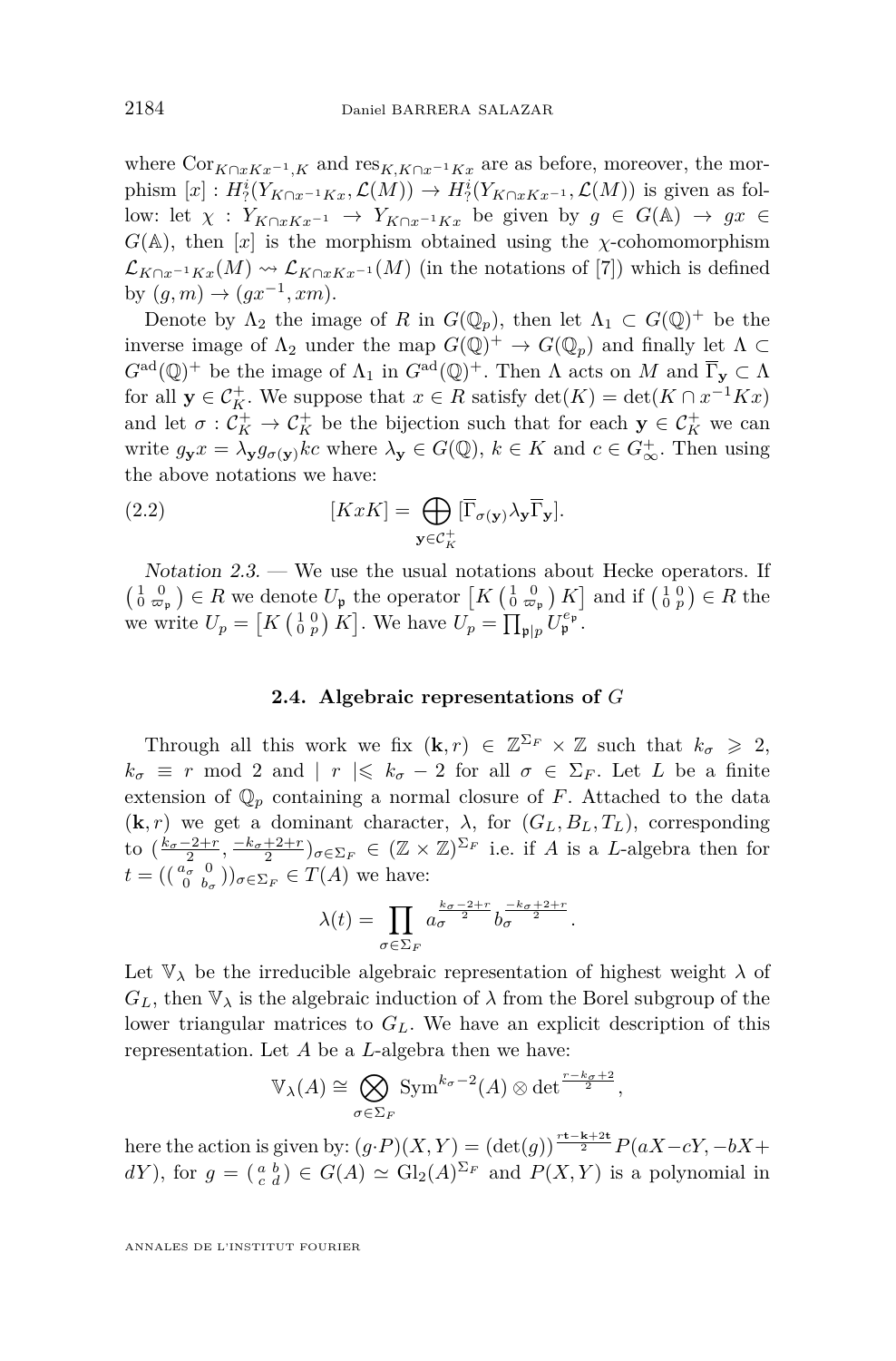the variables  $X = (X_{\sigma})_{\sigma \in \Sigma_F}$  and  $Y = (Y_{\sigma})_{\sigma \in \Sigma_F}$  which is homogeneous of degree  $k_{\sigma}$  − 2 in the variables  $X_{\sigma}$  and  $Y_{\sigma}$ . We denote  $L(\mathbf{k}, r; L)$  =  $\bigotimes_{\sigma \in \Sigma_F} \text{Sym}^{k_{\sigma}-2}(L) \otimes \det \frac{-r-k_{\sigma}+2}{2}$ , regarded as a left *G*(*L*)-module. Let crit :  $L(\mathbf{k}, r; L) \to L$  be the morphism such that  $P(X, Y) \in L(\mathbf{k}, r; L)$  is sent to the coefficient in front of  $X^{\frac{k-2t-rt}{2}} Y^{\frac{k-2t+rt}{2}}$ . Consider the morphism  $\operatorname{rec}: \mathbb{V}_{\lambda}^{\vee}(L) \to L$  given by  $\varphi \mapsto \left(\frac{\mathbf{k}-2\mathbf{t}}{\mathbf{k}-2\mathbf{t}+\mathbf{r}\mathbf{t}}\right) \varphi(f_{\star}),$  where  $f_{\star} \in \mathbb{V}_{\lambda}(L)$  is uniquely determined by the condition  $f_{\star}(\begin{smallmatrix} 1 & z \\ 0 & 1 \end{smallmatrix}) = z^{\frac{k-2t+rt}{2}}$  for all  $z \in F \otimes_{\mathbb{Q}} L$ . Then we have the following commutative diagram:

<span id="page-9-4"></span>(2.3) 
$$
\begin{array}{ccc}\n&\n\mathbb{V}_{\lambda}^{\vee}(L) \xrightarrow{\mathrm{ec}} L \\
&\downarrow \sim \qquad \qquad \downarrow \\
&L(\mathbf{k}, r; L)\n\end{array}
$$

# <span id="page-9-0"></span>**3. Slope decomposition for the compactly supported cohomology**

In this section we prove the following theorem. Let  $R \subset G(\mathbb{A}_f)$  be a semigroup and  $K \subset G(\mathbb{A}_f)$  be an open compact subgroup contained in *R* satisfying hypothesis [2.1.](#page-6-0) Let *M* be a compact Frechet space over *L* equipped with a continuous left action of *R*, where *L* is a finite extension of  $\mathbb{Q}_p$ . Suppose that the action of R on M factorizes through the image of *R* in  $G(\mathbb{Q}_p)$  and moreover  $K \cap Z(\mathbb{Q})$  acts trivially.

<span id="page-9-3"></span>THEOREM 3.1. — Let  $x \in R$ . Suppose that the action of x on M gives a completely continuous operator on *M*. Then for each  $h \in \mathbb{Q}$  and  $i \in \mathbb{N}$ there is a  $\leq$  *h*-decomposition of  $H_c^i(Y_K, \mathcal{L}(M))$  with respect to [*KxK*].

This kind of result was proved in [\[22\]](#page-37-9) to  $H^{i}(Y_K, \mathcal{L}(M))$ . In this work we adapt the strategy used in [\[22\]](#page-37-9), to the cohomology of the boundary of the Borel–Serre compactification of  $Y_K$ . Finally using the mapping cone we can prove the theorem.

#### **3.1. Complexes**

# 3.1.1.

<span id="page-9-2"></span><span id="page-9-1"></span>Let  $\Gamma$  be a torsion free arithmetic subgroup of  $G^{\text{ad}}(\mathbb{Q})^+$ . The compact variety  $\Gamma\backslash\overline{\mathbb{H}}_F$  is a smooth  $C^{\infty}$ -variety with corners, then by [\[16\]](#page-37-12) we can find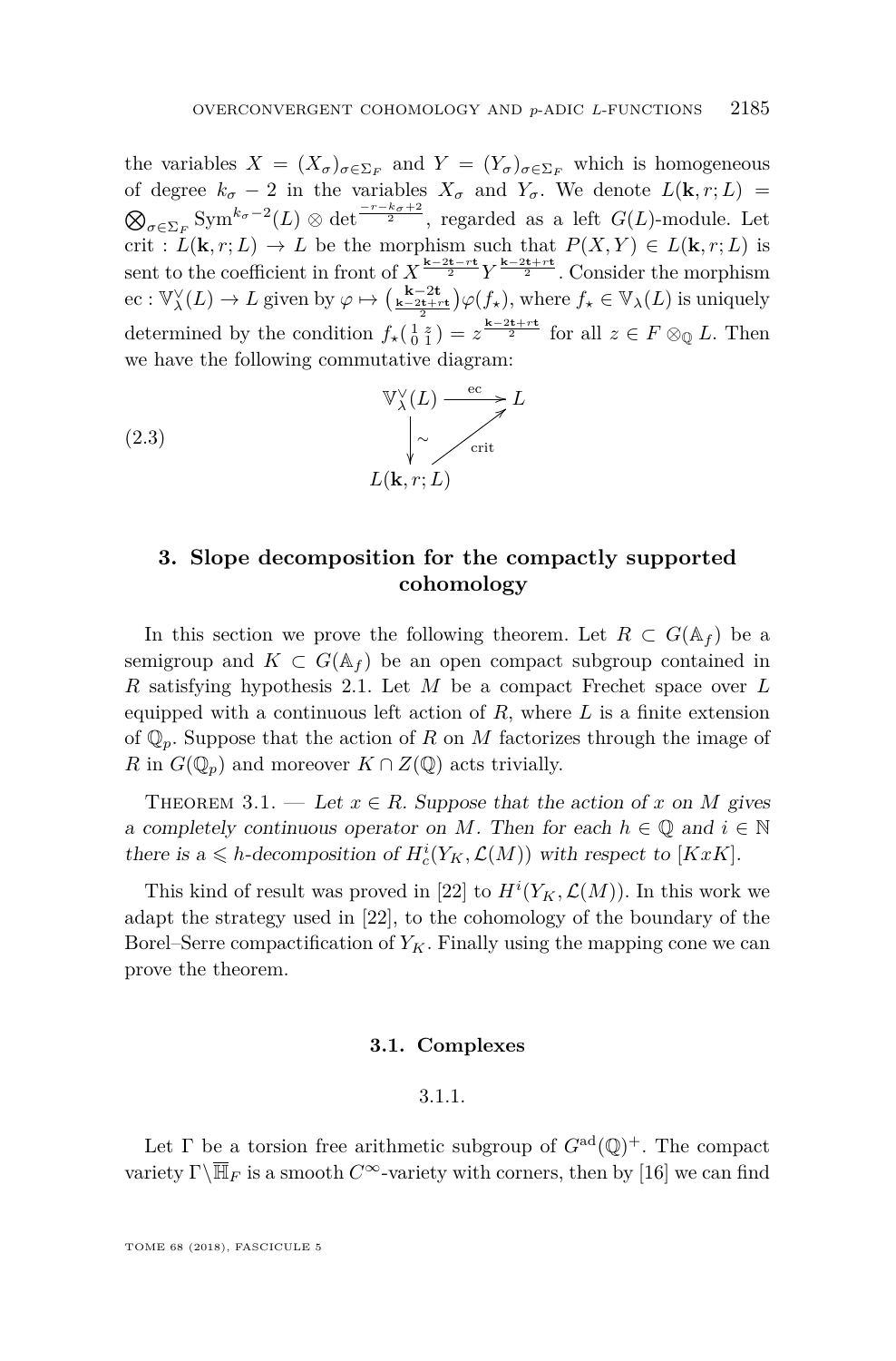a finite triangulation of  $\Gamma\backslash\overline{\mathbb{H}}_F$  inducing a triangulation on its boundary. We fix one of those triangulations. Using the natural projection  $\overline{\mathbb{H}}_F \to \Gamma \setminus \overline{\mathbb{H}}_F$ we obtain a triangulation on  $\overline{\mathbb{H}}_F$ . For each  $i \in \{0, \ldots, 2d\}$  we denote by  $\Delta_i$ the set of simplexes of degree *i* of this last triangulation. The group  $\Gamma$  acts on  $\Delta_i$ , and the quotient by this action is a finite set, in addition each orbit is in bijection with  $\Gamma$ . Let  $C_i(\Gamma) := \mathbb{Z}[\Delta_i]$  be the free Z-module generated by  $\Delta_i$ . Then  $C_i(\Gamma)$  is a free  $\mathbb{Z}[\Gamma]$ -module of finite rank and by considering the standard boundary operators we obtain the following exact sequence of  $\mathbb{Z}[\Gamma]$ -modules:

$$
0 \longrightarrow C_{2d}(\Gamma) \longrightarrow \cdots \longrightarrow C_1(\Gamma) \longrightarrow C_0(\Gamma) \longrightarrow \mathbb{Z} \longrightarrow 0.
$$

When *M* is a left  $\mathbb{Z}[\Gamma]$ -module we define  $C^{\bullet}(\Gamma, M) := \text{Hom}_{\Gamma}(C_{\bullet}(\Gamma), M)$ , then:

- The cohomology of  $C^{\bullet}(\Gamma, M)$  compute the cohomology of  $\Gamma$  i.e. the groups  $H^{\bullet}(\Gamma, M);$
- $C^i(\Gamma, M)$  is isomorphic to  $M^{r_i}$ , here  $r_i$  is the number of orbits of the action of  $\Gamma$  on  $\Delta_i$ .

# 3.1.2. Complexes from the boundary

From the triangulation of  $\overline{\mathbb{H}}_F$  fixed in [3.1.1](#page-9-1) we obtain a triangulation of  $\partial \overline{\mathbb{H}}_F$ . If we call  $\triangle_i^{\partial}$  the set of *i*-simplexes of this triangulation then in the same way that in [3.1.1](#page-9-1) we consider the  $\mathbb{Z}[\Gamma]$ -modules:

$$
C_i^{\partial}(\Gamma) := \mathbb{Z}[\Delta_i^{\partial}].
$$

Let  $\mathcal B$  be the set of Borel groups of  $G^{\text{ad}}$  and we denote by  $\mathbb Z[\mathcal B]$  the free Z-module over *B*. The group Γ acts on *B* by conjugation, then  $\mathbb{Z}[\mathcal{B}]$  is in fact a  $\mathbb{Z}[\Gamma]$ -module.

<span id="page-10-1"></span>PROPOSITION 3.2. — The  $\mathbb{Z}[\Gamma]$ -module  $C_i^{\partial}(\Gamma)$  is free of finite rank. Moreover  $C^{\partial}_{\bullet}(\Gamma)$  is a resolution of  $\mathbb{Z}[\mathcal{B}]$ , i.e. we have the following exact sequence of  $\mathbb{Z}[\Gamma]$ -modules:

<span id="page-10-0"></span>
$$
(3.1) \quad 0 \longrightarrow C_{2d-1}^{\partial}(\Gamma) \longrightarrow \cdots \longrightarrow C_1^{\partial}(\Gamma) \longrightarrow C_0^{\partial}(\Gamma) \longrightarrow \mathbb{Z}[\mathcal{B}] \longrightarrow 0.
$$

Proof. — The first affirmation is a consequence of the fact that the action of  $\Gamma$  on  $\partial \overline{\mathbb{H}}_F$  is free and the triangulation of  $\Gamma \backslash \overline{\mathbb{H}}_F$  fixed in [3.1.1](#page-9-1) is finite. By construction, the complex computes the homology of  $\partial \overline{\mathbb{H}}_F$ . Moreover we have a decomposition  $\partial \overline{\mathbb{H}}_F = \bigsqcup_{P \in \mathcal{B}} e(P)$  (see [2.2.1\)](#page-5-1) where each  $e(P)$  is a contractible topological space, then  $H_i(\partial \overline{\mathbb{H}}_F) = 0$  if  $i > 0$  and  $H_0(\partial \overline{\mathbb{H}}_F) =$  $\mathbb{Z}[\mathcal{B}]$ . So we deduce the exact sequence [\(3.1\)](#page-10-0).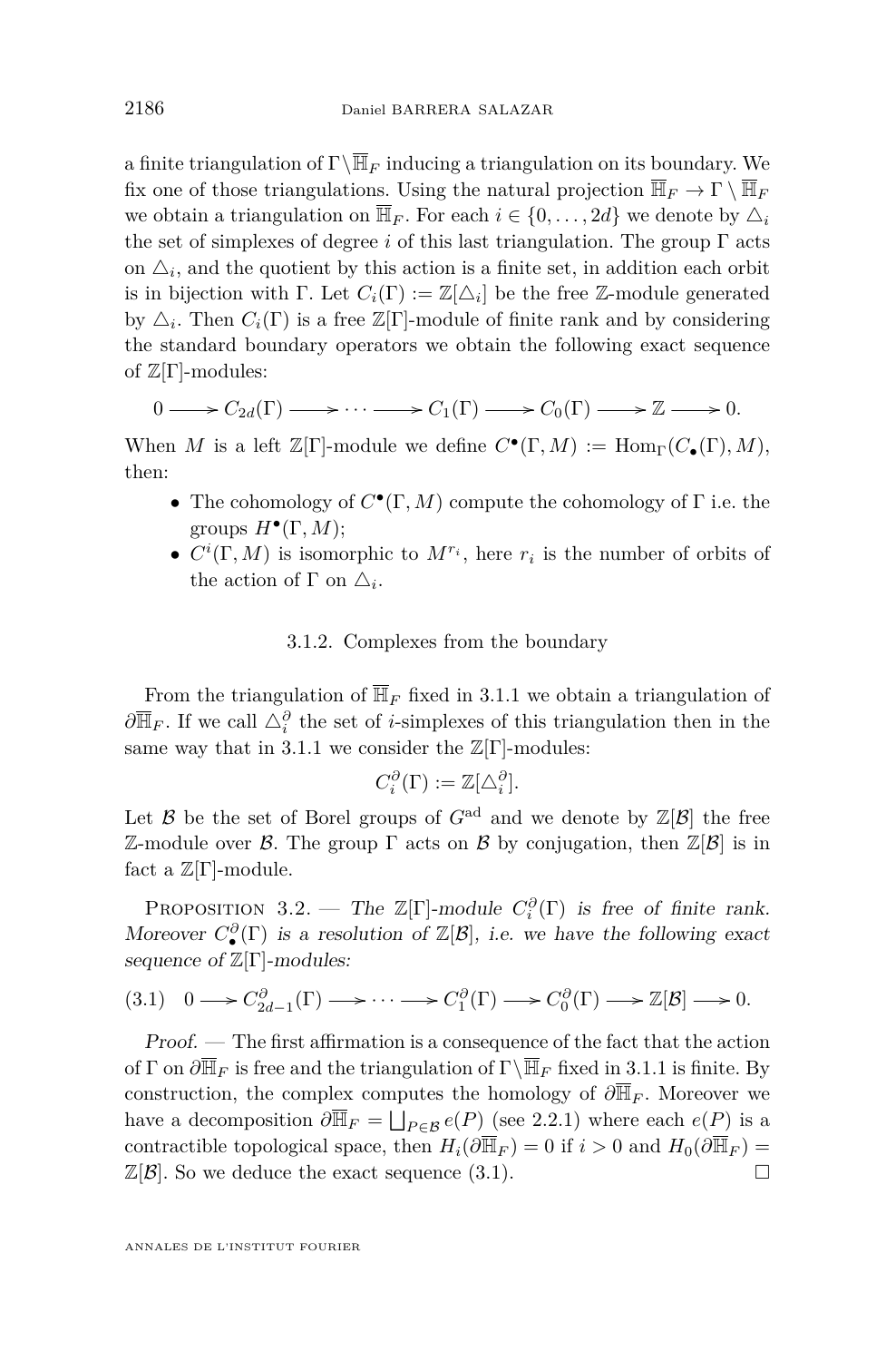If *M* is a module with an action of  $\Gamma$  then for each  $i \in \mathbb{N}$  we define

$$
C^i_{\partial}(\Gamma, M) := \text{Hom}_{\Gamma}(C^{\partial}_i(\Gamma), M).
$$

From [\(3.1\)](#page-10-0) we deduce that  $C^{\bullet}_{\partial}(\Gamma, M)$  is a complex. In Proposition [3.4](#page-11-0) we give other description of the complex  $C^{\bullet}_{\partial}(\Gamma, M)$ . Let *P* be a Borel of  $G^{\text{ad}}$ , let  $e(P)$  be the contractible space attached to  $P$  (see [2.2.1\)](#page-5-1) and denote  $\Gamma_P := \Gamma \cap P(\mathbb{Q})$ . The triangulation of  $\overline{\mathbb{H}}_F$  fixed in Section [3.1.1](#page-9-1) induces a triangulation of  $e(P)$ , then for  $i \in \{0, \ldots, 2d - 1\}$  we denote by  $\Delta_i^P$ the set of simplexes of dimension  $i$  in this triangulation. In fact, we have  $\triangle_i^P = \{ s \in \triangle_i \mid s \subset e(P) \}.$  We denote  $C_i(\Gamma_P)$  the free Z-module over  $\triangle_i^P$ , then we have:

LEMMA 3.3. — For each *i* the module  $C_i(\Gamma_P)$  is a free  $\mathbb{Z}[\Gamma_P]$ -module of finite rank. Moreover we have the following exact sequence of  $\mathbb{Z}[\Gamma_P]$ modules:

$$
(3.2) \quad 0 \longrightarrow C_{2d-1}(\Gamma_P) \longrightarrow \cdots \longrightarrow C_1(\Gamma_P) \longrightarrow C_0(\Gamma_P) \longrightarrow \mathbb{Z} \longrightarrow 0.
$$

Proof. — This lemma is proved in the same way as Proposition [3.2.](#page-10-1)  $\Box$ 

If *M* is a left  $\mathbb{Z}[\Gamma_P]$ -module we define  $C^{\bullet}(\Gamma_P, M) := \text{Hom}_{\Gamma_P}(C_{\bullet}(\Gamma_P), M)$ . Let  $\mathcal{B}_{\Gamma}$  be a fixed set of representatives of the classes of the Borel groups under the action by conjugation of Γ.

<span id="page-11-2"></span><span id="page-11-0"></span>PROPOSITION  $3.4.$  — We have:

(1) For each Z[Γ]-module *M* we have an isomorphism:

$$
C^{\bullet}_{\partial}(\Gamma, M) \xrightarrow{\ \sim\ } \oplus_{P\in {\mathcal B}_{\Gamma}} C^{\bullet}(\Gamma_{P}, M),
$$

this isomorphism is functorial in *M*.

<span id="page-11-1"></span>(2) Each  $C^i_{\partial}(\Gamma, M)$  is isomorphic to finitely many copies of *M*. Moreover the cohomology groups  $H^{\bullet}(\Gamma \backslash \partial \overline{\mathbb{H}}_F, \mathcal{L}(M))$  are calculated by taking the cohomology of the complex  $C^{\bullet}_{\partial}(\Gamma, M)$ .

Proof. — We have the following decomposition of  $\mathbb{Z}[\Gamma]$ -modules:

$$
C^{\partial}_{\bullet}(\Gamma) = \bigoplus_{P \in \mathcal{B}_{\Gamma}} \bigoplus_{Q \sim P} C_{\bullet}(\Gamma_Q),
$$

then is enough to define for each  $P \in \mathcal{B}_{\Gamma}$  an isomorphism:

$$
\operatorname{Hom}_{\Gamma}(\bigoplus_{Q \sim P} C_{\bullet}(\Gamma_Q), M) \xrightarrow{\sim} C^{\bullet}(\Gamma_P, M).
$$

Fix  $P \in \mathcal{B}_{\Gamma}$ . We define  $\text{Hom}_{\Gamma}(\bigoplus_{Q \sim P} C_{\bullet}(\Gamma_Q), M) \to C^{\bullet}(\Gamma_P, M)$  by  $\varphi \to$  $\varphi|_{C_{\bullet}(\Gamma_P)}$ . We will verify that this map is an isomorphism. Let  $\varphi$  such that  $\varphi|_{C_{\bullet}(\Gamma_P)} = 0$ . Let  $Q \sim P$  and  $s \in C_{\bullet}(\Gamma_Q)$ . There exist  $\gamma \in \Gamma$  such that  $\gamma s \in C_{\bullet}(\Gamma_P)$ , then  $\varphi(s) = \gamma^{-1} \varphi(\gamma s) = 0$ . So  $\varphi = 0$  and then the morphism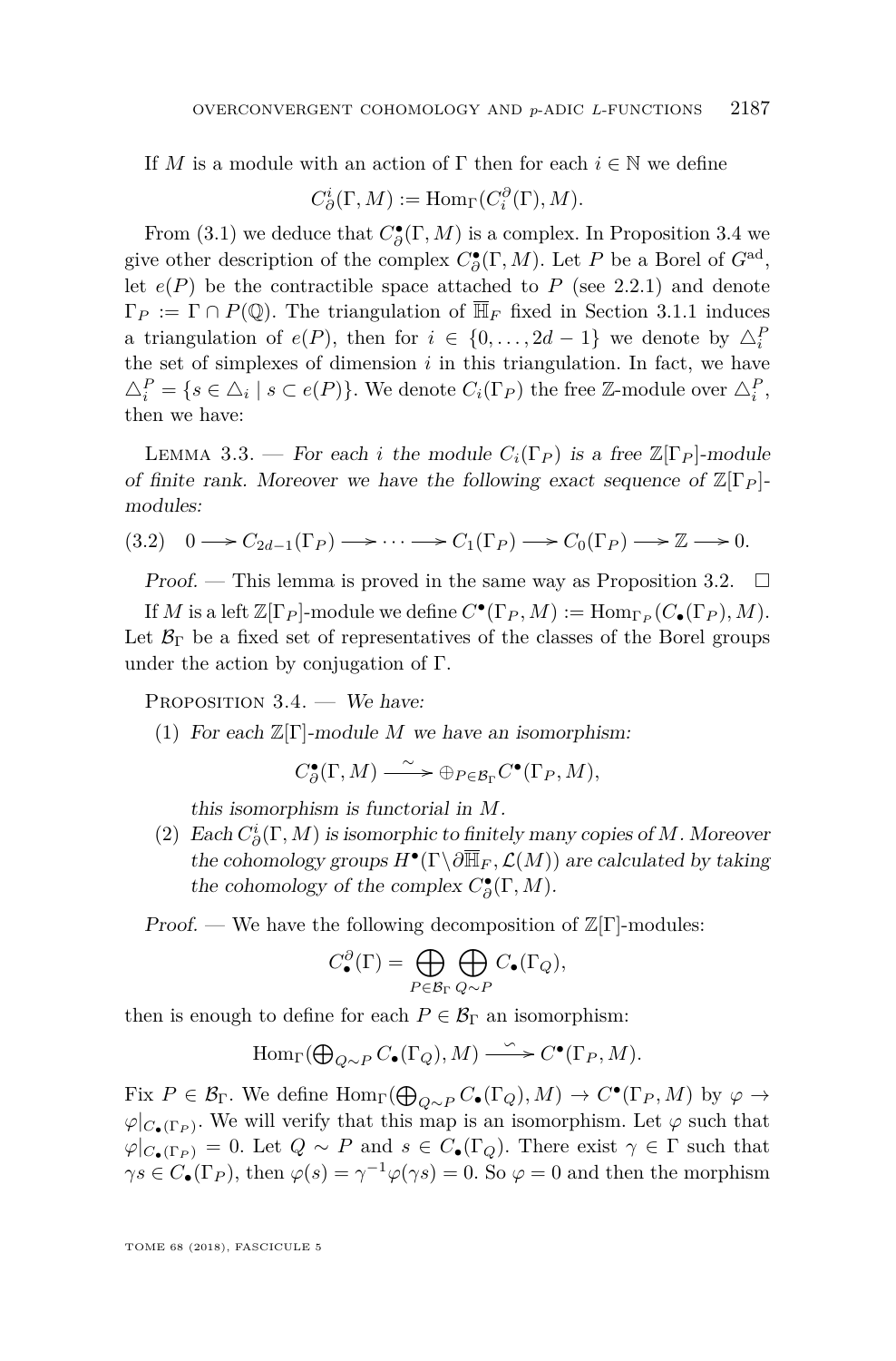is injective. To prove that it is surjective, let  $\varphi \in C^{\bullet}(\Gamma_P, M)$  and we define  $\overline{\varphi}$  :  $\bigoplus_{Q \sim P} C_{\bullet}(\Gamma_Q) \to M$  as follows: let  $s \in C_{\bullet}(\Gamma_Q)$  where  $Q \sim P$  and we choice  $\gamma \in \Gamma$  such that  $\gamma s \in C_{\bullet}(\Gamma_P)$ , then we define  $\overline{\varphi}(s) := \gamma^{-1} \varphi(\gamma s)$ . Is not difficult to prove that  $\overline{\varphi}$  is well defined and is Γ-equivariant.

The first affirmation of part [\(2\)](#page-11-1) is deduced from the fact that  $C^{\partial}_{\bullet}(\Gamma)$ is a free  $\mathbb{Z}[\Gamma]$ -module of finite rank. Finally from part [\(1\)](#page-11-2) and decomposition [\(2.1\)](#page-7-0) we deduce that the cohomology of  $C^{\bullet}_{\partial}(\Gamma, M)$  is  $H^{\bullet}(\Gamma \setminus \partial \overline{\mathbb{H}}_F, \mathcal{L}(M)).$ 

# 3.1.3. Compact supports

We recall de notion of mapping cone of a morphism of complexes. Let A be an abelian category. If  $\pi = \pi^{\bullet} : C^{\bullet} \to D^{\bullet}$  is a morphism of complexes of elements of  $A$ , we obtain a new complex of elements in  $A$  denoted by Cone( $\pi$ )<sup>•</sup> and defined as follows: for each  $i \in \mathbb{Z}$  we have Cone( $\pi$ )<sup>*i*</sup> :=  $C^i \oplus D^{i-1}$  and the differential is defined by:

$$
d: \text{Cone}(\pi)^i \longrightarrow \text{Cone}(\pi)^{i+1} ,
$$
  

$$
(c,d) \longmapsto (-d_C(c), -\pi^i(c) + d_D(d)).
$$

If  $\Gamma \subset G^{\text{ad}}(\mathbb{Q})$  and *M* a  $\Gamma$ -module we denote  $\pi^{\bullet}: C^{\bullet}(\Gamma, M) \to C^{\bullet}_{\partial}(\Gamma, M)$ the morphism of complexes obtained from the inclusion  $C^{\partial}_{\bullet}(\Gamma) \subset C_{\bullet}(\Gamma)$ . We define:

$$
C_c^\bullet(\Gamma,M):=\mathrm{Cone}(\pi)^\bullet.
$$

PROPOSITION 3.5. — Each  $C_c^i(\Gamma, M)$  is isomorphic to finitely many copies of *M*. Moreover the cohomology groups  $H_c^{\bullet}(\Gamma \setminus \mathbb{H}_F, \mathcal{L}(M))$  are calculated by taking the cohomology of the complex  $C_c^{\bullet}(\Gamma, M)$ .

Proof. — The first assertion is a direct consequence of [3.1.1](#page-9-1) and Proposition [3.4.](#page-11-0) We have two long exact sequences:

$$
\cdots \longrightarrow H_c^i(\Gamma \setminus \mathbb{H}_F, \mathcal{L}(M)) \longrightarrow H^i(\Gamma \setminus \mathbb{H}_F, \mathcal{L}(M))
$$
  

$$
\longrightarrow H^i(\Gamma \setminus \partial \mathbb{H}_F, \mathcal{L}(M)) \longrightarrow \cdots
$$

and

$$
\cdots \longrightarrow H^{i}(C_{c}^{\bullet}(\Gamma,M)) \longrightarrow H^{i}(C^{\bullet}(\Gamma,M)) \longrightarrow H^{i}(C_{\partial}^{\bullet}(\Gamma,M)) \longrightarrow \cdots
$$

Moreover, for each *i* we have  $H^i(\Gamma \backslash \mathbb{H}_F, \mathcal{L}(M)) \simeq H^i(C^{\bullet}(\Gamma, M))$  and  $H^i(\Gamma \backslash$  $\partial \mathbb{H}_F$ ,  $\mathcal{L}(M)$ )  $\simeq H^i(C^{\bullet}_{\partial}(\Gamma,M))$ . Then, using the five lemma we obtain the proposition.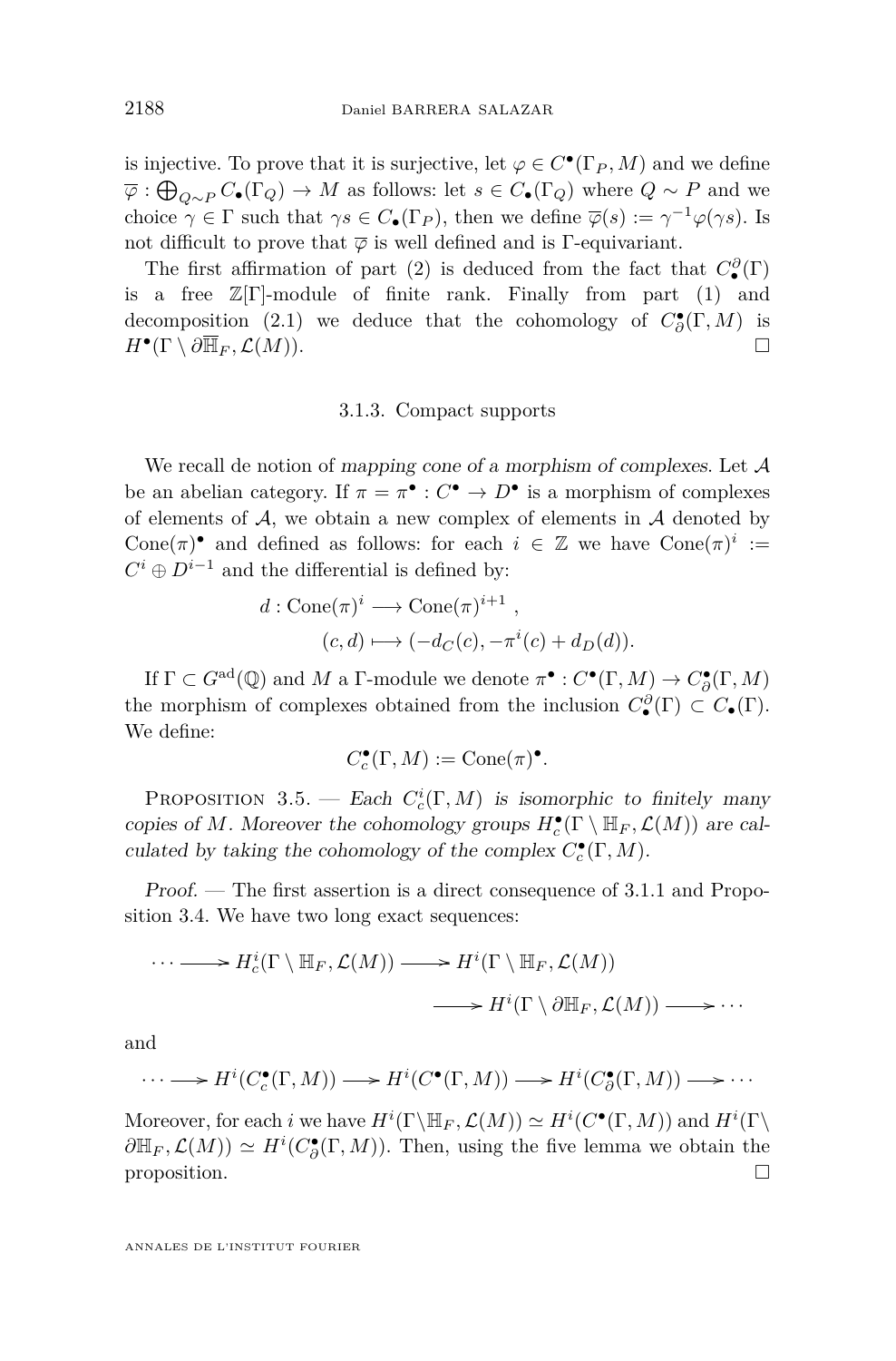## **3.2. Hecke operators on complexes**

<span id="page-13-1"></span>In this subsection we define operators on  $C_c^{\bullet}(\Gamma, M)$  which induces the standard Hecke operators on the cohomology.

# 3.2.1. Compatible pairs

<span id="page-13-0"></span>Let  $\Gamma$  and  $\Gamma'$  be torsion free arithmetic subgroups of  $G^{ad}(\mathbb{Q})^+$  and  $\phi$ :  $\Gamma \to \Gamma'$  a group homomorphism. We take a left  $\Gamma$ -module N and a left  $\Gamma'$ module *M*. A pair  $(\phi, \alpha)$  is called *compatible* if  $\alpha : M \to N$  is a morphism of  $\mathbb{Z}[\Gamma]$ -modules when we consider *M* as a  $\mathbb{Z}[\Gamma]$ -module via  $\phi$ . In [\[22\]](#page-37-9) the author associates a morphism  $\alpha^{\bullet}: C^{\bullet}(\Gamma', M) \to C^{\bullet}(\Gamma, N)$  to each such pair. We obtain an analogous morphism in the boundary.

By Proposition [3.2,](#page-10-1)  $C^{\partial}_{\bullet}(\Gamma)$  is a projective resolution of  $\mathbb{Z}[\mathcal{B}]$  by  $\mathbb{Z}[\Gamma]$ modules. Via  $\phi$  we can consider  $C^{\partial}_{\bullet}(\Gamma')$  as other resolution of  $\mathbb{Z}[\mathcal{B}]$  by  $\mathbb{Z}[\Gamma]$ modules, then there is a map  $\phi_{\bullet}: C_{\bullet}^{\partial}(\Gamma) \to C_{\bullet}^{\partial}(\Gamma')$  compatible with  $\phi$ , and it is unique up to homotopy. Then we obtain a map  $\alpha^{\bullet}: C^{\bullet}_{\partial}(\Gamma', M) \to$  $C^{\bullet}_{\partial}(\Gamma, N)$  given by  $\varphi \to \alpha \circ \varphi \circ \phi_{\bullet}$ . This map is uniquely defined up to homotopy. The relation between these constructions is given by:

$$
\begin{array}{ccc} C_{\bullet}(\Gamma) & \!\!\! \longrightarrow C_{\bullet}(\Gamma') & \!\!\! & C^{\bullet}(\Gamma,N) \longleftarrow C^{\bullet}(\Gamma',M) \\ \uparrow & \qquad \qquad \downarrow & \qquad \qquad \downarrow \\ C^{\partial}_{\bullet}(\Gamma) & \!\!\! \longrightarrow C^{\partial}_{\bullet}(\Gamma') & \!\!\! & C^{\bullet}_{\partial}(\Gamma,N) \longleftarrow C^{\bullet}_{\partial}(\Gamma',M) \end{array}
$$

the first diagram is in homotopy category on  $\mathbb{Z}[\Gamma]$  and the second one in the homotopy category on Z.

- If we take  $\Gamma \subset \Gamma'$ ,  $M = N$ ,  $\phi$  be the inclusion and  $\alpha$  the identity, then we obtain the restriction map:  $res_{\Gamma}^{\Gamma'}: C^{\bullet}_{\partial}(\Gamma', M) \to C^{\bullet}_{\partial}(\Gamma, M)$ .
- Suppose  $\Lambda \subset G^{ad}(\mathbb{Q})^+$  is a semigroup,  $\Gamma \subset \Lambda$  and  $\lambda \in \Lambda$  such that  $λΓλ<sup>-1</sup> ⊂ Λ. Moreover suppose that M is a left Λ-module. We take$  $\phi$  :  $\lambda \Gamma \lambda^{-1} \to \Gamma$  given by  $\gamma \mapsto \lambda^{-1} \gamma \lambda$  and  $M \to M$  defined by *m*  $\mapsto \lambda m$ . Then obtain a morphism denoted by  $[\lambda] : C^{\bullet}_{\partial}(\Gamma, M) \to$  $C^{\bullet}_{\partial}(\lambda \Gamma \lambda^{-1}, M)$ .

#### 3.2.2. Corestriction map

Suppose  $\Gamma \subset \Gamma'$  is of finite index. The complex  $C^{\partial}_{\bullet}(\Gamma')$  is a projective resolution of  $\mathbb{Z}[\mathcal{B}]$  by  $\mathbb{Z}[\Gamma]$ -modules. Then there exists a map  $\tau: C^{\partial}_{\bullet}(\Gamma') \to$  $C^{\partial}_{\bullet}(\Gamma)$  of Γ-modules, unique up to homotopy. If *M* is a left Γ'-module then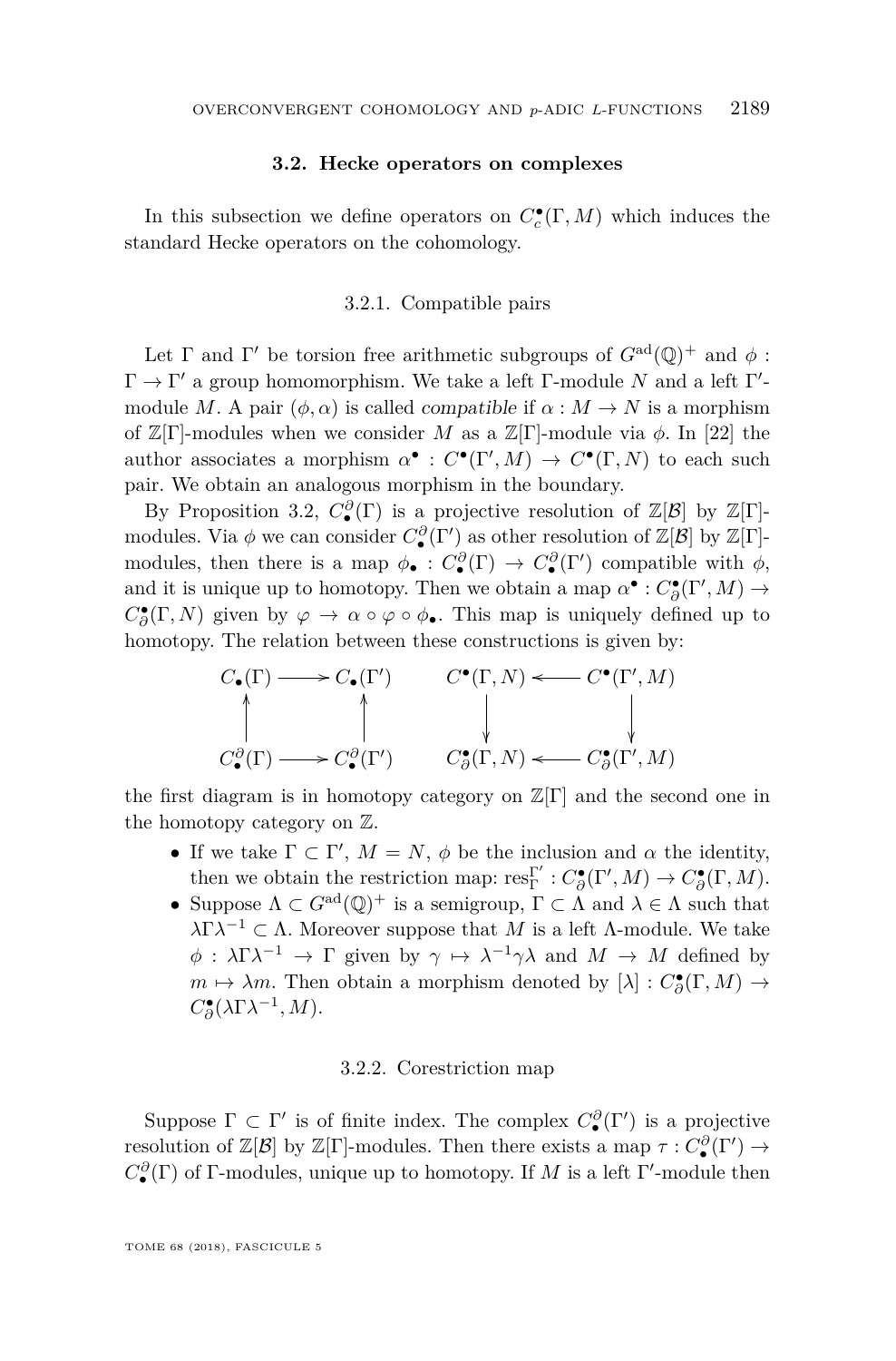we obtain a map  $Cor_{\Gamma}^{\Gamma'}$  $\Gamma$ <sup>r</sup> :  $C^{\bullet}_{\partial}(\Gamma, M) \to C^{\bullet}_{\partial}(\Gamma', M)$  called the corestriction map and defined as follows: fix a decomposition  $\Gamma' = \sqcup_q \gamma_q \Gamma$  then for any  $\varphi \in C^{\bullet}_{\partial}(\Gamma, M)$  we put

$$
Cor_{\Gamma}^{\Gamma'}(\varphi)(s) = \sum_{q} \gamma_q \varphi(\tau(\gamma_q^{-1}s)).
$$

This map is uniquely defined up to homotopy. In [\[22\]](#page-37-9) is defined a morphism  $\mathrm{Cor}^{\Gamma'}_{\Gamma}$  $\Gamma$ <sup>r</sup> :  $C^{\bullet}(\Gamma, M) \to C^{\bullet}(\Gamma', M)$ , and we have commutative diagrams as in [3.2.1](#page-13-0) relating these two corestriction morphisms.

#### 3.2.3. Hecke operators

Let  $\Lambda \subset G^{ad}(\mathbb{Q})^+$  be a semigroup,  $\Gamma, \Gamma' \subset \Lambda$  be free torsion arithmetic groups. Let  $\lambda \in \Lambda$  be such that  $\Gamma' \cap \lambda \Gamma \lambda^{-1}$  is of finite index in  $\Gamma'$ . We define:

 $[\Gamma \lambda \Gamma'] : C^{\bullet}_{\partial}(\Gamma, M) \to C^{\bullet}_{\partial}(\Gamma', M)$ 

by 
$$
[\Gamma \lambda \Gamma'] = \text{Cor}_{\Gamma' \cap \lambda \Gamma \lambda^{-1}}^{\Gamma'} \circ [\lambda] \circ \text{res}_{\Gamma \cap \lambda^{-1} \Gamma' \lambda}^{\Gamma}.
$$

In [\[22\]](#page-37-9) is defined the Hecke operator  $[\Gamma \lambda \Gamma'] : C^{\bullet}(\Gamma, M) \to C^{\bullet}(\Gamma', M)$  and we have the following commutative diagram:

$$
C^{\bullet}(\Gamma, M) \xrightarrow{[\Gamma\lambda\Gamma']} C^{\bullet}(\Gamma', M)
$$
  
\n
$$
\downarrow \qquad \qquad \downarrow
$$
  
\n
$$
C^{\bullet}_{\partial}(\Gamma, M) \xrightarrow{[\Gamma\lambda\Gamma']} C^{\bullet}_{\partial}(\Gamma', M)
$$

This diagram live in the homotopy category over  $\mathbb{Z}$ , in this last category the mapping is well defined and we obtain a morphism:

(3.3) 
$$
[\Gamma\lambda\Gamma'] : C_c^{\bullet}(\Gamma, M) \to C_c^{\bullet}(\Gamma', M).
$$

Remark 3.6. — These morphisms give the usual morphisms on the cohomology.

# **3.3. Conclusions**

Consider the notation on the beginning of this section. On the cohomology we have the decomposition [\(2.2\)](#page-8-0), then from Subsections [3.1](#page-9-2) and [3.2](#page-13-1) we obtain immediately the following proposition: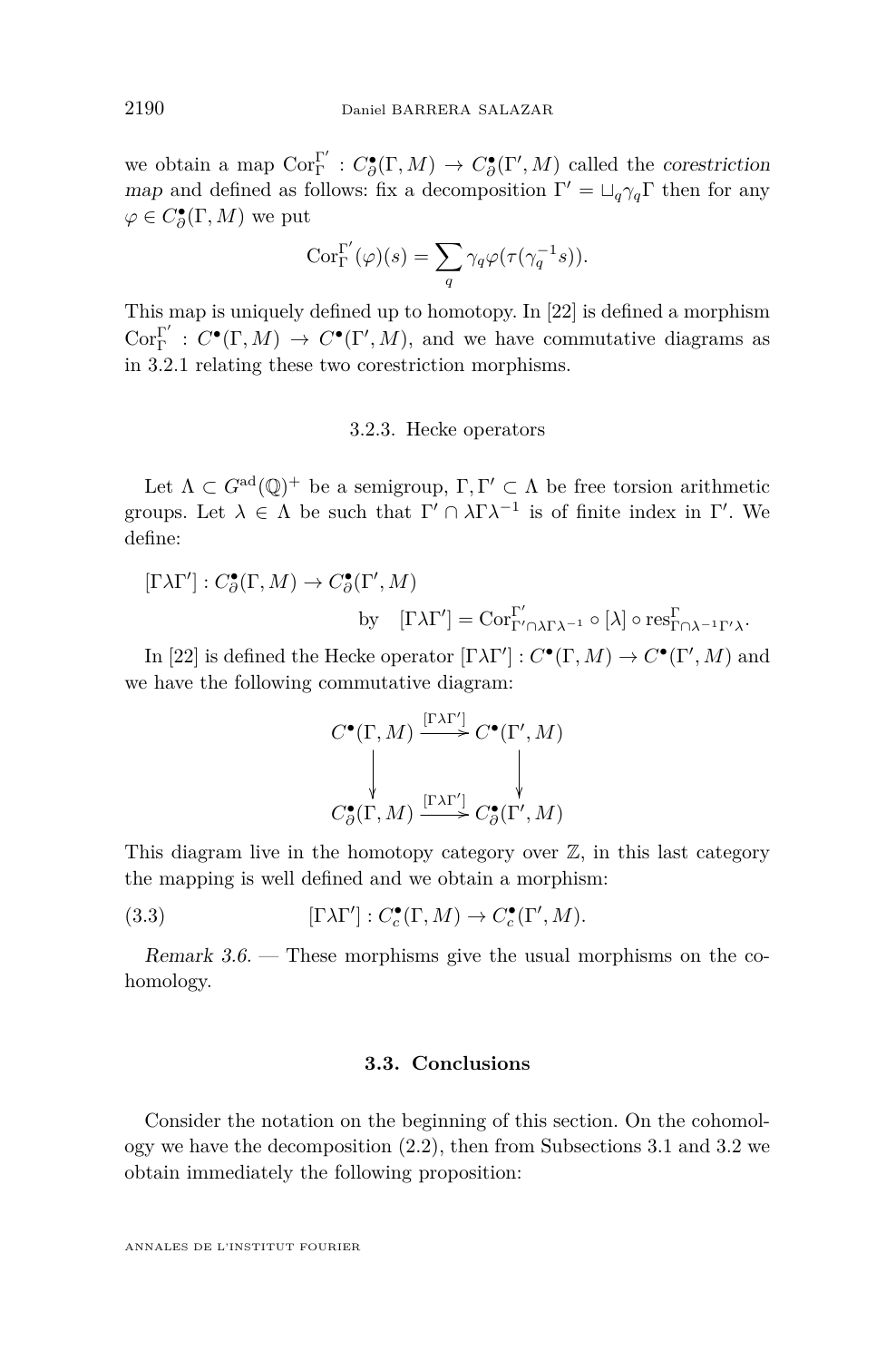<span id="page-15-1"></span>Proposition 3.7. — Suppose that *K* satisfies hypothesis [2.1,](#page-6-0) the action of *R* on *M* factorizes through the projection  $R \to G(\mathbb{Q}_p)$  and  $K \cap Z(\mathbb{Q})$ acts trivially on *M*. Then, there exists a bounded complex  $R\Gamma_c^{\bullet}(K, M)$  such that:

- (1) The cohomology of  $R\Gamma_c^{\bullet}(K,M)$  is  $H_c^{\bullet}(Y_K,\mathcal{L}(M))$ .
- (2) Each  $R\Gamma_c^i(K, M)$  is isomorphic to finitely many copies of M.
- (3) We can define operators over  $R\Gamma_c^{\bullet}(K,M)$  giving the classical Hecke operators on  $H_c^i(Y_K, \mathcal{L}(M))$ .

Proof of Theorem  $3.1.$  — From Proposition [3.7](#page-15-1) and [\[22,](#page-37-9) §2.3.13], we deduce the existence of the  $\leq h$ -decomposition of  $R\Gamma^\bullet_c(K,M)$  with respect to [ $KxK$ ] for each  $i \in \mathbb{Z}$ . Finally we deduce the theorem from the discussions in [\[22,](#page-37-9) §2.3.10] and [22, §2.3.12].

# **4. Distributions**

<span id="page-15-0"></span>In this section we recall the definition of the spaces of distributions that we will use to define the *p*-adic overconvergent coefficients on Hilbert modular varieties. Moreover we describe the space of distributions on some Galois groups.

# **4.1. Generalities**

#### 4.1.1. Definitions

<span id="page-15-2"></span>Let  $X \subset \mathbb{Q}_p^r$  be an open compact subset. Let  $\mathcal{A}(X, L)$  be the vector space over *L* of the locally *L*-analytic functions  $f: X \to L$ . Let  $\mathcal{A}_n(X, L)$ be the subspace of  $\mathcal{A}(X, L)$  such that  $f \in \mathcal{A}_n(X, L)$  if and only if f is analytic on the disks of radius  $p^{-n}$ . The space  $\mathcal{A}_n(X, L)$  is a Banach space when equipped with the norm defined as follows. Let  $f \in \mathcal{A}_n(X, L)$  and fix a covering of *X* by disks of radius  $p^{-n}$ . Fix one of these disks and let  $\mathbf{a} = (a_1, \ldots, a_r) \in X$  be one of its centers, over this disk we can write:

$$
f(x_1,\ldots,x_r)=\sum_{\mathbf{m}\in\mathbb{N}^r}c_{\mathbf{m}}(\mathbf{a})(x_1-a_1)^{m_1}\ldots(x_r-a_r)^{m_r},
$$

Then we define  $||f||_n = \sup\{p^{-n}\sum_i m_i |c_{\mathbf{m}}(\mathbf{a})|_p \mid \mathbf{m} \in \mathbb{N}^r, \mathbf{a}\}\$  where a run through the set of centers of the fixed covering of *X*. Because *X* is compact we have  $\mathcal{A}(X, L) = \bigcup_{n \geq 0} \mathcal{A}_n(X, L)$  and then we will consider the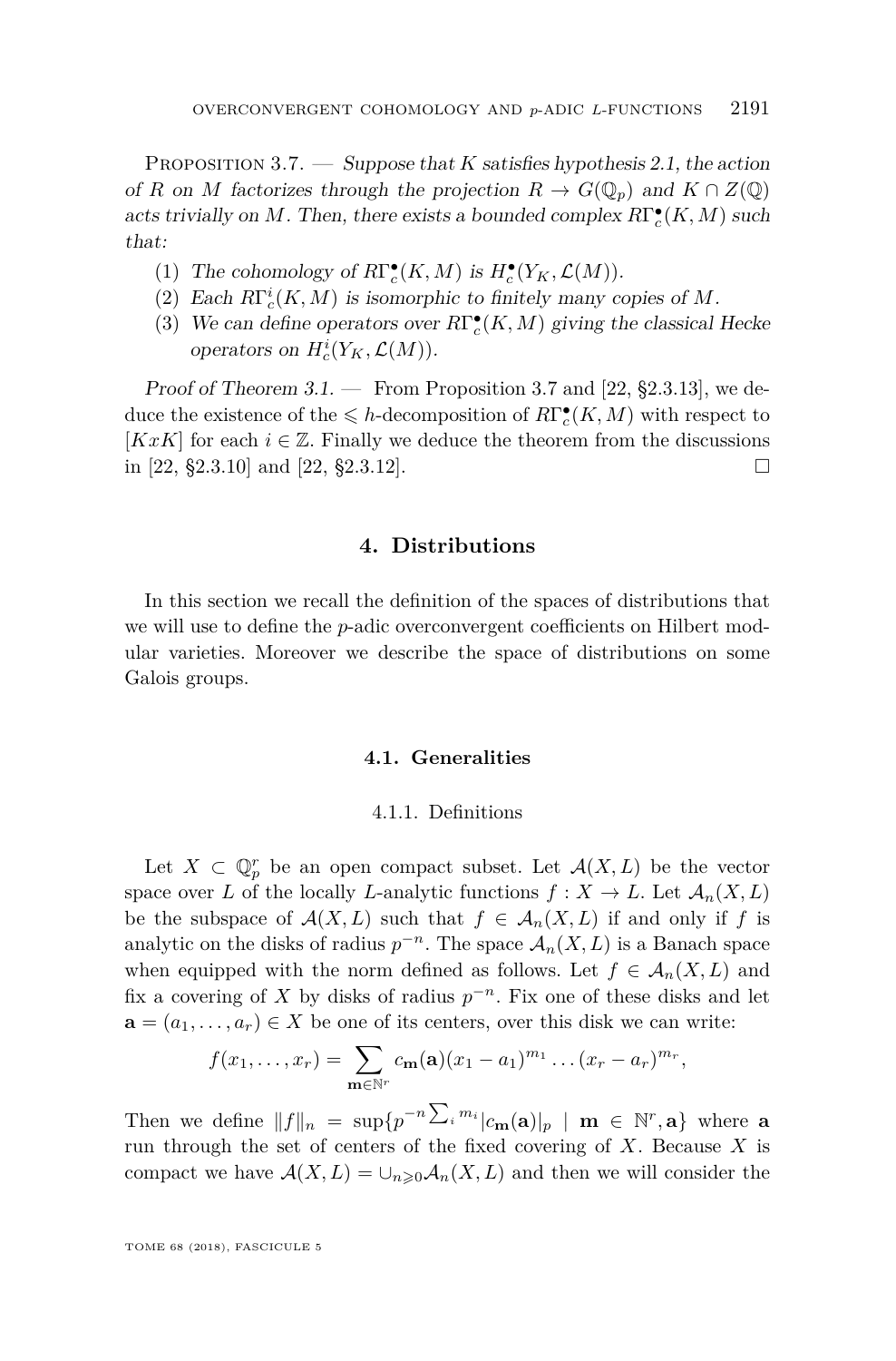inductive limit topology on  $\mathcal{A}(X, L)$ . Let  $\mathcal{D}(X, L)$  be the continuous dual of  $\mathcal{A}(X, L)$ . Moreover, let  $\mathcal{D}_n(X, L)$  be the continuous dual of  $\mathcal{A}_n(X, L)$ , then  $\mathcal{D}_n(X, L)$  is a Banach space and  $\mathcal{D}(X, L)$  is the projective limit over *n* of the  $\mathcal{D}_n(X, L)$ 's. It is possible to prove that the inclusions  $\mathcal{A}_n(X, L) \subset$  $\mathcal{A}_{n+1}(X,L)$  are completely continuous (see [\[22,](#page-37-9) Lemma 3.2.2]). From this fact we deduce that  $\mathcal{D}(X, L)$  is a compact Fréchet space.

# 4.1.2. Admissibility

Let *M* be a vector space over *L* endowed with a decomposition  $M =$ ∪<sub>*n*∈N</sub>*M*<sub>*n*</sub>,such that for each *n*  $M_n$  is a Banach space,  $M_n \subset M_{n+1}$  and this last inclusion is completely continuous. We consider *M* with the inductive limit topology of the  $M_n$ 's. Let  $M^{\vee}$  (resp.  $M_n^{\vee}$ ) be the continuous dual of *M* (resp. *M<sub>n</sub>*). If  $\mu \in M^{\vee}$  we denote  $\|\mu\|_{n}$  the number  $\|\mu\|_{M_{n}}\|_{n}$ , where  $\|\cdot\|_n$  is the norm obtained in  $M_n^{\vee}$ .

DEFINITION 4.1. — Let  $h \in \mathbb{Q}$ . A  $\mu \in M^{\vee}$  is called *h*-admissible if there exists a constant  $C > 0$  such that for each *n* we have  $||\mu||_n \leqslant Cp^{nh}$ .

Remark 4.2. – If we take  $M = \mathcal{A}(X, L)$  and  $M_n = \mathcal{A}_n(X, L)$  then  $\mu \in \mathcal{D}(X, L)$  is *h*-admissible if there exist some  $C > 0$  such that for each *n* ∈ N and for all *f* ∈  $\mathcal{A}_n(X, L)$  we have  $|\mu|_p \leq C p^{nh} ||f||_n$ .

In particular if we put  $X = \mathbb{Z}_p$  then we obtain that if  $\mu \in \mathcal{D}(\mathbb{Z}_p, L)$  is *h*-admissible then there exist  $C > 0$  such that for all  $a \in \mathbb{Z}_p$ ,  $j \in \mathbb{N}$  and  $n \in \mathbb{N}$  we have:

$$
|\mu(1_{a+p^n\mathbb{Z}_p}(z-a)^j)|_p \leqslant Cp^{n(h-j)}.
$$

Compare with [\[1\]](#page-36-7) and [\[23\]](#page-37-13).

# **4.2.** Distributions on  $\mathcal{O}_F \otimes \mathbb{Z}_p$ .

# 4.2.1. Spaces

We fix an identification of  $\mathcal{O}_F \otimes \mathbb{Z}_p$  with an open compact of  $\mathbb{Q}_p^d$ . Using the notations of [4.1.1](#page-15-2) we denote:

$$
\begin{aligned} \mathcal{A}(L) &:= \mathcal{A}(\mathcal{O}_F \otimes \mathbb{Z}_p, L), & \mathcal{D}(L) &:= \mathcal{D}(\mathcal{O}_F \otimes \mathbb{Z}_p, L), \\ \mathcal{A}_n(L) &:= \mathcal{A}_n(\mathcal{O}_F \otimes \mathbb{Z}_p, L), & \mathcal{D}_n(L) &:= \mathcal{D}_n(\mathcal{O}_F \otimes \mathbb{Z}_p, L) \end{aligned}
$$

and we have

$$
\mathcal{D}(L) \to \mathcal{D}_n(L).
$$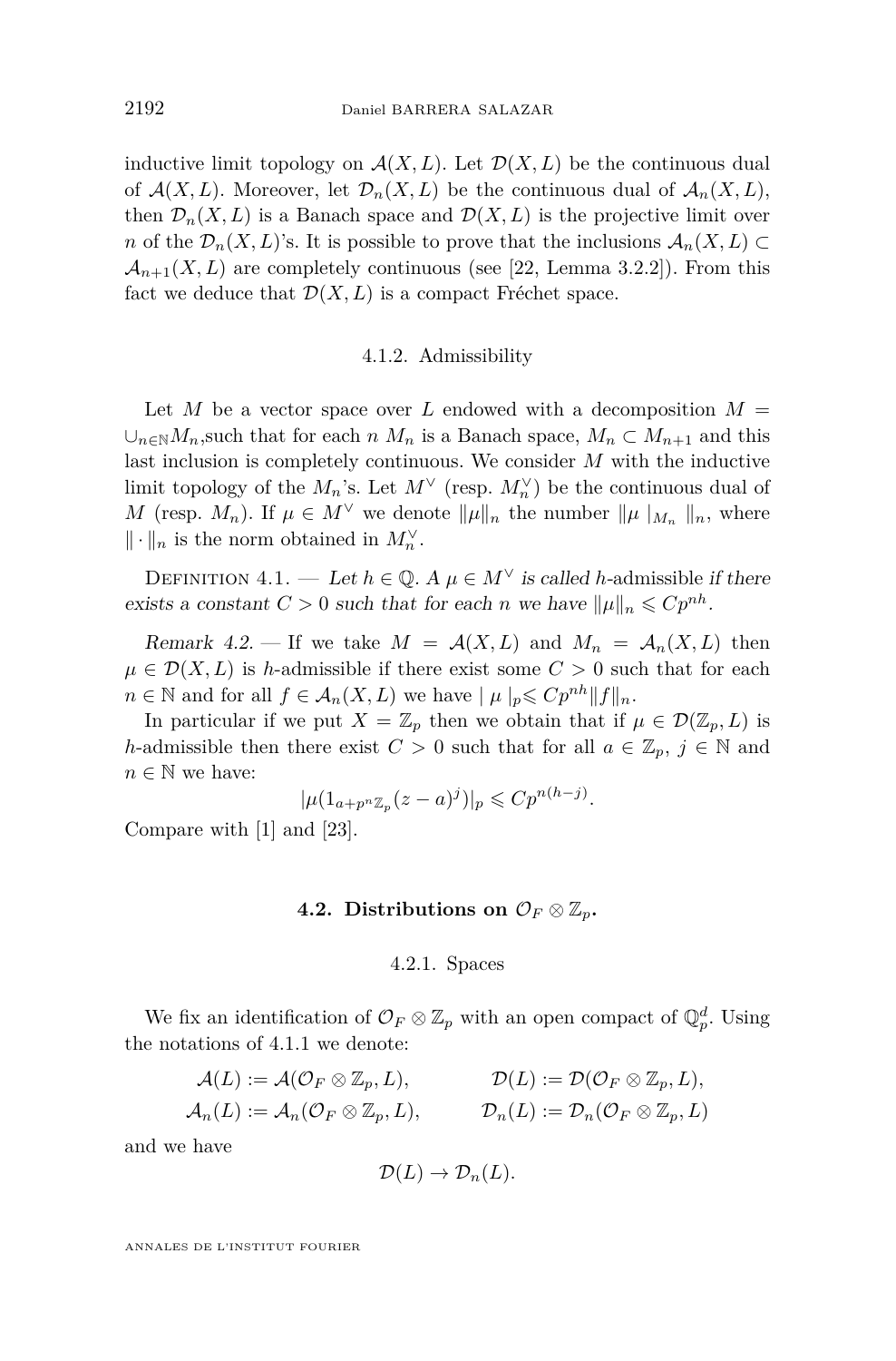# 4.2.2. The action of a semi-group

We define some groups and semi-groups in  $G(\mathbb{Q}_p)$ :

- $T^+ = \{(\begin{smallmatrix} a & 0 \\ 0 & b \end{smallmatrix}) \in T(\mathbb{Q}_p) \mid ba^{-1} \in \mathcal{O}_F \otimes \mathbb{Z}_p\}$
- $T^{++} = \{(\begin{smallmatrix} a & 0 \\ 0 & b \end{smallmatrix}) \in T(\mathbb{Q}_p) \mid ba^{-1} \in p\mathcal{O}_F \otimes \mathbb{Z}_p\}.$
- $I = \{ (\begin{smallmatrix} a & b \\ c & d \end{smallmatrix}) \in G(\mathbb{Z}_p) \mid c \in p\mathcal{O}_F \otimes \mathbb{Z}_p \}$
- **•**  $\Lambda_p := IT^+I = G(\mathbb{Q}_p) \cap \{x \in \mathcal{P}_c \mid a \in (\mathcal{O}_F \otimes \mathbb{Z}_p)^{\times}, b, c, d \in \mathcal{O}_F \otimes \mathbb{Z}_p,$  $x \in (F \otimes \mathbb{Q}_p)^{\times}$

We define an action of  $\Lambda_p$  on  $\mathcal{A}(L)$  and  $\mathcal{D}(L)$ . For  $f \in \mathcal{A}(L)$ ,  $\gamma \in \Lambda_p$  and  $z \in \mathcal{O}_F \otimes \mathbb{Z}_p$  we put:

• If  $\gamma = \begin{pmatrix} a & b \\ c & d \end{pmatrix} \in I$  let:

$$
(\gamma * f)(z) = \lambda \begin{pmatrix} (a - cz) & 0 \\ 0 & \det(\gamma)(a - cz)^{-1} \end{pmatrix} f\left(\frac{-b + dz}{a - cz}\right).
$$

• If 
$$
\gamma = \begin{pmatrix} a & 0 \\ 0 & d \end{pmatrix} \in T^+
$$
 let:

$$
(\gamma * f)(z) = \lambda \begin{pmatrix} u(a) & 0 \\ 0 & u(d) \end{pmatrix} f(da^{-1}z),
$$

see Subsection [2.1](#page-5-2) to the definition of the function *u*.

This definition gives us a well defined continuous action on  $A(L)$ , simply because we made explicit the action defined in [\[22\]](#page-37-9). The space  $\mathcal{A}_n(L)$  is stable under this action. Then we obtain a continuous action on  $\mathcal{D}(L)$ and  $\mathcal{D}_n(L)$ . These spaces endowed with this action are noted by  $\mathcal{A}_\lambda(L)$ ,  $\mathcal{A}_{\lambda,n}(L), \mathcal{D}_{\lambda}(L)$  and  $\mathcal{D}_{\lambda,n}(L)$ .

LEMMA 4.3. — Let  $\gamma \in T^{++}$  then the morphism defined on  $\mathcal{D}_{\lambda}(L)$  is a compact operator.

 $Proof.$  — See [\[22,](#page-37-9) Lemma 3.2.8].

Remark 4.4. — Depending of the situation we will use the right action of  $\Lambda_p$  on  $\mathcal{D}(L)$  or the left action of  $\Lambda_p^{-1}$ .

# 4.2.3.  $\mathcal{O}_L$ -modules

<span id="page-17-0"></span>Let  $\mathcal{A}(\mathcal{O}_L)$  be the  $\mathcal{O}_L$ -module of the functions  $f \in \mathcal{A}(L)$  with values in  $\mathcal{O}_L$ . The topology in  $\mathcal{A}(L)$  induces a topology on  $\mathcal{A}(\mathcal{O}_L)$  and we denote by  $\mathcal{D}(\mathcal{O}_L)$  its continuous dual. We have  $\mathcal{A}(L) = L\mathcal{A}(\mathcal{O}_L)$  then we can consider  $\mathcal{D}(\mathcal{O}_L)$  as a  $\mathcal{O}_L$ -sub-module of  $\mathcal{D}(L)$  in the natural way. It is important to remark that  $\mathcal{A}(\mathcal{O}_L)$  is stable under the action of  $\Lambda_p$  and then we obtain a right action of  $\Lambda_p$  on  $\mathcal{D}(\mathcal{O}_L)$ . As before we write  $\mathcal{A}_{\lambda}(\mathcal{O}_L)$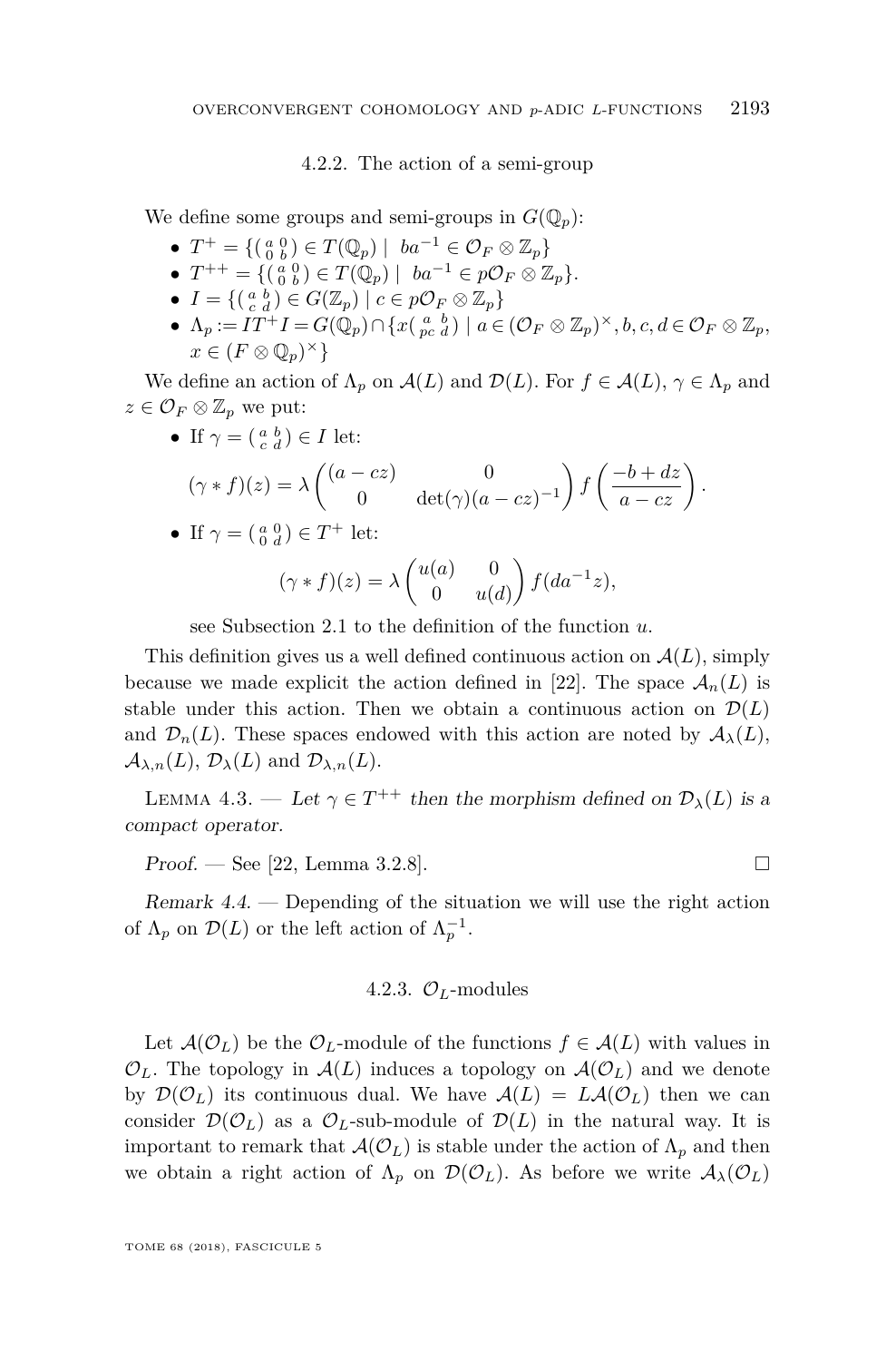and  $\mathcal{D}_{\lambda}(\mathcal{O}_L)$  when we consider the action of  $\Lambda_p$  on these modules. We denote  $\mathcal{A}_{\lambda,n}(\mathcal{O}_L) := \mathcal{A}_{\lambda,n}(L) \cap \mathcal{A}_{\lambda}(\mathcal{O}_L)$ . This  $\mathcal{O}_L$ -module is stable under the action of  $\Lambda_p$ . We consider the induced topology on it and we call its continuous dual by  $\mathcal{D}_{\lambda,n}(\mathcal{O}_L)$ . Moreover, we have the restriction morphism  $\mathcal{D}_{\lambda}(\mathcal{O}_L) \to \mathcal{D}_{\lambda,n}(\mathcal{O}_L)$ , it is continuous and compatible with the action of  $\Lambda_p$ .

Remark 4.5. — For each *n* the space  $\mathcal{D}_{\lambda,n}(L)$  is a Banach *L*-vector space and  $\mathcal{D}_{\lambda,n}(\mathcal{O}_L) \otimes L = \mathcal{D}_{\lambda,n}(L)$ . But is important to remark that  $\mathcal{D}_{\lambda}(L)$  is just a compact Frechet and  $\mathcal{D}_{\lambda}(\mathcal{O}_L) \otimes L \neq \mathcal{D}_{\lambda}(L)$ .

# 4.2.4.

<span id="page-18-0"></span>Let  $\mathbb{V}_{\lambda}(L) \hookrightarrow \mathcal{A}_{\lambda}(L)$ ,  $f \mapsto \hat{f}$  be given by  $\hat{f}(z) = f(\begin{smallmatrix} 1 & z \\ 0 & 1 \end{smallmatrix})$  for each  $z \in$  $\mathbb{Z}_p \otimes \mathcal{O}_F$ , here we consider  $\mathbb{V}_\lambda(L)$  as the algebraic induction of  $\lambda$ . This map is a continuous homomorphism, then we obtain  $\pi : \mathcal{D}_{\lambda}(L) \to \mathbb{V}_{\lambda}(L)^{\vee}$ . Moreover, it is *I*-equivariant map but not  $\Lambda_p$ -equivariant, in fact for any  $\mu \in \mathcal{D}_{\lambda}(L)$  we have:

$$
\pi\left(\mu*\begin{pmatrix}1&0\\0&\varpi_{\mathfrak{p}}\end{pmatrix}\right)=\varpi_{\mathfrak{p}}^{\sum_{\sigma\in\Sigma_{\mathfrak{p}}}\frac{k_{\sigma}-2-r}{2}}\pi(\mu)\cdot\begin{pmatrix}1&0\\0&\varpi_{\mathfrak{p}}\end{pmatrix},
$$

## 4.2.5. Invariant distributions

<span id="page-18-2"></span>Here we define a space of distributions that will be very useful to define evaluations on the overconvergent cohomology. Let  $E(1)$  be the sub-group of  $\mathcal{O}_F^{\times}$  of totally positive units. We denote by  $\mathcal{A}_{\lambda}^+(L)$  the space of  $f \in$  $\mathcal{A}_{\lambda}(L)$  such that  $f * \begin{pmatrix} e & 0 \\ 0 & 1 \end{pmatrix} = f$  for all  $e \in E(1)$ . In fact  $f \in \mathcal{A}_{\lambda}^+(L)$  if and only if  $f(ez) = \lambda(\begin{smallmatrix} e & 0 \\ 0 & 1 \end{smallmatrix}) f(z)$  for any  $e \in E(1)$  and  $z \in \mathcal{O}_F \otimes \mathbb{Z}_p$ . We can verify that  $\mathcal{A}^+_\lambda(L)$  is stable under the action of  $T^+$ . Moreover, the space  $\mathcal{A}^+_{\lambda}(L)$  is a Frechet and we have  $\mathcal{A}^+_{\lambda}(L) = \cup_{n \in \mathbb{N}} \mathcal{A}^+_{\lambda,n}(L)$ , here  $\mathcal{A}^+_{\lambda,n}(L)$  is the Banach space given by  $\mathcal{A}^+_\lambda(L) \cap \mathcal{A}_{\lambda,n}(L)$ . Let  $\mathcal{D}^+_\lambda(L)$  be the continuous dual of  $\mathcal{A}^+_\lambda(L)$ . Then  $\mathcal{D}^+_\lambda(L)$  is a compact Frechet and it is endowed with a continuous right action of *T* +.

### **4.3. Distributions on Galois groups**

<span id="page-18-1"></span>We describe the space of distributions where we find the *p*-adic *L*functions.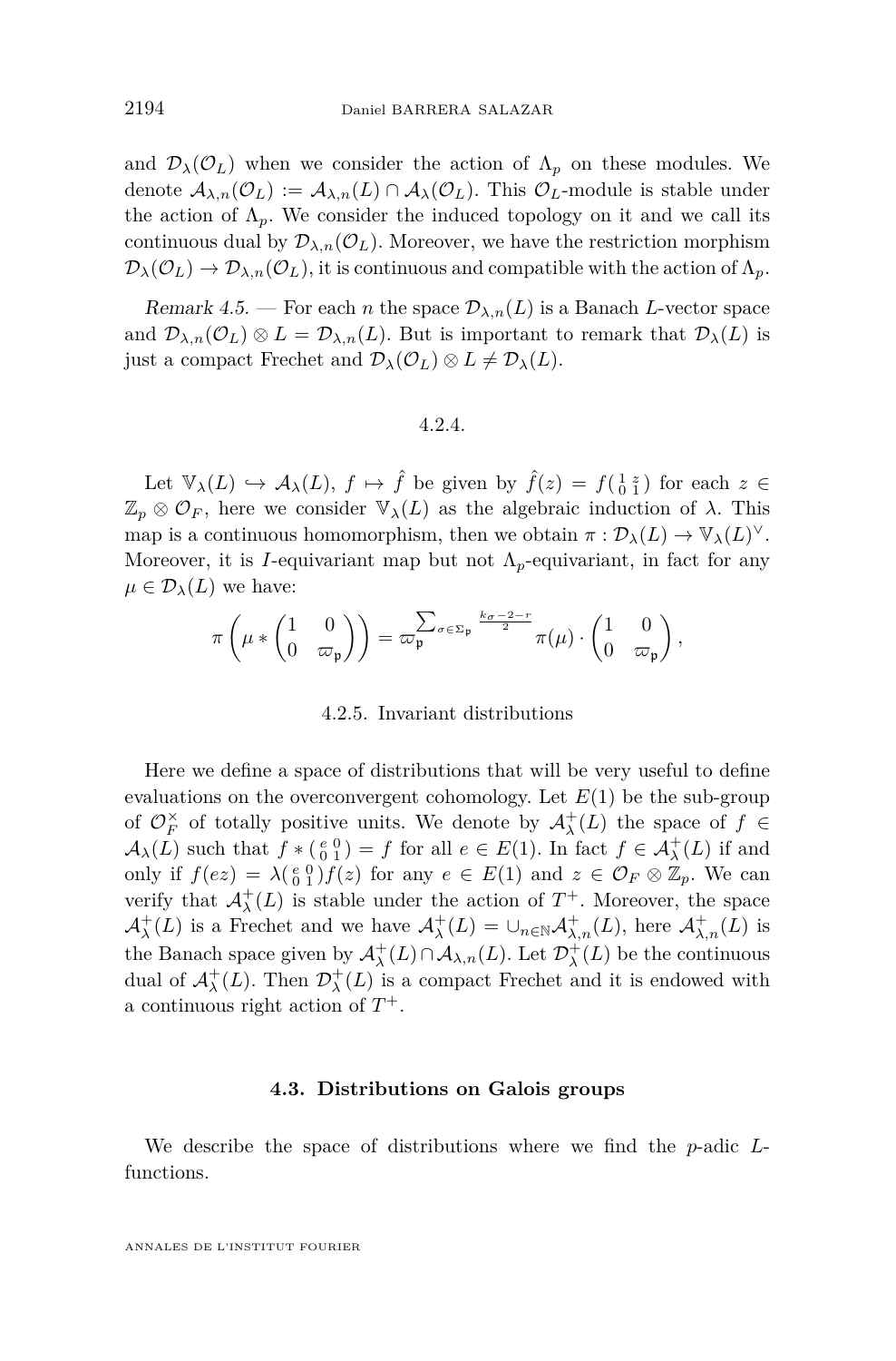#### 4.3.1. Galois groups

Let  $F^{p,\infty}$  be the maximal abelian extension of F, unramified outside p and  $\infty$ . We denote

$$
Gal_p = Gal(F^{p,\infty}/F).
$$

Let  $F^1$  be the narrow class field of F, by definition we have  $Gal(F^1/F) \simeq$  $\mathrm{Cl}_F^+$ . Then we have a natural morphism  $\mathrm{Gal}_p \to \mathrm{Cl}_F^+$ . The kernel of this morphism described using by class field theory: we consider  $E(1)$  inside  $(\mathcal{O}_F \otimes \mathbb{Z}_p)^{\times}$  in the natural way, then we have an exact sequence of topological groups:

(4.1) 
$$
0 \longrightarrow (\mathcal{O}_F \otimes \mathbb{Z}_p)^{\times}/\overline{E(1)} \longrightarrow \mathrm{Gal}_p \longrightarrow \mathrm{Cl}_F^+ \longrightarrow 0.
$$

Then we obtain a natural decomposition  $Gal_p = \coprod_{\mathbf{x} \in Cl_F^+} Gal_{p,\mathbf{x}}$ . If we choose for each  $\mathbf{x} \in \mathrm{Cl}_F^+$  a  $\sigma_{\mathbf{x}} \in \mathrm{Gal}_{p,\mathbf{x}}$ , then the last exact sequence gives us a homeomorphism:

<span id="page-19-0"></span>(4.2) 
$$
r_{\mathbf{x}} : (\mathcal{O}_F \otimes \mathbb{Z}_p)^{\times}/\overline{E(1)} \longrightarrow \mathrm{Gal}_{p,\mathbf{x}}
$$

<span id="page-19-3"></span>Remark 4.6. — Using Class field Theory we can identify finite order characters of Gal*<sup>p</sup>* with Hecke characters of *F* of finite order whose conductor contain only primes of *F* lying above *p*. In the rest of this paper we freely use this identification.

# 4.3.2.

<span id="page-19-2"></span>Let  $Gal_p^{\circ} = (\mathcal{O}_F \otimes \mathbb{Z}_p)^{\times}/\overline{E(1)}$ . The topological groups  $Gal_p^{\circ}$  and  $Gal_p$  are *p*-adic spaces, and we fix isomorphisms of these groups with open compact subsets of  $\mathbb{Q}_p^{1+\delta}$ , where  $\delta$  is the Leopoldt defect of F. Then using notations in [4.1.1](#page-15-2) we can consider the spaces  $\mathcal{A}(\text{Gal}_p, L)$ ,  $\mathcal{D}(\text{Gal}_p, L)$ ,  $\mathcal{A}(\text{Gal}_p^{\circ}, L)$  and  $\mathcal{D}(\text{Gal}_{p}^{\circ}, L)$ ; in addition in  $\mathcal{D}(\text{Gal}_{p}^{\circ}, L)$  and  $\mathcal{D}(\text{Gal}_{p}, L)$  we have the notion of admissible distribution (see [4.1.1\)](#page-15-2).

From the decomposition  $Gal_p = \coprod_{\mathbf{x} \in Cl_F^+} Gal_{p,\mathbf{x}}$  and [\(4.2\)](#page-19-0) we obtain an isomorphism of Frechet spaces  $\mathcal{A}(\text{Gal}_p, L) \cong \mathcal{A}(\text{Gal}_p^{\circ}, L)^{\text{Cl}_F^+}$  given by  $f \mapsto$  $(f_{\mathbf{x}})_{\mathbf{x} \in \mathrm{Cl}_F^+}$  where  $f_{\mathbf{x}} = f \circ r_{\mathbf{x}}$ . Then we obtain an isomorphism of compact Frechet spaces:

<span id="page-19-1"></span>(4.3) 
$$
\mathcal{D}(\text{Gal}_p, L) = \mathcal{D}(\text{Gal}_p^{\circ}, L)^{\text{Cl}_F^+}.
$$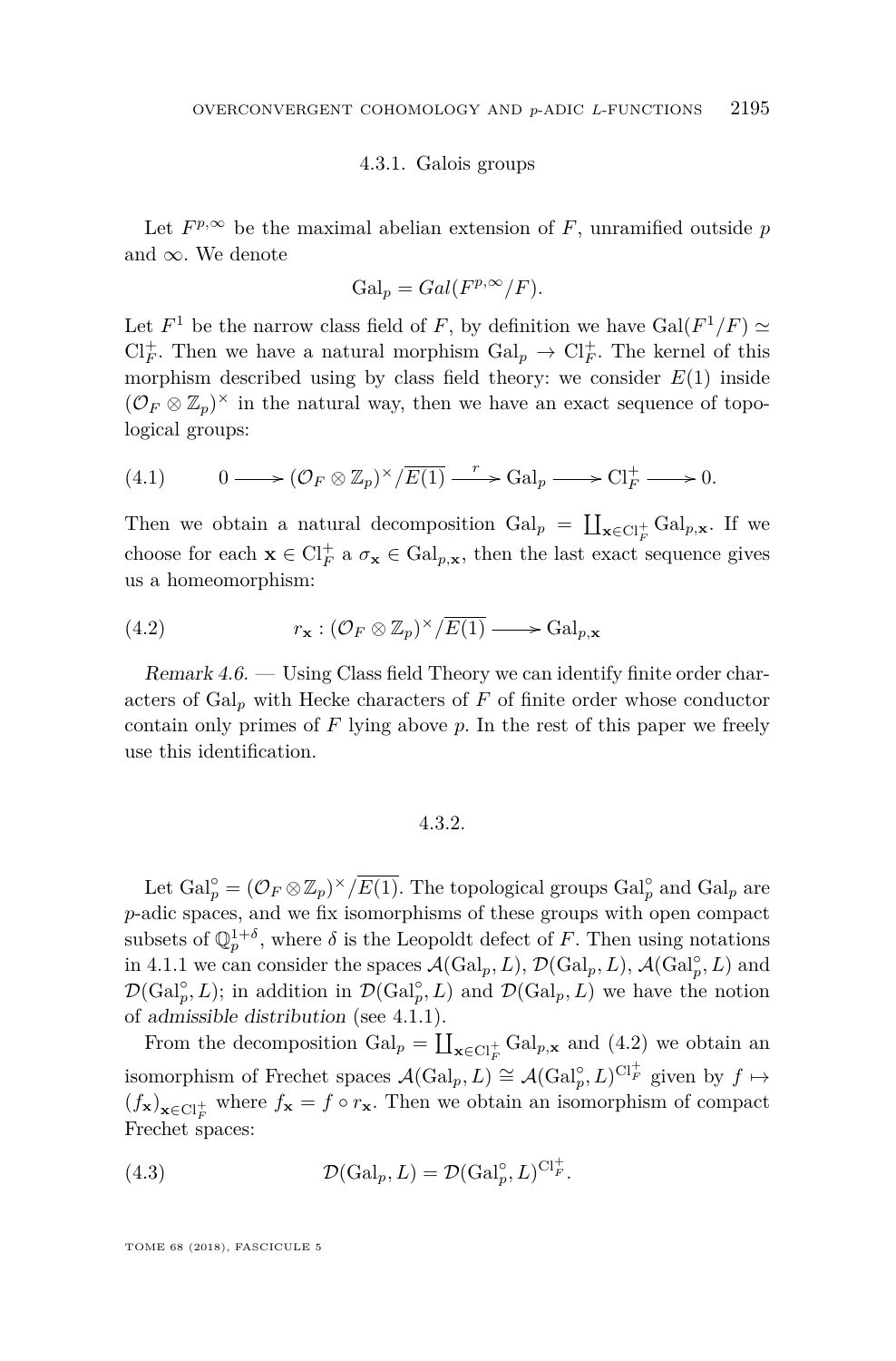Remark 4.7. — We can identify the space  $\mathcal{A}(\text{Gal}_p^{\circ}, L)$  with the space of functions  $f \in \mathcal{A}((\mathcal{O}_F \otimes \mathbb{Z}_p)^{\times}, L)$  such that  $f(ez) = f(z)$  for all  $z \in$  $(\mathcal{O}_F \otimes \mathbb{Z}_p)^{\times}$  and  $e \in E(1)$ . So we obtain that:

(4.4) 
$$
\mathcal{A}(\mathrm{Gal}_p, L) = \left\{ f : \mathrm{Gal}_p \to L \middle| \begin{matrix} f \circ r_{\mathbf{x}} \circ \pi \in \mathcal{A}((\mathcal{O}_F \otimes \mathbb{Z}_p)^{\times}, L) \\ \forall \mathbf{x} \in \mathrm{Cl}_F^+ \end{matrix} \right\},
$$

here  $\pi : (\mathcal{O}_F \otimes \mathbb{Z}_p)^{\times} \to \text{Gal}_p^{\circ}$  is the natural projection.

# 4.3.3.

<span id="page-20-2"></span>Let  $\mathcal{A}(\text{Gal}_{p}^{\circ}, L) \to \mathcal{A}_{\lambda}^{+}(L), f \mapsto \overline{f}$  be defined by:

(4.5) 
$$
\overline{f}(z) = \begin{cases} 0 & \text{if } z \notin (\mathcal{O}_F \otimes \mathbb{Z}_p)^{\times} \\ A\lambda(\frac{z}{0 1})f(z) & \text{if } z \in (\mathcal{O}_F \otimes \mathbb{Z}_p)^{\times}, \end{cases}
$$

here  $A = \left(\frac{k-2t}{2} + \frac{t}{2} + \frac{t}{2}\right) \in \mathbb{Z}$ . This morphism is in fact continuous, then we obtain:

 $\mathcal{D}_{\lambda}^{+}(L) \to \mathcal{D}(\text{Gal}_{p}^{\circ}, L)$ , denoted by  $\mu \mapsto \mu^{\times}$ .

<span id="page-20-1"></span>LEMMA  $4.8.$  — We have:

- (1) There exists  $C > 0$  depending only on  $\lambda$  such that if  $n \geq 1$  and  $f \in \mathcal{A}_n(\text{Gal}_p^{\circ}, L)$  then  $\overline{f} \in \mathcal{A}_{\lambda,n}^+(L)$  and moreover we have  $\|\overline{f}\|_n \leq$  $C||f||_n$ .
- (2) Let  $h \in \mathbb{Q}$ . If  $\mu \in \mathcal{D}_{\lambda}^+(L)$  is a *h*-admissible distribution then  $\mu^{\times} \in$  $\mathcal{D}(\text{Gal}_{p}^{\circ}, L)$  is also *h*-admissible.

Proof. — Firstly if  $f \in \mathcal{A}_n(\text{Gal}_p^{\circ}, L)$  then is clear that  $\overline{f} \in \mathcal{A}_{\lambda,n}^+(L)$  for  $n \geq 1$ . Now let  $g_{\lambda}: \mathcal{O}_F \otimes \mathbb{Z}_p \to \tilde{L}$  be defined by  $g_{\lambda}(z) = A \lambda \left(\begin{smallmatrix} z & 0 \\ 0 & 1 \end{smallmatrix}\right)$ . Then  $g_{\lambda} \in \mathcal{A}_{\lambda,0}^{+}(L)$ . If we denote  $C = ||g_{\lambda}||_{0}$  then we have  $||\overline{f}||_{n} \leq C||f||_{n}$ . The second part of the lemma is a direct consequence of the first one.  $\Box$ 

# **5. Comparison theorem**

<span id="page-20-0"></span>Let *L* be a finite extension of  $\mathbb{Q}_p$  containing the normal closure of *F*. In the next two sections we will exclude *L* of the spaces defined above. For example we use  $\mathbb{V}_{\lambda}$ ,  $\mathcal{D}_{\lambda}$ ,  $\mathcal{D}_{\lambda}^{+}$ ... instead of  $\mathbb{V}_{\lambda}(L)$ ,  $\mathcal{D}_{\lambda}(L)$ ,  $\mathcal{D}_{\lambda}^{+}(L)$ ...

Let *K* be an open compact subgroup of  $G(\mathbb{A}_f)$  whose image in  $G(\mathbb{Q}_p)$ is contained in  $\Lambda_p$ . The morphism  $\mathcal{D}_\lambda \to \mathbb{V}_\lambda^\vee$ , described in [4.2.4,](#page-18-0) is *I*equivariant then we obtain a morphism on the cohomology:

$$
\pi: H_c^d(Y_K, \mathcal{L}(\mathcal{D}_\lambda)) \longrightarrow H_c^d(Y_K, \mathcal{L}(\mathbb{V}_\lambda^\vee)).
$$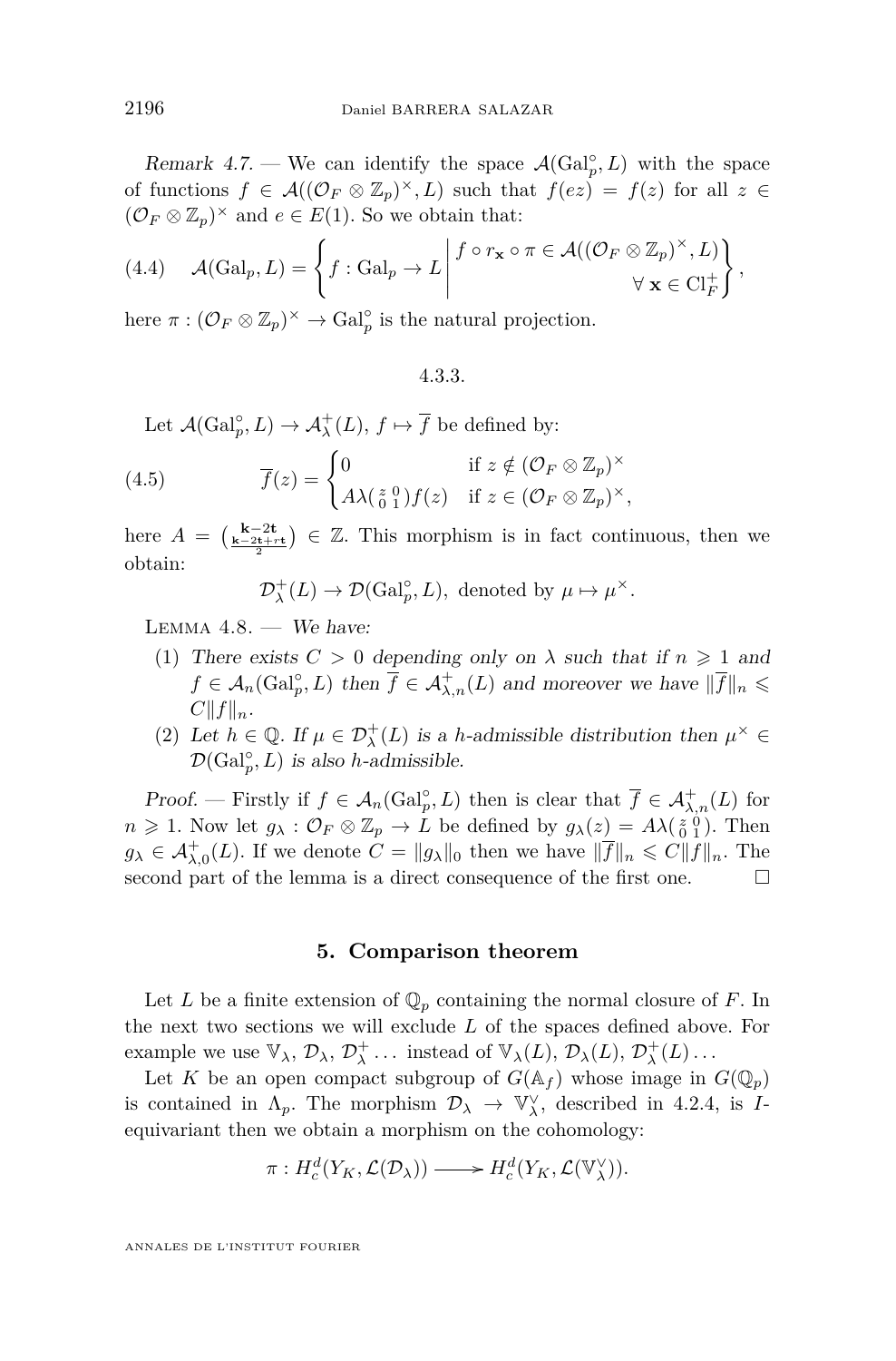On  $H_c^d(Y_K, \mathcal{L}(\mathcal{D}_\lambda))$  we consider the  $\le$ -slope decomposition with respect to  $U_p$  (the existence of such decomposition is given by Theorem [3.1\)](#page-9-3). Over  $H_c^d(Y_K, \mathcal{L}(\mathbb{V}_\lambda^\vee))$  we consider  $\le$ -slope decomposition with respect to  $U_p^0$  =  $p^{\sum_{\sigma \in \Sigma_F} \frac{k_{\sigma} - 2 - r}{2}} U_p$ . By [4.2.4](#page-18-0) we have  $\pi \circ U_p = U_p^0 \circ \pi$  then  $\pi$  induces a morphism of the  $\leq$ -slope parts. In fact we have the following result:

<span id="page-21-0"></span>THEOREM 5.1. — We denote  $k^o = \min\{k_{\sigma} \mid \sigma \in \Sigma_F\}$ . If  $h \in \mathbb{Q}$  and  $h < k^o - 1$  then we have a canonical isomorphism:

$$
H_c^d(Y_K, \mathcal{L}(\mathcal{D}_\lambda))^{\leq h} \xrightarrow{\sim} H_c^d(Y_K, \mathcal{L}(\mathbb{V}_\lambda^{\vee}))^{\leq h}.
$$

To proof this theorem we follow [\[22\]](#page-37-9). The main difficulty to use the approach used in [\[22\]](#page-37-9) is the existence of the slope decomposition for the compactly supported cohomology, such existence was proved in Section [3.](#page-9-0) To finish we use the locally analytic version of the BGG-resolution.

# **5.1. BGG resolution**

<span id="page-21-1"></span>Let  $V_{\lambda} = V_{\lambda}(L)$  be the locally algebraic induction as defined in [\[22,](#page-37-9) §3.2.9]. As in [\[22\]](#page-37-9) we can see  $V_{\lambda}$  within  $A_{\lambda}$  and it is invariant under the action of  $\Lambda_p$ , then we obtain a  $\Lambda_p$ -equivariant map  $\mathcal{D}_\lambda \to V_\lambda^\vee$ . We have a canonical inclusion  $\mathbb{V}_{\lambda} \subset V_{\lambda}$ , moreover we have a right action of  $\Lambda_p$  over  $V_{\lambda}$ , moreover it is *I*-equivariant. We obtain an *I*-equivariant morphism  $V_\lambda^\vee \to \mathbb{V}_\lambda^\vee$  and then

$$
H_c^d(Y_K, \mathcal{L}(V_\lambda^\vee)) \longrightarrow H_c^d(Y_K, \mathcal{L}(\mathbb{V}_\lambda^\vee)).
$$

If we consider  $U_p$  on the left side and  $U_p^0$  on the right side, then this map is compatible with these Hecke operators, moreover from Theorem [3.1](#page-9-3) we deduce that  $H_c^d(Y_K, \mathcal{L}(V_\lambda^\vee))$  has slope decomposition with respect to  $U_p$ . Then in the same way that in [\[22,](#page-37-9) Lemma 4.3.8] we can prove that for each rational number *h* we have:

(5.1) 
$$
H_c^d(Y_K, \mathcal{L}(V_\lambda^\vee))^{\leq h} \xrightarrow{\sim} H_c^d(Y_K, \mathcal{L}(\mathbb{V}_\lambda^\vee))^{\leq h}
$$

We fix  $\sigma \in \Sigma_F$  and denote by  $\lambda_{\sigma}$  the algebraic character of *T* defined by:

<span id="page-21-2"></span>
$$
\lambda(t) = a_{\sigma}^{-\frac{k_{\sigma}+r}{2}} b_{\sigma}^{\frac{k_{\sigma}+r}{2}} \prod_{\rho \in \Sigma_F - \sigma} a_{\rho}^{\frac{k_{\rho}-2+r}{2}} b_{\rho}^{\frac{-k_{\rho}+2+r}{2}},
$$

for each  $t = \left( \begin{pmatrix} a_{\rho} & 0 \\ 0 & b_{\rho} \end{pmatrix} \right)_{\rho \in \Sigma_F}$ . From [\[22,](#page-37-9) Proposition 3.2.11] we have an *I*equivariant morphism  $\Theta_{\sigma} : A_{\lambda} \to A_{\lambda_{\sigma}}$ , remark that this morphism is not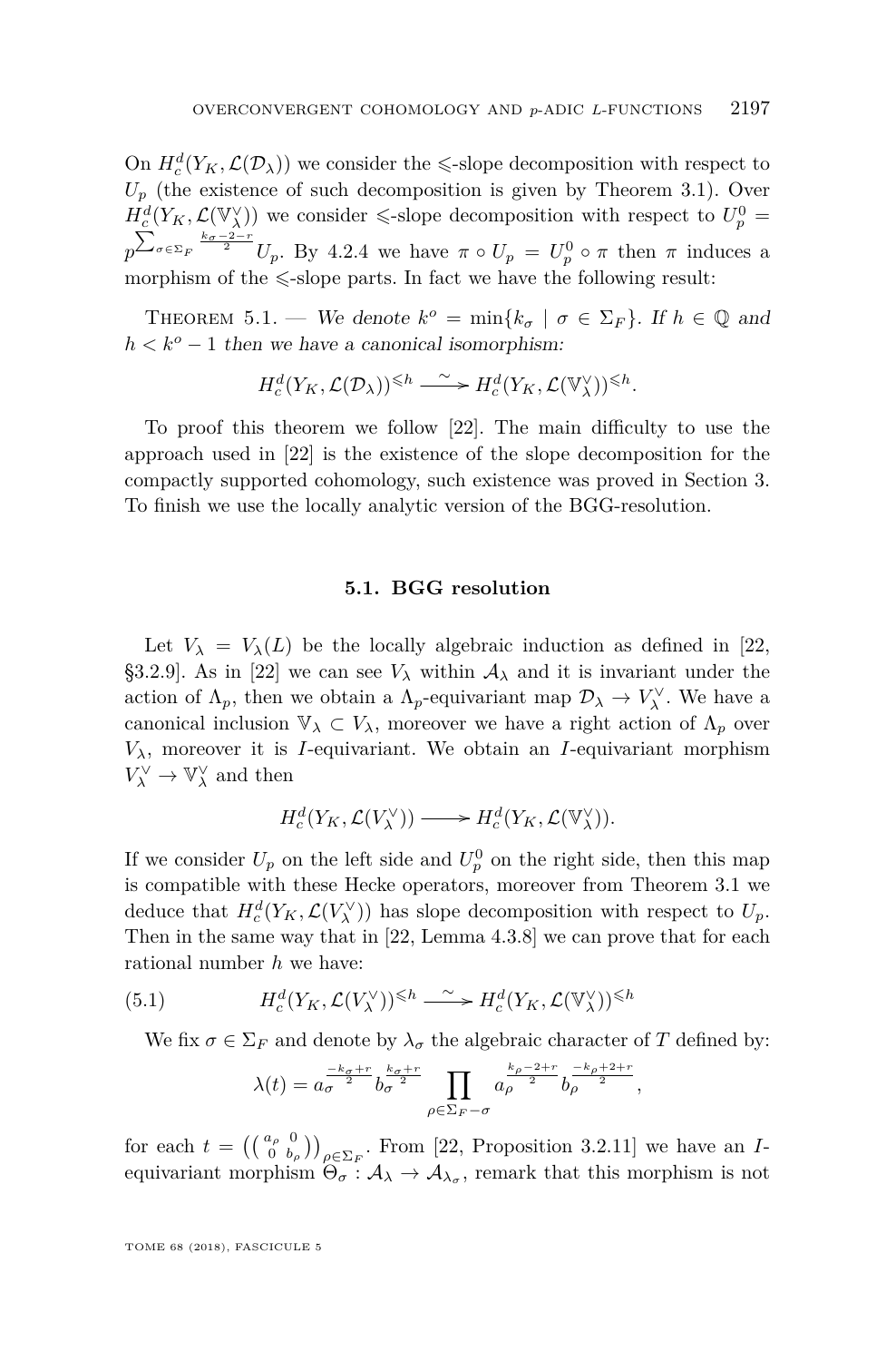equivariant with respect to the action of all  $\Lambda_p$ , in fact we have:

$$
\Theta\left(\begin{pmatrix} 1 & 0 \\ 0 & p \end{pmatrix} * f\right) = p^{-k_{\sigma}+1} \begin{pmatrix} 1 & 0 \\ 0 & p \end{pmatrix} * \Theta(f).
$$

We obtain an *I*-equivariant morphism:

$$
(5.2) \t\t \Theta_{\sigma}^{\vee} : \mathcal{D}_{\lambda_{\sigma}} \longrightarrow \mathcal{D}_{\lambda}.
$$

We denote  $\Sigma = \sum_{\sigma \in \Sigma_F} \Theta_{\sigma}^{\vee}$ , then from [\[22,](#page-37-9) Proposition 3.2.12] we have the following exact sequence:

<span id="page-22-0"></span>(5.3) 
$$
\bigoplus_{\sigma \in \Sigma_F} \mathcal{D}_{\lambda_{\sigma}} \xrightarrow{\Sigma} \mathcal{D}_{\lambda} \longrightarrow V_{\lambda}^{\vee} \longrightarrow 0,
$$

In fact, this sequence is the last part of the locally analytic BGG-resolution of  $V_{\lambda}^{\vee}$  (see [\[22,](#page-37-9) §3.3]).

# **5.2. Proof of Theorem [5.1](#page-21-0)**

From the discussion in [5.1](#page-21-1) we obtain a morphism  $H_c^d(Y_K, \mathcal{L}(\mathcal{D}_\lambda)) \to$  $H_c^d(Y_K, \mathcal{L}(V_\lambda^\vee))$ , this morphism is compatible with the Hecke operators. From [\(5.1\)](#page-21-2) is enough to prove that  $H_c^d(Y_K, \mathcal{L}(\mathcal{D}_\lambda))^{\leq h} \to H_c^d(Y_K, \mathcal{L}(V_\lambda^\vee))^{\leq h}$ is an isomorphism. We write  $\Sigma_F = {\sigma_1, \ldots, \sigma_d}$ . We denote  $\Sigma_0 = \emptyset$  and for each  $s \in \{1, \ldots, d\}$  we write:

$$
\Sigma_s:=\sum_{j=1}^s\Theta_{\sigma_j}^\vee:\bigoplus_{j=1}^s\mathcal{D}_{\lambda_{\sigma_j}}\to\mathcal{D}_{\lambda}.
$$

For each  $s \in \{1, \ldots, d\}$  let  $Q_s$  be the quotient of  $\mathcal{D}_{\lambda_{\sigma_s}}$  such that the following sequence is exact:

$$
0 \longrightarrow Q_s \xrightarrow{\Theta^{\vee}_{\sigma_j}} \operatorname{coker}(\Sigma_{s-1}) \longrightarrow \operatorname{coker}(\Sigma_s) \longrightarrow 0.
$$

Remark that  $\Lambda_p$  acts on coker( $\Sigma_s$ ) and  $Q_s$ , and in fact the last sequence is *I*-equivariant. However, this sequence is not  $\Lambda_p$ -equivariant, in fact we have:

$$
0 \longrightarrow Q_s \longrightarrow \operatorname{coker}(\Sigma_{s-1}) \longrightarrow \operatorname{coker}(\Sigma_s) \longrightarrow 0
$$
  
\n
$$
\downarrow \begin{array}{c} \downarrow \downarrow 0 \\ \downarrow \downarrow 0 \\ \downarrow \end{array} p^{\mu_{\sigma_s-1}} \downarrow \begin{array}{c} \downarrow \downarrow 0 \\ \downarrow \downarrow 0 \\ \downarrow \end{array} p \longrightarrow \text{coker}(\Sigma_s) \longrightarrow 0
$$
  
\n
$$
0 \longrightarrow Q_s \longrightarrow \operatorname{coker}(\Sigma_{s-1}) \longrightarrow \operatorname{coker}(\Sigma_s) \longrightarrow 0
$$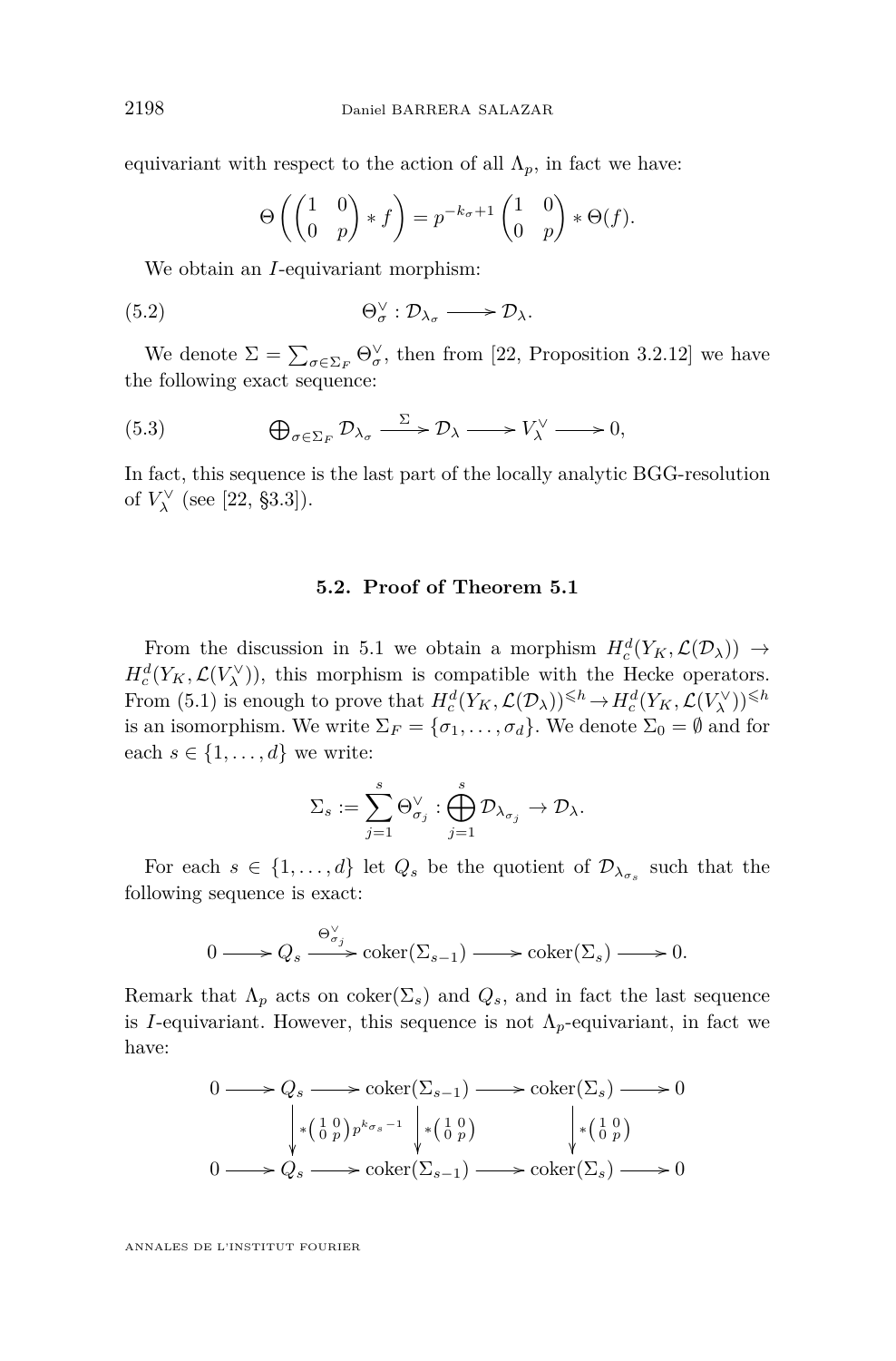Passing to the cohomology and by considering the action of  $U_p$  we obtain the following exact sequence:

$$
H_c^d(Y_K, \mathcal{L}(Q_s))^{\leq h - (k_{\sigma_s} - 1)} \longrightarrow H_c^d(Y_K, \mathcal{L}(\text{coker}(\Sigma_{s-1})))^{\leq h}
$$
  

$$
\longrightarrow H_c^d(Y_K, \mathcal{L}(\text{coker}(\Sigma_s)))^{\leq h} \longrightarrow H_c^{d+1}(Y_K, \mathcal{L}(Q_s))^{\leq h - (k_{\sigma_s} - 1)}.
$$

From [4.2.3](#page-17-0) we deduce that in  $H_c^i(Y_K, \mathcal{L}(Q_s))^{\leq h-(k_{\sigma_s}-1)}$  there is a  $O_L$ -lattice invariant by  $U_p$ , for any *i*. By assumption, for each *s* we have  $h-(k_{\sigma_s}-1)$ 0 then  $H_c^i(Y_K, \mathcal{L}(Q_s))^{\leq h-(k_{\sigma_s}-1)} = \{0\}$ , and so:

$$
H_c^d(Y_K, \mathcal{L}(\text{coker}(\Sigma_{s-1})))^{\leq h} \simeq H_c^d(Y_K, \mathcal{L}(\text{coker}(\Sigma_s)))^{\leq h}.
$$

Finally, clearly we have  $coker(\Sigma_0) = \mathcal{D}_{\lambda}$  and from [\(5.3\)](#page-22-0) we obtain  $\text{coker}(\Sigma_d) = V_\lambda^\vee$  then we deduce the theorem.

# **6. Evaluations on the cohomology**

<span id="page-23-0"></span>In this section, to each class in the overconvergent cohomology we attach a distribution over the Galois group introduced in [4.3.](#page-18-1) Moreover we prove the admissibility of this distribution when the class is an eigenvector of  $U_p$ with slope non zero. To do that we use the automorphic cycles introduced in [\[9\]](#page-37-8). In all this section we fix an open compact subgroup of  $G(\mathbb{A}_f)$ , denoted by *K*, such that  $\{(\begin{smallmatrix} u & v \\ 0 & 1 \end{smallmatrix}) \mid u \in \hat{\mathcal{O}}_F^{\times}, v \in \hat{\mathcal{O}}_F\} \subset K$  and its image in  $G(\mathbb{Q}_p)$ is contained in  $\Lambda_p$ . We fix  $\{a_{\mathbf{x}} \mid \mathbf{x} \in \mathrm{Cl}_F^+\} \subset \mathbb{A}_{F,f}^\times$  a set of representatives of  $\mathrm{Cl}_F^+$  such that  $a_{\mathbf{x}}^{-1} \in \hat{\mathcal{O}}_F$  and  $a_{\mathbf{x},p} = 1$ . Using the notations of [2.2.1](#page-5-1) we consider  $g_{\mathbf{x}}$  to be  $\begin{pmatrix} a_{\mathbf{x}} & 0 \\ 0 & 1 \end{pmatrix}$  for each  $\mathbf{x} \in \mathrm{Cl}_F^+$ .

#### **6.1. Automorphic cycles**

For  $n \in \mathbb{N}$  we denote:

 $U(p^n) := \{ u \in \hat{\mathcal{O}}_F^{\times} \mid u - 1 \in p^n \hat{\mathcal{O}}_F \}$  and  $\text{Cl}_F^+(p^n) := F^{\times} \setminus \mathbb{A}_F^{\times}/U(p^n)F_{\infty}^+$ . The group  $U(p^n)$  is open and compact in  $\mathbb{A}_{F,f}^{\times}$ . Let  $E(p^n) = \mathcal{O}_F^{\times} \bigcap U(p^n) F_{\infty}^+$ , then  $E(1)$  is the group of totally positive units of  $\mathcal{O}_F$ . The real analytic variety  $X_n := F^{\times} \backslash \mathbb{A}_F^{\times}/U(p^n)$  has dimension *d*. For each  $\mathbf{y} \in \mathrm{Cl}_F^+(p^n)$  we fix a representative  $a_{\mathbf{y}} \in \mathbb{A}_F^{\times}$  we have the following decomposition in connected components:

$$
X_n = \bigsqcup_{\mathbf{y} \in \text{Cl}_F^+(p^n)} X_{n,\mathbf{y}},
$$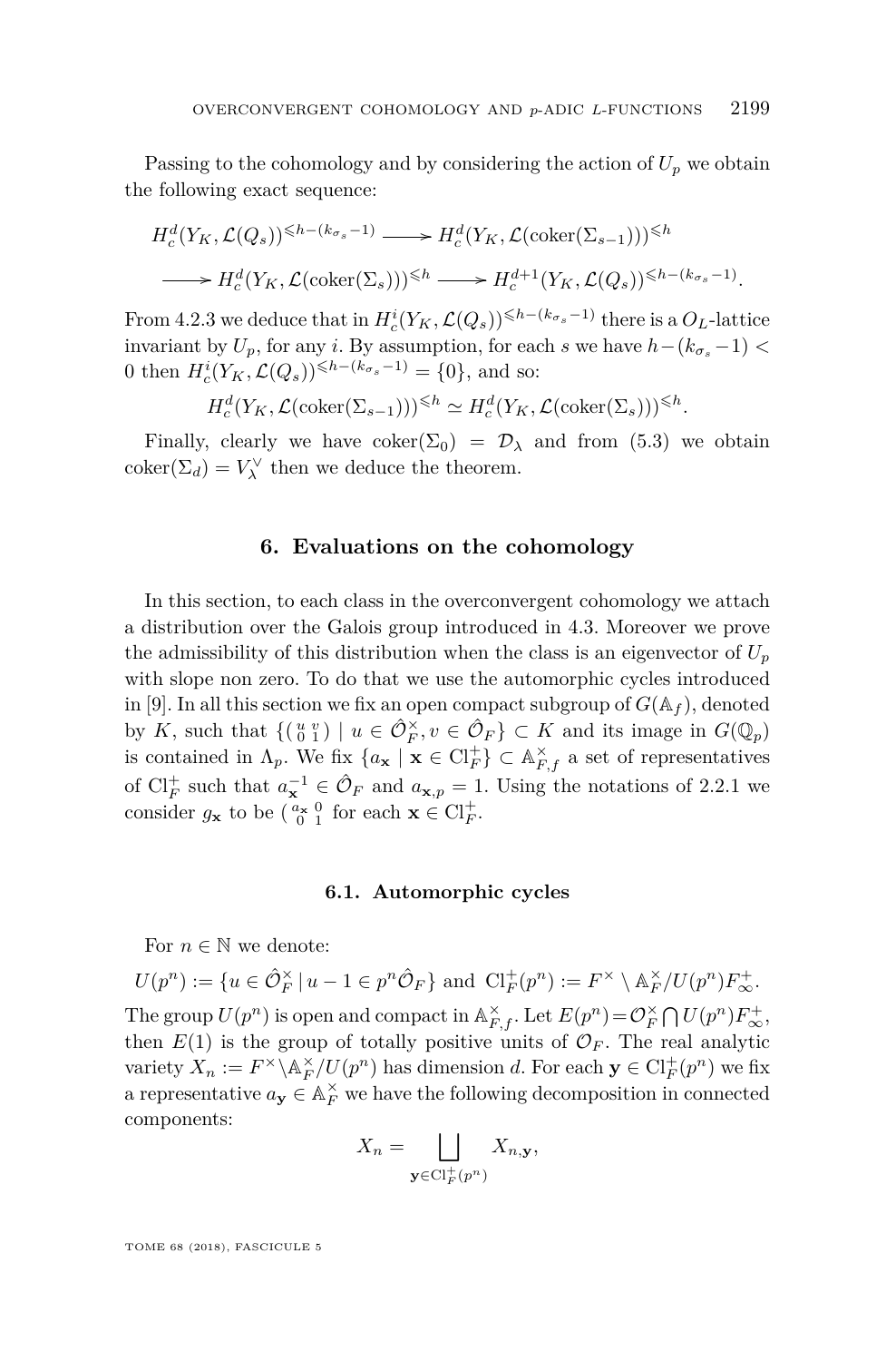where  $X_{n,\mathbf{y}} = F^{\times} \setminus F^{\times} a_{\mathbf{y}} U(p^n) F^+_{\infty}/U(p^n)$ . The morphism  $E(p^n) \setminus F^+_{\infty} \to$  $X_{n,y}$  given by  $[z] \rightarrow [a_{y}z]$  is an analytic isomorphism. Moreover from the Dirichlet's Theorem  $E(p^n) \setminus F^+_{\infty}$  is isomorphic to  $(\mathbb{R}/\mathbb{Z})^{d-1} \times \mathbb{R}$ . We deduce that  $X_{n,y}$  is connected and orientable.

If  $x \in A_F$  then we denote  $x_p$  by its image in  $F \otimes \mathbb{Q}_p$ . The morphism  $\mathbb{A}_F^{\times} \to G(\mathbb{A}), \quad x \mapsto (\begin{smallmatrix} x & x_p p^{-n} \\ 0 & 1 \end{smallmatrix})$  $\left( \begin{array}{cc} x & x_{p}p^{-n} \\ 0 & 1 \end{array} \right)$  induces a morphism of analytic varieties, called automorphic cycle in [\[9\]](#page-37-8):  $C_{K,n}: X_n \to Y_K$ .

# **6.2. Evaluations**

<span id="page-24-0"></span>We define certain evaluations on the overconvergent cohomology, these evaluations will be useful to construct our *p*-adic *L*-function and to prove its properties. Let  $n \in \mathbb{N}$ , we define the evaluations in four steps:

Step 1. — The cycle  $C_{K,n}$  gives the morphism:

(6.1) 
$$
H_c^d(Y_K, \mathcal{L}(\mathcal{D}_\lambda)) \longrightarrow H_c^d(X_n, \mathcal{F}_n).
$$

where  $\mathcal{F}_n := C^*_{K,n}(\mathcal{L}(\mathcal{D}_\lambda))$ . We can verify that  $\mathcal{F}_n$  is the sheaf of locally constant sections of the local system:

<span id="page-24-1"></span>
$$
F_n := F^\times \setminus (\mathbb{A}_F^\times \times \mathcal{D}_\lambda) / U(p^n) \longrightarrow X_n,
$$

where the action on  $\mathbb{A}_F^{\times} \times \mathcal{D}_{\lambda}$  is given by  $f(x,\mu)v = (fxv, \mu * \left(\begin{array}{cc} v & (v_p-1)p^{-n} \\ 0 & 1 \end{array}\right))$  $\binom{v}{0} \binom{(v_p-1)p^{-n}}{1},$  $f \in F^{\times}, x \in \mathbb{A}_F^{\times}, \mu \in \mathcal{D}_{\lambda}$  and  $v \in U(p^n)$ .

Step 2. — Let  $\mathcal{L}_n(\mathcal{D}_\lambda)$  be the sheaf over  $X_n$  given by the locally constant sections of the local system:

$$
L_n(\mathcal{D}_\lambda) := F^\times \setminus (\mathbb{A}_F^\times \times \mathcal{D}_\lambda) / U(p^n) \longrightarrow X_n,
$$

where  $f(x, \mu)v = (fxv, \mu * (\begin{smallmatrix} v & 0 \\ 0 & 1 \end{smallmatrix})), f \in F^{\times}, x \in \mathbb{A}_F^{\times}, \mu \in \mathcal{D}_{\lambda}$  and  $v \in U(p^n)$ . *F*

The matrix  $\begin{pmatrix} 1 & -1 \\ 0 & p^n \end{pmatrix} \in \Lambda_p$  satisfy  $\begin{pmatrix} v & (v_p - 1)p^{-n} \\ 0 & 1 \end{pmatrix}$  $\binom{v}{0} \binom{v}{1} \binom{1}{0} \binom{1}{p} \binom{1}{p} \binom{1}{0} \binom{1}{p} \binom{1}{0} \binom{1}{1}$  for each *v*. Then the morphism  $\mathbb{A}_F^{\times} \times \mathcal{D}_\lambda \to \mathbb{A}_F^{\times} \times \mathcal{D}_\lambda$  given by  $(x,\mu) \to$  $(x, \mu * \begin{pmatrix} 1 & -1 \\ 0 & p^n \end{pmatrix})$  defines a morphism of sheaves  $\mathcal{F}_n \to \mathcal{L}_n(\mathcal{D}_\lambda)$ , then we obtain:

(6.2) 
$$
H_c^d(X_n, \mathcal{F}_n) \longrightarrow H_c^d(X_n, \mathcal{L}_n(\mathcal{D}_\lambda)).
$$

Step 3. — Let  $\mathcal{L}(\mathcal{D}_\lambda)$  be the sheaf over  $E(p^n) \setminus F_\infty^+$  of locally constant sections of the local system:

<span id="page-24-2"></span>
$$
E(p^n)\setminus (F_\infty^+\times \mathcal{D}_\lambda)\longrightarrow E(p^n)\setminus F_\infty^+,
$$

where  $e(c, \mu) = (ce, \mu * (\begin{smallmatrix} e & 0 \\ 0 & 1 \end{smallmatrix}))$  for  $e \in E(p^n)$ ,  $c \in F^+_{\infty}$  and  $\mu \in \mathcal{D}_{\lambda}$ .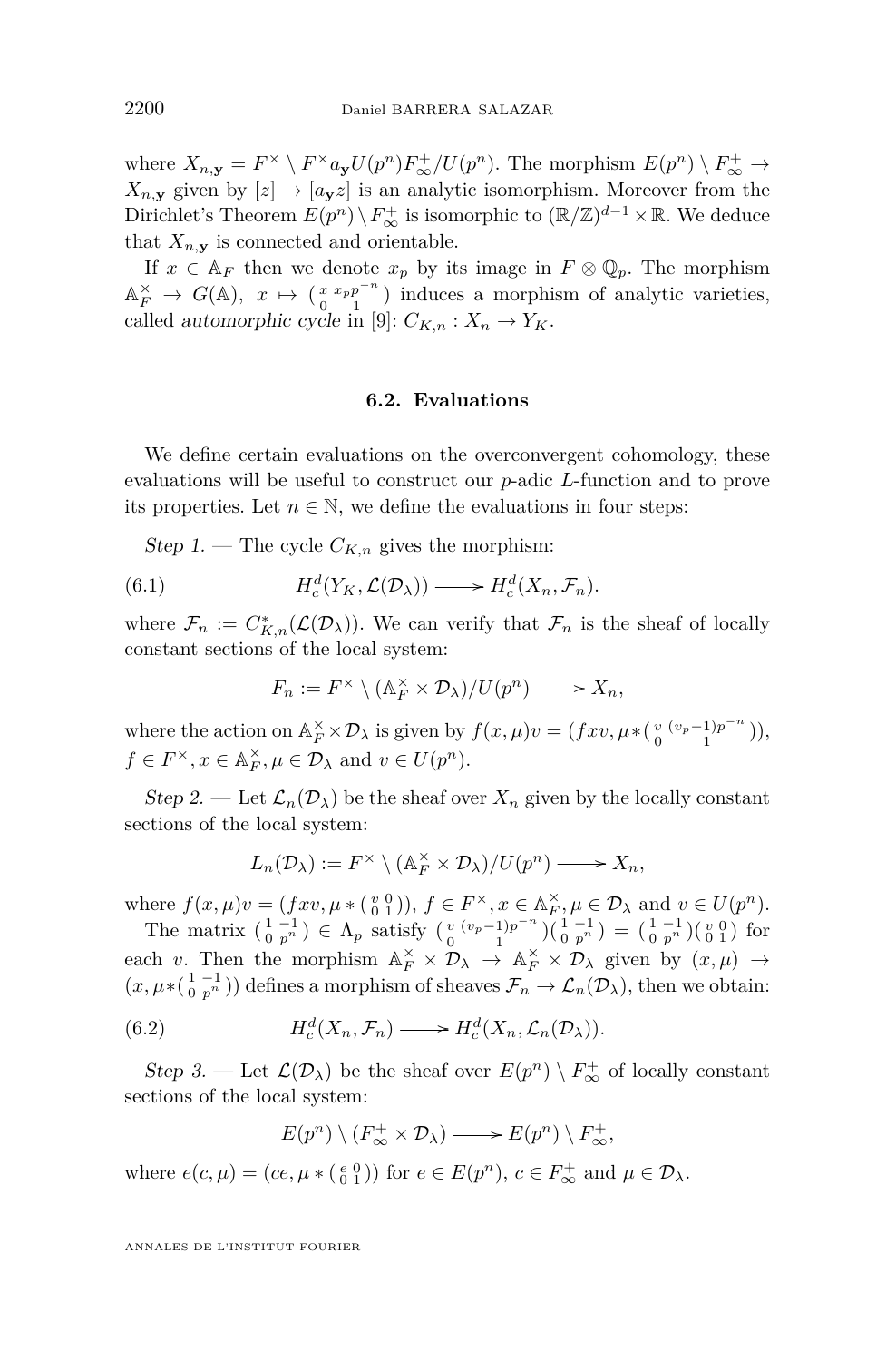Let  $\mathbf{y} \in \mathrm{Cl}_F^+(p^n)$  and let  $h: E(p^n) \setminus F_\infty^+ \to X_{n,\mathbf{y}}$  be given by the representative,  $a_{\mathbf{y}}$ , of **y**. We have  $h^{\times}(\mathcal{L}_n(\mathcal{D}_\lambda)|_{X_{n,\mathbf{y}}}) = \mathcal{L}(\mathcal{D}_\lambda)$  and then we obtain an isomorphism:

<span id="page-25-0"></span>(6.3) 
$$
H_c^d(X_{n,\mathbf{y}}, \mathcal{L}_n(\mathcal{D}_\lambda)|_{X_{n,\mathbf{y}}}) \simeq H_c^d(E(p^n) \setminus F_\infty^+, \mathcal{L}(\mathcal{D}_\lambda)).
$$

The function  $\mathcal{D}_{\lambda} \to \mathcal{D}_{\lambda}^{+}$  defined by  $\mu \to \mu \mid_{\mathcal{A}_{\lambda}^{+}}$  (see [4.2.5\)](#page-18-2) gives a morphism of sheaves over  $E(p^n) \setminus F^+_{\infty}: \mathcal{L}(\mathcal{D}_\lambda)) \to \mathcal{D}^+_{\lambda}$ . Here, by abuse of notation,  $\mathcal{D}^+_{\lambda}$ means the constant sheaf with stalk  $\mathcal{D}^+_\lambda$ . We obtain a morphism:

<span id="page-25-1"></span>(6.4) 
$$
H_c^d(E(p^n) \setminus F_\infty^+, \mathcal{L}(\mathcal{D}_\lambda)) \longrightarrow H_c^d(E(p^n) \setminus F_\infty^+, \mathcal{D}_\lambda^+).
$$

The real analytic variety  $E(p^n) \setminus F^+_{\infty}$  is connected, orientable and of dimension *d* then  $H_c^d(E(p^n) \setminus F_\infty^+, \mathcal{D}_\lambda^+) \simeq \mathcal{D}_\lambda^+$ . From [\(6.3\)](#page-25-0) and [\(6.4\)](#page-25-1) we obtain:

(6.5) 
$$
H_c^d(X_n, \mathcal{L}_n(\mathcal{D}_\lambda)) \longrightarrow (\mathcal{D}_\lambda^+)^{\mathrm{Cl}_F^+(p^n)}.
$$

Step 4. — Finally from  $(6.1)$ ,  $(6.2)$  and  $(6.5)$ . we get the following evaluation:

<span id="page-25-2"></span> $\mathbf{ev}_{K,n}: H_c^d(Y_K, \mathcal{L}(\mathcal{D}_\lambda)) \longrightarrow (\mathcal{D}_\lambda^+)^{\text{Cl}_F^+(p^n)}.$ 

These different evaluations are related by:

<span id="page-25-3"></span>LEMMA  $6.1$ . — For each  $n \geq 1$  we have the following commutative diagram:

$$
H_c^d(Y_K, \mathcal{L}_K(\mathcal{D}_\lambda)) \xrightarrow{U_p} H_c^d(Y_K, \mathcal{L}_K(\mathcal{D}_\lambda))
$$
  
\n
$$
\downarrow \mathbf{ev}_{K,n+1} \qquad \qquad \downarrow \mathbf{ev}_{K,n}
$$
  
\n
$$
(\mathcal{D}_\lambda^+)^{\text{Cl}_F^+(p^{n+1})} \xrightarrow{tr_n} (\mathcal{D}_\lambda^+)^{\text{Cl}_F^+(p^n)}
$$

here  $tr_n : (\mathcal{D}_{\lambda}^+)^{\mathrm{Cl}_F^+(p^{n+1})} \to (\mathcal{D}_{\lambda}^+)^{\mathrm{Cl}_F^+(p^n)}$  is the morphism  $tr_n((\mu_{\mathbf{x}})_{\mathbf{x}\in\mathrm{Cl}_F^+(p^{n+1})}) = (\nu_{\mathbf{y}})_{\mathbf{y}\in\mathrm{Cl}_F^+(p^n)}$ 

with  $\nu_y = \sum_{\mathbf{x} \to y} \mu_{\mathbf{x}}$ , where  $\mathbf{x} \to \mathbf{y}$  means the set of  $\mathbf{x} \in \mathrm{Cl}_F^+(p^{n+1})$  whose image in  $\mathrm{Cl}_F^+(p^n)$  is **y**.

Proof. — We prove that in each step of the construction of our evaluations we have a commutative diagram. Firstly we construct a morphism  $H_c^d(X_{n+1}, \mathcal{F}_{n+1}) \to H_c^d(X_n, \mathcal{F}_n)$ . Let  $pr_n: X_{n+1} \to X_n$  be the canonical morphism,  $\mathcal{F} := (pr_n)_*(\mathcal{F}_{n+1})$  and  $\mathfrak{G} = \text{Gal}(X_{n+1}/X_n) \simeq \mathcal{O}_F/p\mathcal{O}_F$ . The morphism  $\alpha: F_{n+1} \to F_n$  given by  $(y,\mu) \to (y,\mu * (\begin{smallmatrix} 1 & 0 \\ 0 & p \end{smallmatrix}))$  is well defined because we have the following identity:

$$
\begin{pmatrix} v & (v_p - 1)p^{-n-1} \\ 0 & 1 \end{pmatrix} \begin{pmatrix} 1 & 0 \\ 0 & p \end{pmatrix} = \begin{pmatrix} 1 & 0 \\ 0 & p \end{pmatrix} \begin{pmatrix} v & (v_p - 1)p^{-n} \\ 0 & 1 \end{pmatrix}.
$$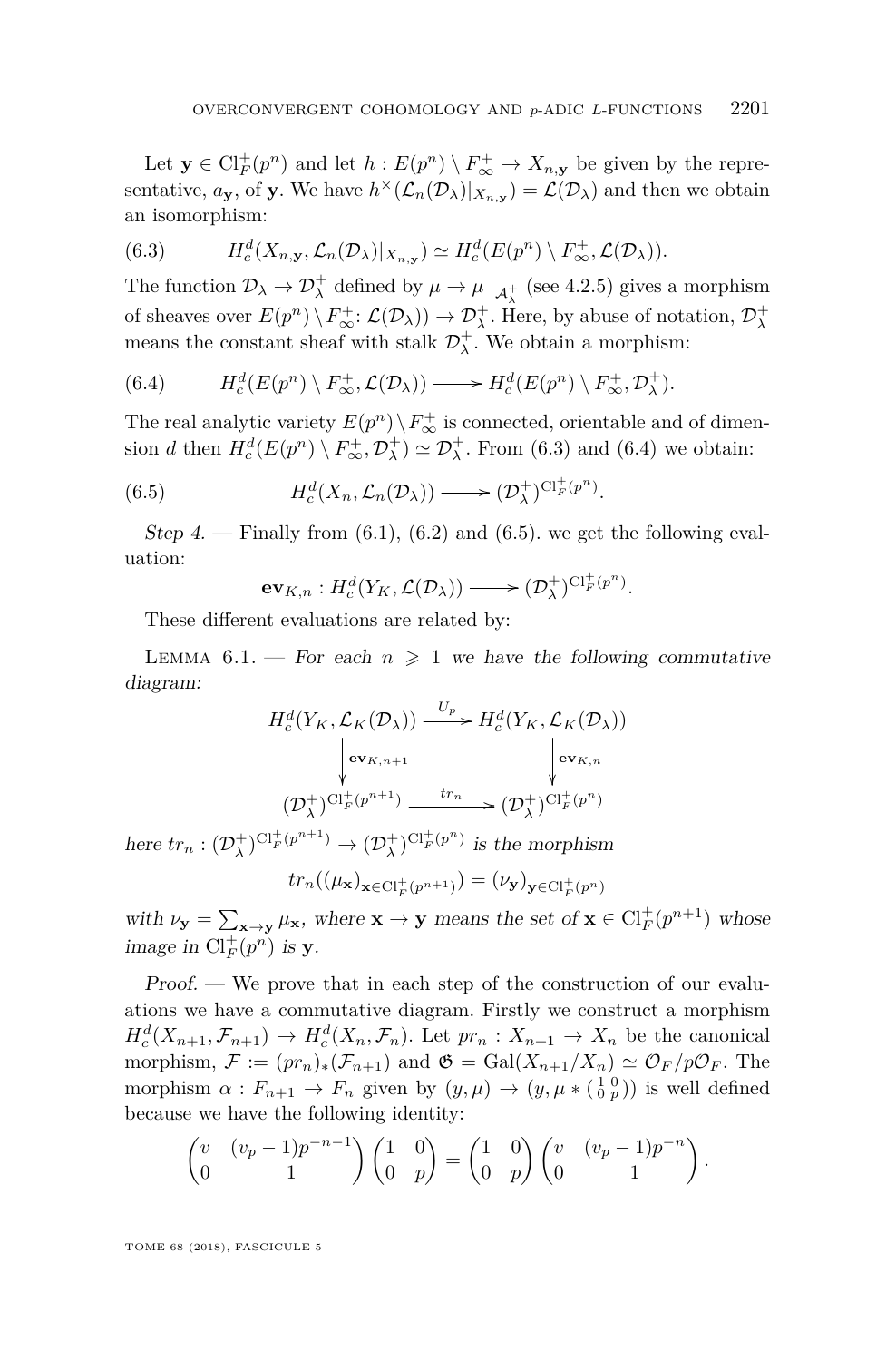Let  $U \subset X_n$  be an open small enough such that  $pr_n^{-1}(U) = \sqcup_{g \in \mathfrak{G}} U_g \subset$  $X_{n+1}$  and for each *g pr<sub>n</sub>* induces an homeomorphism  $i_q: U \to U_q$ , then we have  $\Gamma(U,\mathcal{F}) = \Gamma(\text{pr}^{-1}(U), \mathcal{F}_{n+1}) = \bigoplus_{g \in \mathfrak{G}} \Gamma(U_g, \mathcal{F}_{n+1})$ . We define:

$$
\Gamma(U,\mathcal{F}) \longrightarrow \Gamma(U,\mathcal{F}_n), \qquad s = (s_g)_{g \in \mathfrak{G}} \longrightarrow \sum_{g \in \mathfrak{G}} \alpha \circ s_g \circ i_g.
$$

We obtain a morphism of sheaves  $\mathcal{F} \rightarrow \mathcal{F}_n$ . Remark that  $H_c^d(X_{n+1}, \mathcal{F}_{n+1}) =$  $H_c^d(X_n, \mathcal{F})$ , then we obtain:

$$
H_c^d(X_{n+1}, \mathcal{F}_{n+1}) \xrightarrow{\ast(\begin{smallmatrix} 1 & 0 \\ 0 & p \end{smallmatrix})} H_c^d(X_n, \mathcal{F}_n) .
$$

We have the following commutative diagram:

$$
H_c^d(Y_K, \mathcal{L}_K(\mathcal{D}_\lambda)) \xrightarrow{U_p} H_c^d(Y_K, \mathcal{L}_K(\mathcal{D}_\lambda))
$$
  
\n
$$
\downarrow \qquad \qquad \downarrow
$$
  
\n
$$
H_c^d(X_{n+1}, \mathcal{F}_{n+1}) \xrightarrow{*(\begin{smallmatrix} 1 & 0 \\ 0 & p \end{smallmatrix})} H_c^d(X_n, \mathcal{F}_n)
$$

Denote  $\mathcal{F}' = \mathrm{pr}_*(\mathcal{L}_{n+1}(\mathcal{D}_\lambda))$ , if we repeat the last construction using instead of *α* the morphism  $\alpha': L_{n+1}(\mathcal{D}_\lambda) \to L_n(\mathcal{D}_\lambda)$  defined by  $(y, \mu) \to$  $(y, \mu)$ , we obtain a morphism  $X_n: \mathcal{F}' \to \mathcal{L}_n(\mathcal{D}_\lambda)$  of sheaves over  $X_n$ . This morphism gives us the trace morphism in the cohomology  $H_c^d(X_{n+1}, \mathcal{L}_{n+1}(\mathcal{D}_\lambda)) \to H_c^d(X_n, \mathcal{L}_n(\mathcal{D}_\lambda)).$  From  $\left(\begin{smallmatrix} 1 & 0 \\ 0 & p \end{smallmatrix}\right) \left(\begin{smallmatrix} 1 & -1 \\ 0 & p^n \end{smallmatrix}\right) = \left(\begin{smallmatrix} 1 & -1 \\ 0 & p^{n+1} \end{smallmatrix}\right)$ we deduce the following commutative diagram:

$$
H_c^d(X_{n+1}, \mathcal{F}_{n+1}) \xrightarrow{\ast(\begin{smallmatrix} 1 & 0 \\ 0 & p \end{smallmatrix})} H_c^d(X_n, \mathcal{F}_n)
$$
\n
$$
\downarrow \qquad \qquad \downarrow
$$
\n
$$
H_c^d(X_{n+1}, \mathcal{L}_{n+1}(\mathcal{D}_\lambda)) \xrightarrow{trace} H_c^d(X_n, \mathcal{L}_n(\mathcal{D}_\lambda))
$$

Finally decomposing the morphism  $H_c^d(X_{n+1}, \mathcal{L}_{n+1}(\mathcal{D}_\lambda)) \to H_c^d(X_n,$  $\mathcal{L}_n(\mathcal{D}_\lambda)$  on the connected components of  $X_n$  and  $X_{n+1}$  we obtain the following commutative diagram:

$$
H_c^d(X_{n+1}, \mathcal{L}_{n+1}(\mathcal{D}_\lambda)) \xrightarrow{trace} H_c^d(X_n, \mathcal{L}_n(\mathcal{D}_\lambda))
$$
  

$$
\downarrow \qquad \qquad \downarrow
$$
  

$$
(\mathcal{D}_\lambda^+)^{\text{Cl}_F^+(p^{n+1})} \xrightarrow{tr_n} (\mathcal{D}_\lambda^+)^{\text{Cl}_F^+(p^n)}
$$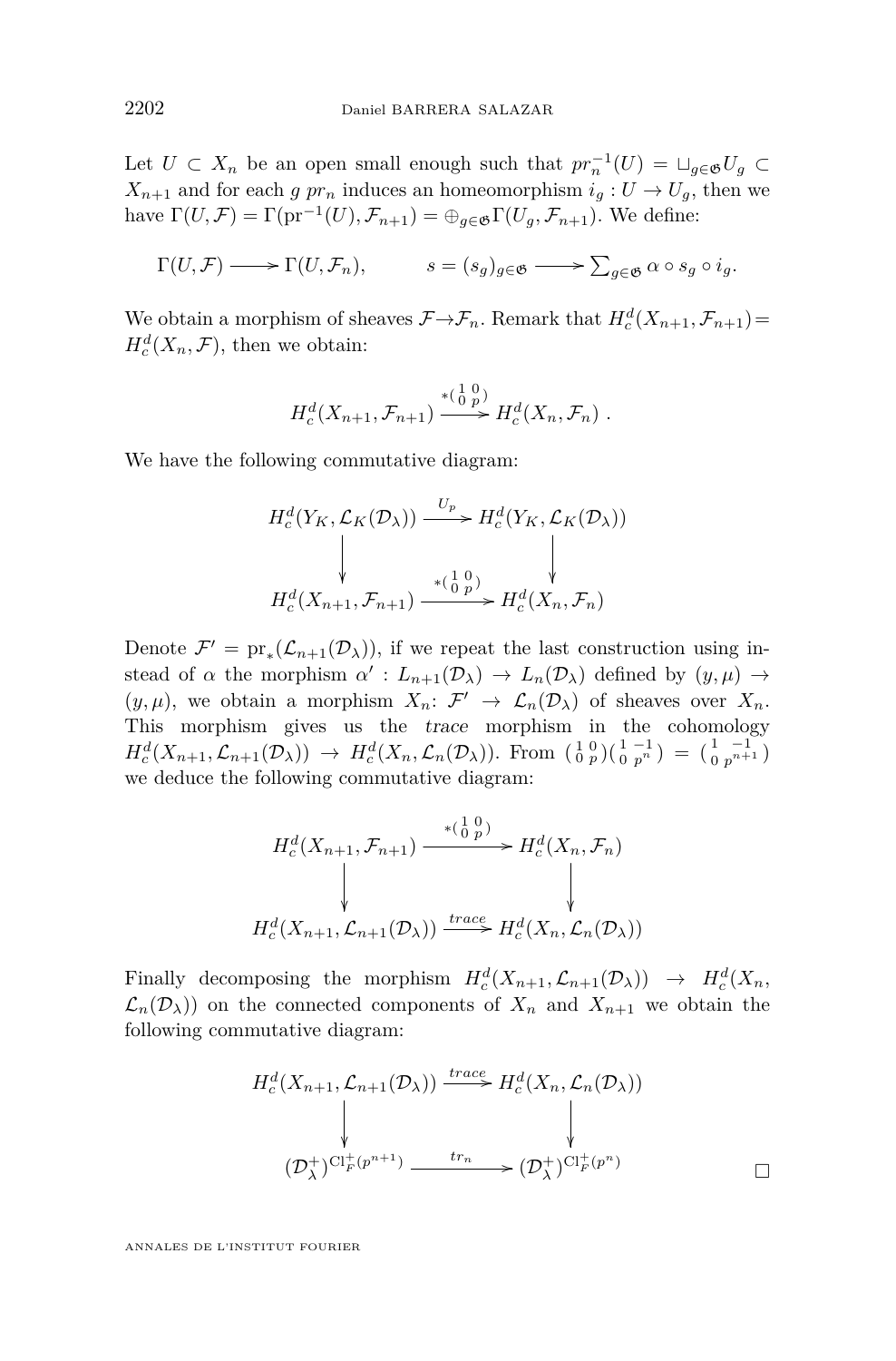# **6.3. Construction**

<span id="page-27-0"></span>Using  $\mathbf{ev}_{K,1}$  we achieve to attach a distribution to each class in the overconvergent cohomology.

Let  $\Phi \in H_c^d(Y_K, \mathcal{L}(\mathcal{D}_\lambda))$  and we write

$$
\mathbf{ev}_{K,1}(\Phi) = (\nu_\mathbf{y})_{\mathbf{y} \in \mathrm{Cl}_F^+(p)} \in (\mathcal{D}_\lambda^+)^{\mathrm{Cl}_F^+(p)}.
$$

For each  $\mathbf{x} \in \mathrm{Cl}_F^+$  we define:

$$
\mu_{\mathbf{x}} = \sum_{\mathbf{y} \in \mathrm{Cl}_F^+(p)_{\mathbf{x}}} (\nu_{\mathbf{y}})^{\times} \in \mathcal{D}(\mathrm{Gal}_p^{\circ}, L),
$$

here  $\text{Cl}_F^+(p)$ **x** is the set of  $\mathbf{y} \in \text{Cl}_F^+(p)$  whose image in  $\text{Cl}_F^+$  is **x**, and  $(\nu_{\mathbf{y}})^{\times}$ is the image of  $\nu_y$  under  $\mathcal{D}^+_\lambda \to \mathcal{D}(\text{Gal}_p^{\circ}, L)$ . Finally let  $\mu_{\Phi} \in \mathcal{D}(\text{Gal}_p, L)$ be the distribution corresponding to  $(\mu_{\mathbf{x}})_{\mathbf{x} \in \mathrm{Cl}_F^+} \in \mathcal{D}(\mathrm{Gal}_p^{\circ}, L)^{\mathrm{Cl}_F^+}$  using the isomorphism [\(4.3\)](#page-19-1). Then we have:

(6.6) 
$$
\mu_{\Phi}: \mathcal{A}(\text{Gal}_p, L) \longrightarrow L, \nf \longmapsto \sum_{\mathbf{x} \in \text{Cl}_F^+} \mu_{\mathbf{x}}(f_{\mathbf{x}})
$$

where  $f_{\mathbf{x}} \in \mathcal{A}(\text{Gal}_{p}^{\circ}, L)$  is defined in [4.3.2.](#page-19-2)

The following diagram summarize our construction:

$$
H_c^d(Y_K, \mathcal{L}(\mathcal{D}_\lambda)) \xrightarrow{\mathbf{ev}_{K,1}} (\mathcal{D}_\lambda^+)^{\text{Cl}_F^+(p)} \longrightarrow (\mathcal{D}_\lambda^+)^{\text{Cl}_F^+}
$$
  

$$
\downarrow
$$
  

$$
\mathcal{D}(\text{Gal}_p, L) \xleftarrow{\sim} \mathcal{D}(\text{Gal}_p^{\circ}, L)^{\text{Cl}_F^+}
$$

# **6.4. Classical cycles and evaluations**

The results of this subsection will be used to prove that the distribution  $\mu_{\Phi} \in \mathcal{D}(\mathbb{G}_p, L)$  is admissible (see [6.5\)](#page-32-1).

# 6.4.1. Cycles

Let  $f \in F$  and  $E \subset E(1)$  be a subgroup of finite index. Let  $\Gamma \subset GL_2(F)$ be an arithmetic subgroup such that  $\binom{e}{0} \binom{1-e}{1} \in \Gamma$  for all  $e \in E$ . Then  $y \rightarrow f + iy$  induces a morphism:

$$
c_f: E\backslash F_\infty^+ \longrightarrow \Gamma\backslash \mathbb{H}_F.
$$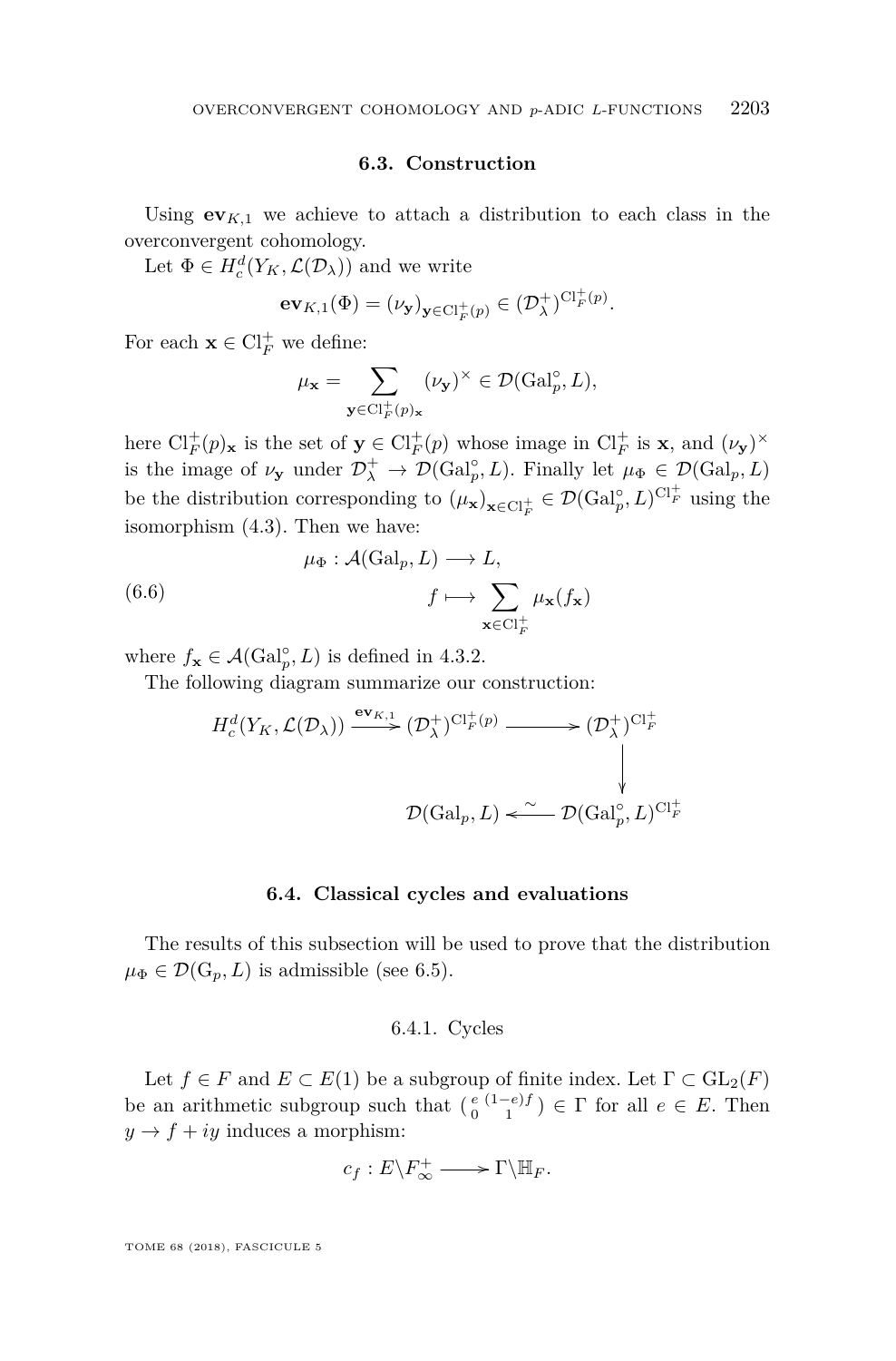Remark 6.2. — Let  $f, f' \in F$  be such that  $\begin{pmatrix} 1 & (f - f') \\ 0 & 1 \end{pmatrix} \in \Gamma$  then  $c_f = c_{f'}$ .

Let  $\pi_n : \mathrm{Cl}_F^+(p^n) \to \mathrm{Cl}_F^+$  be the natural map. For each  $\mathbf{x} \in \mathrm{Cl}_F^+$  we write  $\mathrm{Cl}_F^+(p^n)_{\mathbf{x}} := \pi_n^{-1}(\mathbf{x})$ . Recall that from hypothesis on *K* we deduce that  $Y_K$ has  $\sharp$  Cl<sup>+</sup><sub>*F*</sub> connected components,  $Y_K = \bigsqcup_{\mathbf{x} \in \text{Cl}_F^+} Y_{\mathbf{x}}$ .

<span id="page-28-2"></span><span id="page-28-0"></span>LEMMA  $6.3.$  - We have:

(1) If  $\mathbf{x} \in \mathrm{Cl}_F^+$  then  $\mathrm{Cl}_F^+(p^n)_{\mathbf{x}} = F^\times \setminus F^\times a_{\mathbf{x}} F_\infty^+ \mathcal{O}_F^\times / U(p^n) F_\infty^+$  and we have an isomorphism  $\frac{\hat{O}_F^{\times}}{U(p^n)E(1)} \simeq \mathrm{Cl}_F^+(p^n)_{\mathbf{x}}$ . Moreover the association  $\mathcal{O}_F \to \hat{\mathcal{O}}_F$  given by  $a \to u_a$ , where  $u_a$  is 1 at the premier numbers different that *p* and *a* in *p*, gives us:

$$
\frac{\left(\frac{\mathcal{O}_F}{p^n \mathcal{O}_F}\right)^{\times}}{E(1)} \xrightarrow{\sim} \frac{\hat{\mathcal{O}}_F^{\times}}{U(p^n)E(1)} \xrightarrow{\sim} \mathrm{Cl}_F^+(p^n)_{\mathbf{x}}
$$

(2) Fix a set of representatives  $S_n \subset \mathcal{O}_F$  for  $\frac{\left(\frac{\mathcal{O}_F}{p^o C_F}\right)^{\times}}{E(1)}$  $\frac{F(\mathcal{O}_F)}{E(1)}$ . Then we have the following commutative diagram:

$$
\bigcup_{a \in S_n} E(p^n) \setminus F_{\infty}^+ \xrightarrow{\bigcup_{a \in C_{-a \setminus p^{-n}}} \Gamma_{\mathbf{x}} \setminus \mathbb{H}_F}
$$
\n
$$
\downarrow \sim \qquad \qquad \downarrow \sim
$$
\n
$$
\bigcup_{\mathbf{y} \in \mathrm{Cl}_F^+(p^n)_{\mathbf{x}}} X_{n, \mathbf{y}} \xrightarrow{C_{K, n}} Y_{\mathbf{x}}
$$

Proof. — The part [\(1\)](#page-28-0) is clear. Let  $a \in S_n$  and call y the corresponding class in  $Cl_F^+(p^n)_{\mathbf{x}}$ . Let  $[r] \in E(p^n) \setminus F^+_{\infty}$  then its image in  $X_{n,\mathbf{y}}$  is  $[ra_{\mathbf{x}}u_a]$ and we have  $C_{K,n}([ra_{\mathbf{x}}u_a]) = [(\begin{array}{cc} ra_{\mathbf{x}}u_a & (ap^{-n})_p \\ 0 & 1 \end{array})] = [(\begin{array}{cc} ra_{\mathbf{x}} & (-ap^{-n})_{\infty} \\ 0 & 1 \end{array})],$  the last identity comes from:

$$
\begin{pmatrix} ra_{\mathbf{x}}u_a & (ap^{-n})_p \\ 0 & 1 \end{pmatrix} = \begin{pmatrix} 1 & ap^{-n} \\ 0 & 1 \end{pmatrix} \begin{pmatrix} ra_{\mathbf{x}} & (-ap^{-n})_\infty \\ 0 & 1 \end{pmatrix} \begin{pmatrix} u_a & (ap^{-n}a_{\mathbf{x}}^{-1})_f^p \\ 0 & 1 \end{pmatrix},
$$

here  $(ap^{-n}a_{\mathbf{x}}^{-1})_f^p$  denotes the finite adele which is  $(ap^{-n}a_{\mathbf{x}}^{-1})_l$  for  $l \neq p$  and 0 for  $l = p$ . Finally  $c_{-a\pmb{\downarrow} p^{-n}}([r]) = \left[ -\frac{a}{p^n} + ir \right] = \left[ \left( \frac{r}{0} - \frac{ap^{-n}}{1} \right) i \right]$  then its image  $\lim Y_{\mathbf{x}}$  is  $[(\begin{array}{c} r & (-ap^{-n})_{\infty} \\ 0 & 1 \end{array})g_{\mathbf{x}}] = [(\begin{array}{c} r & (-ap^{-n})_{\infty} \\ 0 & 1 \end{array}) (\begin{array}{c} a_{\mathbf{x}} & 0 \\ 0 & 1 \end{array})] = C_{K,n}([ra_{\mathbf{x}}u_a]).$ 

# 6.4.2. Evaluations

<span id="page-28-1"></span>We define evaluations on the cohomology of  $\Gamma \setminus \mathbb{H}_F$  in the same way that in [6.2.](#page-24-0) Let  $f \in F$ ,  $E \subset E(1)$  and  $\Gamma \subset GL_2(F)$  be as before, moreover we suppose that the image of  $\Gamma$  in  $G(\mathbb{Q}_p)$  is contained in  $\Lambda_p$  and fix a decomposition  $f = ab^{-1}$ , where  $a, b \in \mathcal{O}_F$  and  $b \neq 0$ .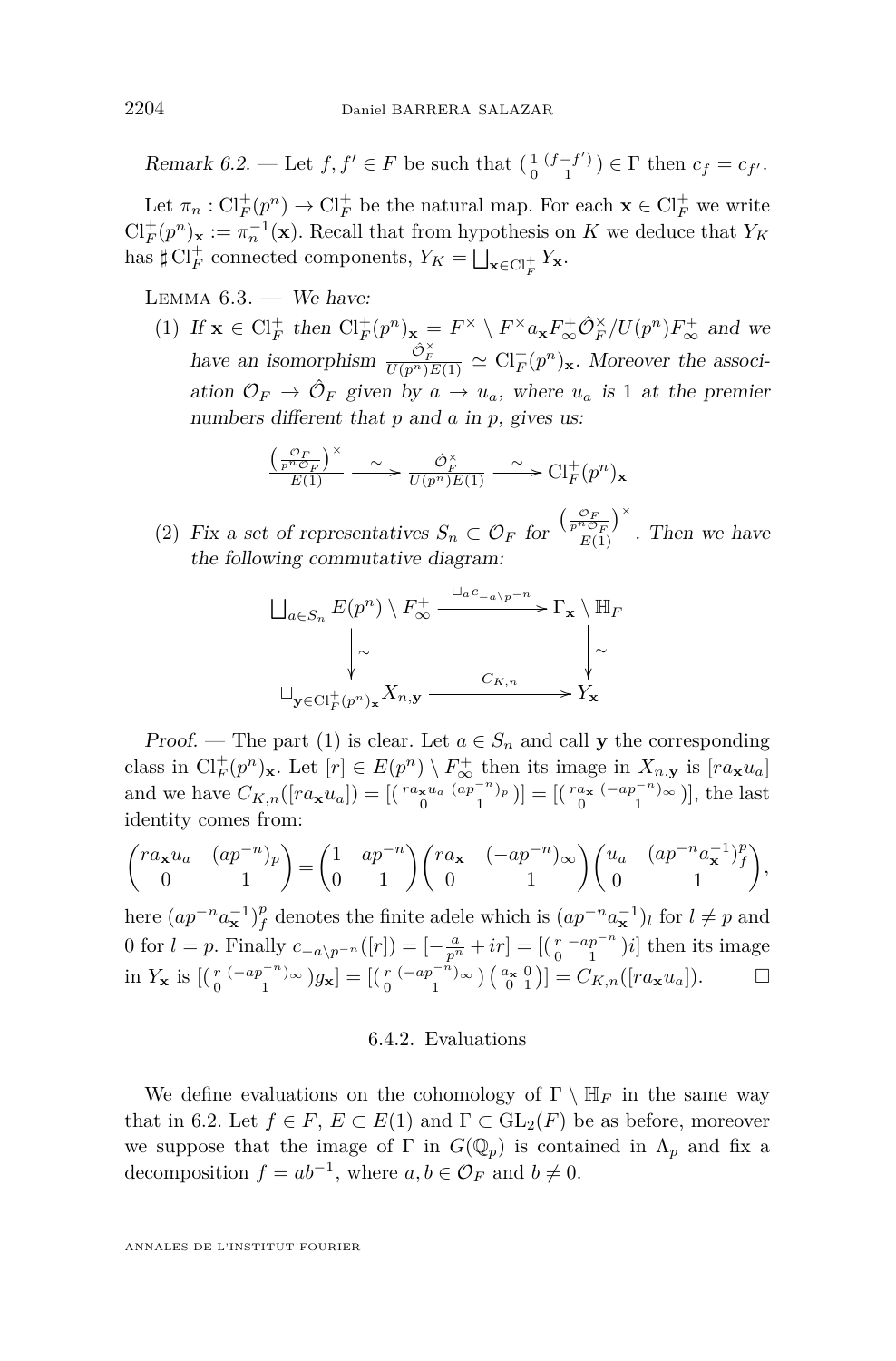Step 1. — Using  $c_f$  instead of  $C_{K,n}$  in step 1 of [6.2](#page-24-0) we obtain:

$$
H_c^d(\Gamma \setminus \mathbb{H}_F, \mathcal{L}(\mathcal{D}_\lambda)) \xrightarrow{c_f^*} H_c^d(E \setminus F_\infty^+, c_f^\times \mathcal{L}(\mathcal{D}_\lambda)) .
$$

Step 2. — Explicitly the sheaf  $c_f^* \mathcal{L}(\mathcal{D}_\lambda)$  is given by the fiber bundle  $E \setminus$  $(F^+_{\infty} \times \mathcal{D}_{\lambda}) \to E \setminus F^+_{\infty}$  where  $e(y, \mu) = (ey, \mu * (e^{-1} f(1-e^{-1}))$ . So using  $\begin{pmatrix} 1 & a \\ 0 & b \end{pmatrix}$  instead  $\begin{pmatrix} 1 & -1 \\ 0 & p^n \end{pmatrix}$  of step 2 in [6.2](#page-24-0) we obtain:

$$
H_c^d(E \setminus F_{\infty}^+, c_f^* \mathcal{L}(\mathcal{D}_\lambda)) \xrightarrow{\ast(\begin{smallmatrix} 1 & a \\ 0 & b \end{smallmatrix})} H_c^d(E \setminus F_{\infty}^+, \mathcal{L}(\mathcal{D}_\lambda)),
$$

here  $\mathcal{L}(\mathcal{D}_\lambda)$  is the sheaf over  $E \setminus F_\infty^+$  given by  $F_\infty^+ \times \mathcal{D}_\lambda$  where the action is  $e(y,\mu) = (ey, \mu * (\begin{smallmatrix} e^{-1} & 0 \\ 0 & 1 \end{smallmatrix})).$ 

Step 3. — Finally, using  $H_c^d(E \setminus F_\infty^+, \mathcal{L}(\mathcal{D}_\lambda) \to H_c^d(E \setminus F_\infty^+, \mathcal{D}_\lambda^+) \simeq \mathcal{D}_\lambda^+$ we obtain:

$$
\mathrm{ev}_{\Gamma,f}:H_c^d(\Gamma\setminus\mathbb{H}_F,\mathcal{L}(\mathcal{D}_\lambda))\longrightarrow\mathcal{D}^+_\lambda.
$$

# 6.4.3. Description of evΓ*,f*

<span id="page-29-0"></span>Let  $\mathcal{A}_{\lambda}^{f}$  be the subspace of  $\mathcal{A}_{\lambda}(L)$  of functions *g* such that  $\left(\begin{smallmatrix} e^{-1} & f(1-e^{-1}) \\ 0 & 1 \end{smallmatrix}\right)*$  $g = g$  for all  $e \in E$ . This space is a Frechet space and we denote  $\mathcal{D}^f_\lambda(L) =$  $\mathcal{D}_{\lambda}^{f}$  its continuous dual. The morphism  $\mathcal{A}_{\lambda}^{+} \to \mathcal{A}_{\lambda}^{f}$ :  $g \to (\frac{1}{0} \frac{a}{b}) * g$  is continuous and then gives us  $\mathcal{D}_{\lambda}^{f} \to \mathcal{D}_{\lambda}^{+}$ . As in [4](#page-15-0) we consider the subspace  $\mathcal{A}^f_{\lambda,0} \subset \mathcal{A}^f_{\lambda}$  of functions that can be expressed as a converging power series on all  $\mathcal{O}_F \otimes \mathbb{Z}_p$ . This space is a Banach space and we call  $\mathcal{D}^f_{\lambda,0}$  its dual. We have the restriction  $\mathcal{D}_{\lambda,0} \to \mathcal{D}_{\lambda,0}^f$ . In the same way, we can define spaces  $\mathcal{A}^f_{\lambda,0}(\mathcal{O}_L)$  and  $\mathcal{D}^f_{\lambda,0}(\mathcal{O}_L)$  and we have the restriction morphism  $\mathcal{D}_{\lambda,0}(\mathcal{O}_L) \to$  $\mathcal{D}^f_{\lambda,0}(\mathcal{O}_L).$ 

Remark 6.4. — Let  $a', a \in \mathcal{O}_F$  be defining the same class in  $\frac{\binom{\mathcal{O}_F}{\bar{F}^{\mathcal{P}} \mathcal{O}_F}}{F(1)}$  $\frac{E(E_F)}{E(1)},$ is not difficult to obtain an isomorphism between  $\mathcal{D}_{\lambda}^{ap^{-n}}$  and  $\mathcal{D}_{\lambda}^{a'p^{-n}}$  $\frac{a}{\lambda}$ <sup>*u*</sup>, and moreover the following diagram is commutative:

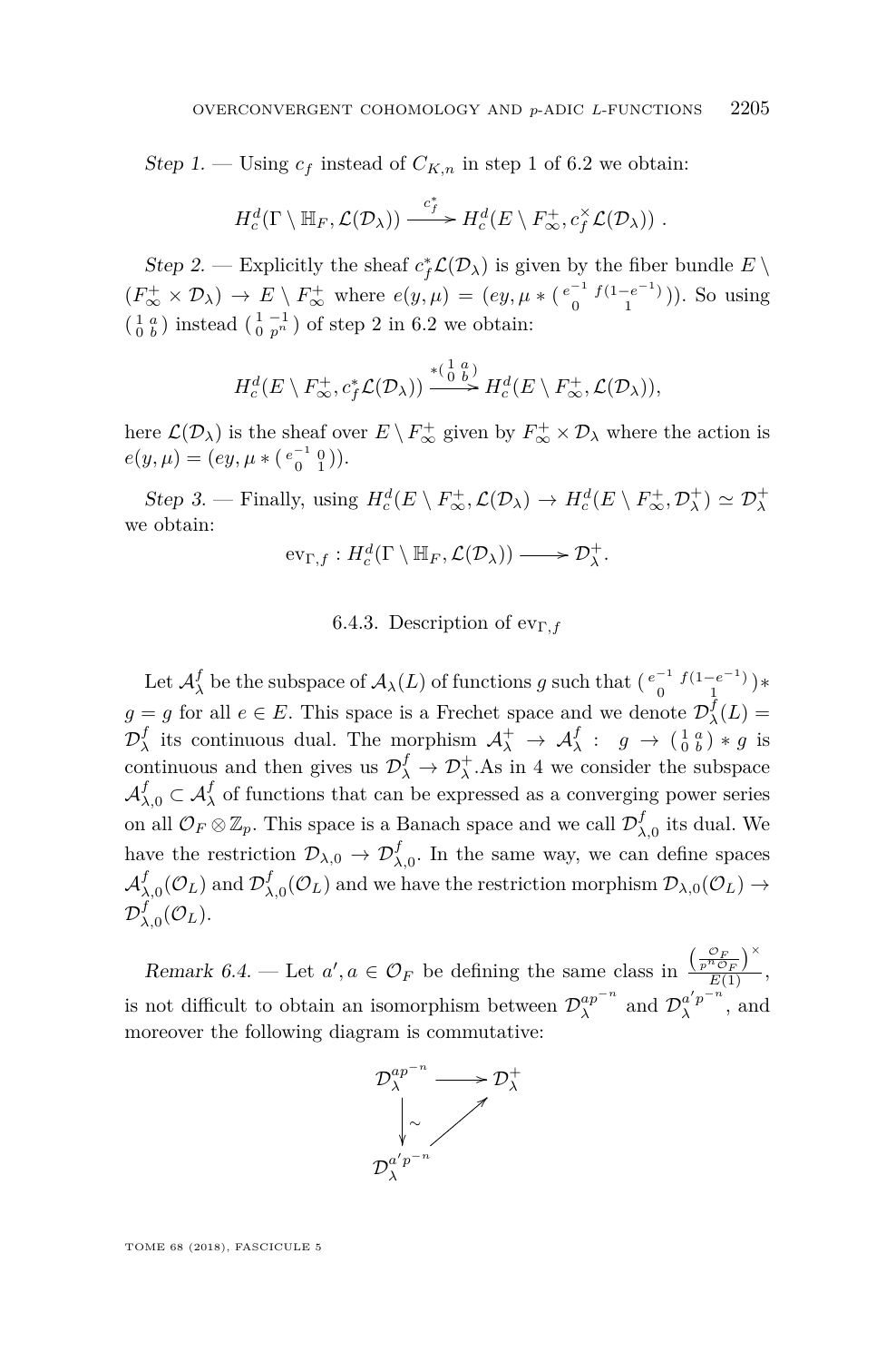In particular the image of  $\mathcal{D}_{\lambda}^{ap^{-n}} \to \mathcal{D}_{\lambda}^{+}$  depend only on the class of *a* in  $\left(\frac{\mathcal{O}_F}{p^n\mathcal{O}_F}\right)^\times$  $\frac{E_{\nu}^{n}C_{F}}{E(1)}$ .

 $\text{Remark } 6.5.$  — The restriction morphism  $\mathcal{D}_{\lambda} \to \mathcal{D}_{\lambda}^{f}$  gives  $H_c^d(E \backslash F_{\infty}^+, c_f^* \mathcal{L}(\mathcal{D}_{\lambda})) \to$  $H_c^d(E \setminus F_\infty^+, \mathcal{D}_\lambda^f) \simeq \mathcal{D}_\lambda^f$ . So we obtain a morphism  $H_c^d(\Gamma \setminus \mathbb{H}_F, \mathcal{L}(\mathcal{D}_\lambda)) \to \mathcal{D}_\lambda^f$ . Moreover by definition we have the following commutative diagram:

<span id="page-30-0"></span>
$$
\text{ev}_{\Gamma,f}: H_c^d(\Gamma \setminus \mathbb{H}_F, \mathcal{L}(\mathcal{D}_\lambda)) \xrightarrow{\phantom{a.s.} c_f^*} H_c^d(E \setminus F_\infty^+, c_f^* \mathcal{L}(\mathcal{D}_\lambda)) \xrightarrow{\phantom{a.s.} \rightarrow} \mathcal{D}_\lambda^+ \tag{6.7}
$$
\n
$$
\downarrow \qquad \qquad \downarrow
$$
\n
$$
\mathcal{D}_\lambda^f
$$

Remark 6.6. — In the same way that in the last remark we can define morphisms:

$$
H_c^d(\Gamma \setminus \mathbb{H}_F, \mathcal{L}(\mathcal{D}_{\lambda,0})) \to \mathcal{D}_{\lambda,0}^f
$$
, and  $H_c^d(\Gamma \setminus \mathbb{H}_F, \mathcal{L}(\mathcal{D}_{\lambda,0}(\mathcal{O}_L))) \to \mathcal{D}_{\lambda,0}^f(\mathcal{O}_L).$ 

# 6.4.4.  $\mathcal{O}_L$ -modules

<span id="page-30-1"></span>LEMMA 6.7. — Let  $\Gamma \subset G(\mathbb{Q})$  be an arithmetic group with image in  $G(\mathbb{Q}_p)$  contained in  $\Lambda_p$ . Let  $\phi \in H_c^d(\Gamma \backslash \mathbb{H}_F, \mathcal{L}(\mathcal{D}_\lambda))$ , then there exist  $C(\phi)$  > 0 such that:

• if  $(f, E)$  is a pair satisfying conditions in [6.4.2](#page-28-1) to respect with  $\Gamma$  and if  $\nu \in \mathcal{D}_{\lambda}^f$  is the image of  $\phi$  under the morphism  $H_c^d(\Gamma)$  $\mathbb{H}_F$ ,  $\mathcal{L}(\mathcal{D}_\lambda)$   $\to \mathcal{D}^f_\lambda$  defined at the end of [6.4.2,](#page-28-1) then:

$$
\|\nu\|_0 \leqslant C(\phi).
$$

 $Proof.$  — Considering the notation of [4,](#page-15-0) [6.4.3](#page-29-0) and by definition we obtain the following commutative diagram:

$$
H_c^d(\Gamma \setminus \mathbb{H}_F, \mathcal{L}(\mathcal{D}_\lambda)) \xrightarrow{\begin{array}{c} c_f^* \\ \downarrow \\ \downarrow \\ \downarrow \\ H_c^d(\Gamma \setminus \mathbb{H}_F, \mathcal{L}(\mathcal{D}_{\lambda,0})) \xrightarrow{\begin{array}{c} c_f^* \\ \downarrow \\ \downarrow \\ \downarrow \\ \downarrow \end{array}} H_c^d(E \setminus F_\infty^+, c_f^* \mathcal{L}(\mathcal{D}_{\lambda,0})) \xrightarrow{\begin{array}{c} c_f^* \\ \downarrow \\ \downarrow \\ \downarrow \end{array}} P_c^d(\Gamma \setminus \mathbb{H}_F, \mathcal{L}(\mathcal{D}_{\lambda,0})) \xrightarrow{\begin{array}{c} c_f^* \\ \downarrow \\ \downarrow \\ \downarrow \end{array}} H_c^d(E \setminus F_\infty^+, c_f^* \mathcal{L}(\mathcal{D}_{\lambda,0})) \xrightarrow{\begin{array}{c} c_f^* \\ \downarrow \\ \downarrow \end{array}} P_c^d(\Gamma \setminus \mathbb{H}_F, \mathcal{L}(\mathcal{D}_{\lambda,0}(\mathcal{O}_L))) \xrightarrow{\begin{array}{c} c_f^* \\ \downarrow \\ \downarrow \end{array}} H_c^d(E \setminus F_\infty^+, c_f^* \mathcal{L}(\mathcal{D}_{\lambda,0}(\mathcal{O}_L))) \xrightarrow{\begin{array}{c} c_f^* \\ \downarrow \\ \downarrow \end{array}} P_c^d(\mathcal{D}_{\lambda,0}(\mathcal{O}_L)) \xrightarrow{\begin{array}{c} c_f^* \\ \downarrow \\ \downarrow \end{array}} H_c^d(E \setminus F_\infty^+, c_f^* \mathcal{L}(\mathcal{D}_{\lambda,0}(\mathcal{O}_L))) \xrightarrow{\begin{array}{c} c_f^* \\ \downarrow \\ \downarrow \end{array}} P_c^d(\mathcal{D}_{\lambda,0}(\mathcal{O}_L)) \xrightarrow{\begin{array}{c} c_f^* \\ \downarrow \\ \downarrow \end{array}} H_c^d(E \setminus F_\infty^+, c_f^* \mathcal{L}(\mathcal{D}_{\lambda,0}(\mathcal{O}_L))) \xrightarrow{\begin{array}{c} c_f^* \\ \downarrow \\ \downarrow \end{array}} P_c^d(\mathcal{D}_{\lambda,0}(\mathcal{O}_L)) \xrightarrow{\begin{array}{c} c_f^* \\ \downarrow \\ \downarrow \end{array}} H_c^d(E \setminus F
$$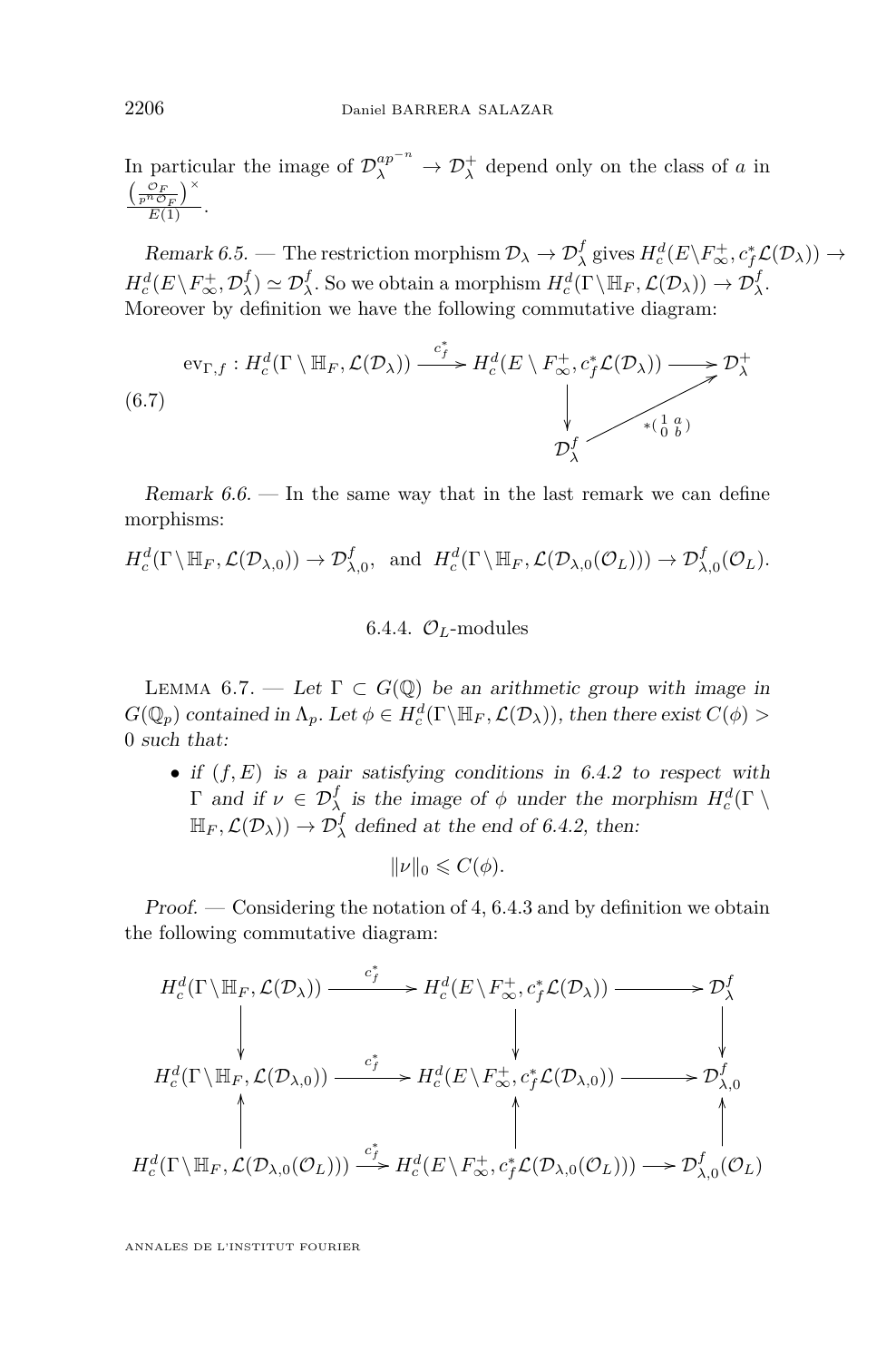$\mathcal{D}_{\lambda,0}$  is a Banach *L*-space then there exists  $\beta \in L^{\times}$  such that the image of  $\beta\phi$  through  $H_c^d(\Gamma \setminus \mathbb{H}_F, \mathcal{L}(\mathcal{D}_\lambda)) \to H_c^d(\Gamma \setminus \mathbb{H}_F, \mathcal{L}(\mathcal{D}_{\lambda,0}))$  is contained in  $H_c^d(\Gamma \setminus \mathbb{H}_F, \mathcal{L}(\mathcal{D}_{\lambda,0}(\mathcal{O}_L)))$ . We write  $C(\phi) = |\beta|_p^{-1}$ .

Let  $(f, E)$  be as before and let  $\nu \in \mathcal{D}_{\lambda}^f$  be the image of  $\phi$  under the morphism  $H_c^d(\Gamma \setminus \mathbb{H}_F, \mathcal{L}(\mathcal{D}_\lambda)) \to \mathcal{D}_{\lambda}^f$ . Because the choice of  $\beta$  the image of *βν* in  $\mathcal{D}^f_{\lambda,0}$  is in fact contained in  $\mathcal{D}^f_{\lambda,0}(\mathcal{O}_L)$  and then  $\|\beta v\|_0 \leq 1$ . Then we obtain:

$$
||\nu||_0 = C(\Phi)||\beta\nu||_0 \leqslant C(\Phi).
$$

6.4.5. Classical and automorphic evaluations

Fix  $\Phi \in H_c^d(Y_K, \mathcal{L}(\mathcal{D}_\lambda))$  and  $n \geqslant 1$ . We denote  $ev_{K,n}(\Phi) = (\nu_{\mathbf{y}})_{\mathbf{y} \in \mathrm{Cl}_F^+(p^n)} \in$  $(\mathcal{D}_{\lambda}^{\dagger})^{\text{Cl}_{F}^{+}(p^{n})}$ . Fix  $\mathbf{x} \in \text{Cl}_{F}^{+}$  and  $a \in S_{n}$ , then denote by  $\nu_{\mathbf{x},a} \in \mathcal{D}_{\lambda}^{-ap^{-n}}$  the image of  $\Phi$  under:

$$
H_c^d(Y_K, \mathcal{L}(\mathcal{D}_\lambda)) \longrightarrow H_c^d(Y_{\mathbf{x}}, \mathcal{L}(\mathcal{D}_\lambda)) \longrightarrow H_c^d(\Gamma_{\mathbf{x}} \setminus \mathbb{H}_F, \mathcal{L}(\mathcal{D}_\lambda)) \longrightarrow \mathcal{D}_\lambda^{-ap^{-n}}
$$

here the last morphism was described in the end of [6.4.2.](#page-28-1)

<span id="page-31-0"></span>LEMMA 6.8. — Let  $\mathbf{y} \in \mathrm{Cl}_F^+(p^n)_{\mathbf{x}}$  be the image of  $a \in S_n$  under the bijection  $\frac{\left(\frac{\mathcal{O}_F}{p^n \mathcal{O}_F}\right)^{\times}}{E(1)} \simeq \mathrm{Cl}_F^+(p^n)_{\mathbf{x}}$ . Then we have:

$$
\nu_{\mathbf{y}} = \nu_{\mathbf{x},a} * \begin{pmatrix} 1 & -a \\ 0 & p^n \end{pmatrix}.
$$

Proof. — From Lemma [6.3](#page-28-2) we obtain the following commutative diagram:

$$
H_c^d(Y_x, \mathcal{L}(\mathcal{D}_\lambda)) \longrightarrow H_c^d(\Gamma_x \setminus \mathbb{H}_F, \mathcal{L}(\mathcal{D}_\lambda))
$$
\n
$$
\downarrow C_n^*
$$
\n
$$
H_c^d(\sqcup_{\mathbf{y} \in \mathrm{Cl}_F^+(p^n)_\mathbf{x}} X_{n, \mathbf{y}}, C_n^* \mathcal{L}(\mathcal{D}_\lambda)) \longrightarrow \oplus_{a \in S_n} H_c^d(E(p^n) \setminus F_\infty^+, c_{-ap^{-n}}^* \mathcal{L}(\mathcal{D}_\lambda))
$$
\n
$$
\downarrow \qquad \qquad + (\frac{1}{0} \frac{-1}{p^n}) \qquad \qquad \downarrow \oplus_{a \in S_n} \left( \frac{1}{0} \frac{-a}{p^n} \right)
$$
\n
$$
H_c^d(\sqcup_{\mathbf{y} \in \mathrm{Cl}_F^+(p^n)_\mathbf{x}} X_{n, \mathbf{y}}, \mathcal{L}_n(\mathcal{D}_\lambda)) \longrightarrow H_c^d(E(p^n) \setminus F_\infty^+, \mathcal{L}_n(\mathcal{D}_\lambda))^{S_n}
$$
\n
$$
\downarrow \qquad \qquad \downarrow \qquad \qquad \downarrow \qquad \qquad \downarrow \qquad \qquad \downarrow \qquad \qquad \downarrow \qquad \qquad \downarrow \qquad \qquad \downarrow \qquad \qquad \downarrow \qquad \qquad \downarrow \qquad \qquad \downarrow \qquad \qquad \downarrow \qquad \qquad \downarrow \qquad \qquad \downarrow \qquad \qquad \downarrow \qquad \qquad \downarrow \qquad \qquad \downarrow \qquad \qquad \downarrow \qquad \qquad \downarrow \qquad \qquad \downarrow \qquad \qquad \downarrow \qquad \qquad \downarrow \qquad \qquad \downarrow \qquad \qquad \downarrow \qquad \qquad \downarrow \qquad \qquad \downarrow \qquad \qquad \downarrow \qquad \qquad \downarrow \qquad \qquad \downarrow \qquad \qquad \downarrow \qquad \qquad \downarrow \qquad \qquad \downarrow \qquad \qquad \downarrow \qquad \qquad \downarrow \qquad \qquad \downarrow \qquad \qquad \downarrow \qquad \downarrow \qquad \qquad \downarrow \qquad \downarrow \qquad \downarrow \qquad \qquad \downarrow \qquad \downarrow \qquad \qquad \downarrow \qquad \downarrow
$$

Here the right column is by definition  $(\mathrm{ev}_{\Gamma_{\mathbf{x}}, -ap^{-n}})_{a \in S_n}$ . Finally we obtain the result from  $(6.7)$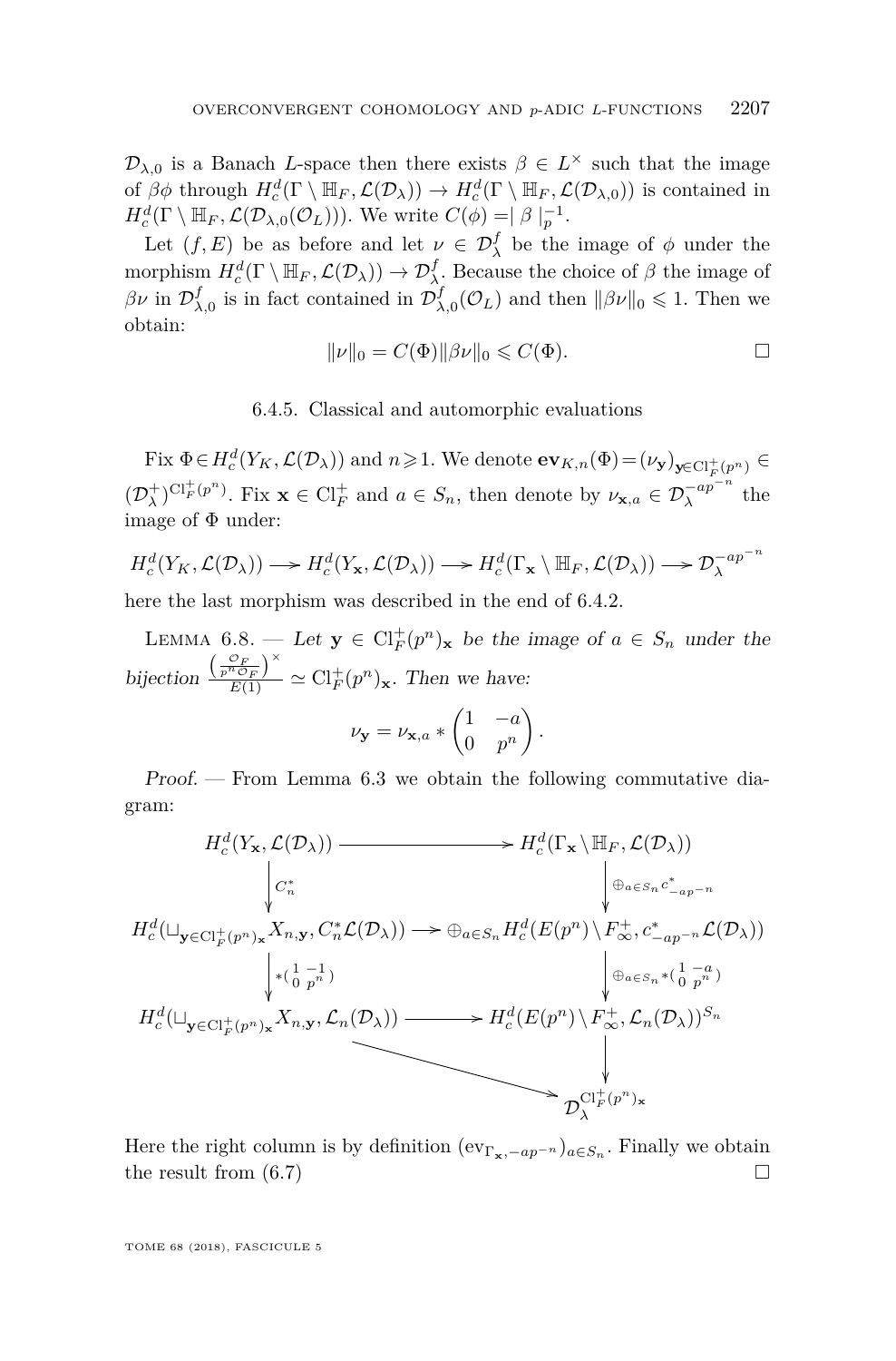# **6.5. Admissibility**

<span id="page-32-2"></span><span id="page-32-1"></span>LEMMA 6.9. — Let  $\Phi \in H_c^d(Y_K, \mathcal{L}(\mathcal{D}_\lambda))$ . Then there exists  $C = C(\Phi) >$ 0, depending only on  $\Phi$ , such that for each  $n \geq 1$  we have  $\|\nu_{\mathbf{v}}\|_n \leq C$  where  $\mathbf{ev}_{K,n}(\Phi) = (\nu_{\mathbf{y}})_{\mathbf{y} \in \mathrm{Cl}_F^+(p^n)}$ .

Proof. — Let  $\mathbf{x} \in \mathrm{Cl}_F^+$ . Let  $\Phi_{\mathbf{x}} \in H_c^d(\Gamma_{\mathbf{x}} \setminus \mathbb{H}_F, \mathcal{L}(\mathcal{D}_\lambda))$  be the image of  $\Phi$ . Let  $C_{\mathbf{x}} > 0$  be given by Lemma [6.7.](#page-30-1) If  $n \geq 1$  and  $\mathbf{y} \in \mathrm{Cl}_F^+(p^n)_{\mathbf{x}}$  let  $a \in S_n$ be corresponding to **y** by the isomorphism  $\frac{\left(\frac{\mathcal{O}_F}{p^m C_F}\right)^{\times}}{E(1)}$  $\frac{\overline{n_{\mathcal{O}_F}}}{E(1)} \longrightarrow \mathrm{Cl}_{F}^{+}(p^n)_{\mathbf{x}}$ . Then from [6.8](#page-31-0) and [6.7](#page-30-1) we have:

$$
\|\nu_{\mathbf{x}}\|_{n} = \|\nu_{\mathbf{x},a} * \left(\begin{smallmatrix} 1 & -a \\ 0 & p^{n} \end{smallmatrix}\right)\|_{n} \le \|\nu_{\mathbf{x},a}\|_{0} \le C_{\mathbf{x}}.
$$

We take  $C(\Phi) := \max\{C_{\mathbf{x}} \mid \mathbf{x} \in \mathrm{Cl}_F^+$ 

<span id="page-32-4"></span>PROPOSITION 6.10. — Let  $\Phi \in H_c^d(Y_K, \mathcal{L}(\mathcal{D}_\lambda))$  be such that  $U_p(\Phi) =$  $\alpha \Phi$  where  $\alpha \in L^{\times}$ . We denote  $h = v_p(\alpha)$  then  $\mu_{\Phi} \in \mathcal{D}(\text{Gal}_p, L)$  is an *h*-admissible distribution.

 $Proof. - \text{As } \mu_{\Phi} \in \mathcal{D}(\text{Gal}_p, L) \text{ is obtained from } (\mu_{\mathbf{x}})_{\mathbf{x} \in \text{Cl}_F^+} \in \mathcal{D}(\text{Gal}_p^{\circ}, L)^{\text{Cl}_F^+}$ under isomorphism [4.3,](#page-19-1) then it is enough to prove that  $\mu_{\mathbf{x}}$  is *h*-admissible for  $\text{each } \mathbf{x} \in \text{Cl}_F^+$ . Fix  $\mathbf{x} \in \text{Cl}_F^+$ . Let  $n \geqslant 1$  and denote  $\mathbf{ev}_{K,n}(\Phi) = (\nu_\mathbf{y})_{\mathbf{y} \in \text{Cl}_F^+(p^n)}$ then using Lemma [6.1](#page-25-3) we obtain:

$$
\mu_{\mathbf{x}} = \alpha^{-n+1} \sum_{\mathbf{y} \in \text{Cl}_{F}^{+}(p^{n})_{\mathbf{x}}} (\nu_{\mathbf{y}})^{\times}.
$$

Let  $C > 0$  be the constant obtained in [4.8](#page-20-1) then  $\|\mu_{\mathbf{x}}\|_n \leq \epsilon$ .

$$
p^{nh-h} \max\{\|(\nu_{\mathbf{y}})^{\times}\|_{n} \mid \mathbf{y} \in \mathrm{Cl}_F^+(p^n)_{\mathbf{x}}\}
$$
  
\$\leqslant C p^{nh-h} \max\{\|\nu\_{\mathbf{y}}\|\_{n} \mid \mathbf{y} \in \mathrm{Cl}\_F^+(p^n)\_{\mathbf{x}}\}\$

Let  $C(\Phi) > 0$  be the constant obtained in [6.9,](#page-32-2) then we deduce that for each  $n \geq 1$  we have  $\|\mu_{\mathbf{x}}\|_n \leq C(\Phi)Cp^{-h}p^{nh}$ , so  $\mu_{\mathbf{x}}$  is *h*-admissible.  $\square$ 

# <span id="page-32-3"></span><span id="page-32-0"></span>**7. Automorphic representations and** *p***-adic** *L***-functions**

#### **7.1. Construction**

Let  $\pi = \pi_{\infty} \otimes \pi_f$  be a cohomological automorphic representation of  $G(\mathbb{A})$ of type  $(\mathbf{k}, r)$  where  $(\mathbf{k}, r) \in \mathbb{Z}^{\Sigma_F} \times \mathbb{Z}$  such that  $k_{\sigma} \geq 2$ ,  $k_{\sigma} \equiv r \mod 2$  and  $|r \leq k_{\sigma} - 2$  for each  $\sigma \in \Sigma_F$ . Let c be the conductor of  $\pi$  and suppose that  $K_1$ (*cp*) satisfy the condition [2.1.](#page-6-0) Let  $k_\pi$  be a number field containing

$$
\}
$$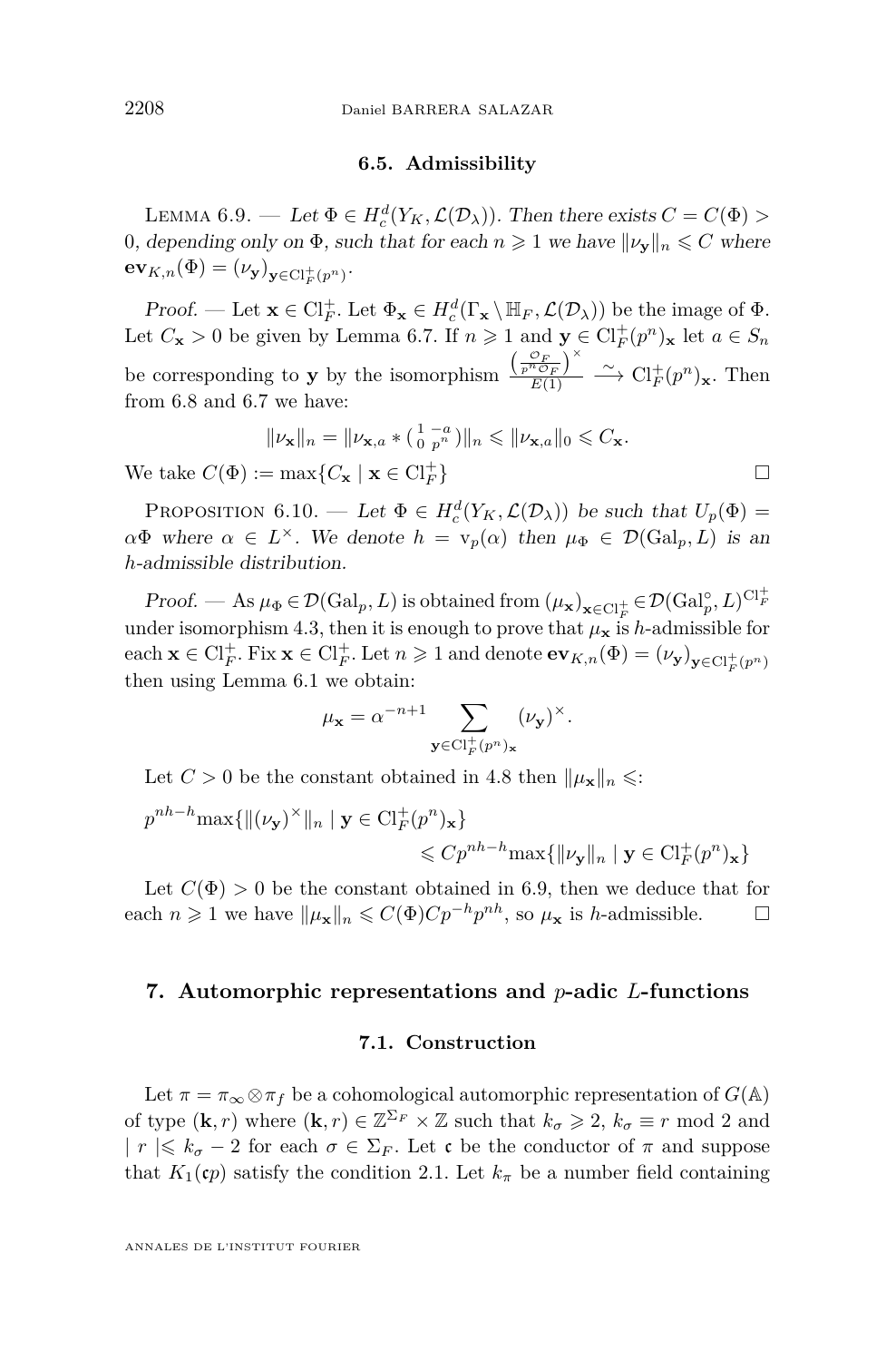the normal closure of *F* and the field of definition of  $\pi_f$ . Let *L* be a *p*-adic field containing  $k_{\pi}$ . We call  $\lambda$  the dominant character attached to the data  $(\mathbf{k}, r)$  as in [2.4.](#page-8-1) Let  $\mathbf{f}_{\pi} \in \mathbf{S}_{(\mathbf{k},r)}(K_1(\mathfrak{c}))$  be the newform attached to  $\pi$  (here  $\mathbf{S}_{(\mathbf{k},r)}(K_1(\mathfrak{c}))$  is the space  $\mathbf{S}_{(\mathbf{k},\mathbf{w})}(K_1(\mathfrak{c}),\mathbb{C})$  with  $\mathbf{w} = (\frac{k_\sigma - r}{2})_{\sigma \in \Sigma_F}$  in the notations of [\[10\]](#page-37-14)). We suppose that the following condition is satisfied:

<span id="page-33-0"></span>HYPOTHESIS 7.1. — There exists a *p*-stabilisation of  $f_\pi$ , denoted  $f \in$  $\mathbf{S}_{(\mathbf{k},r)}(K_1(\mathfrak{c}) \cap K_0(p))$  ⊂  $\mathbf{S}_{(\mathbf{k},r)}(K_1(\mathfrak{c}p))$ , such that if we denote by  $a_p \in \overline{\mathbb{Q}}$ the eigenvalue of **f** with respect to the Hecke operator  $U_p$ , then we have:

$$
v_p\left(\mathbf{inc}_p\left(p^{\sum_{\sigma\in\Sigma_F}\frac{k_{\sigma}-2-r}{2}}a_p\right)\right) < k^0 - 1,
$$

where  $k^0 = \min\{k_\sigma \mid \sigma \in \Sigma_F\}.$ 

Using a result of Matsushima–Shimura–Harder ([\[10,](#page-37-14) Proposition 3.1]) we obtain a class  $\delta_1(f) \in H^d_{\text{cusp}}(Y_1(\mathfrak{c}p), \mathcal{L}(\mathbb{V}^\vee_\lambda(\mathbb{C})))$ . Let  $H^d_{\text{cusp}}(Y_1(\mathfrak{c}p),$  $\mathcal{L}(\mathbb{V}_{\lambda}^{\vee}(\mathbb{C})))$ [**f**, **1**] be the space of the Hecke eigenclasses in  $H_{\text{cusp}}^{d}(Y_1(\mathfrak{c}p))$ ,  $\mathcal{L}(\mathbb{V}_{\lambda}^{\vee}(\mathbb{C}))$  with the same eigenvalues that **f** and sign  $(1,\ldots,1) \in \mathbb{Z}^{\Sigma_F}$ . This space is 1-dimensional (see [\[10,](#page-37-14) §8]), then fixing a period  $\Omega_{\pi} \in \mathbb{C}^{\times}$  we obtain a well determined class:

$$
\phi_{\mathbf{f}} \in H_c^d(Y_1(\mathbf{c}p), \mathcal{L}(\mathbb{V}_\lambda^\vee(L))).
$$

By construction we have  $U_p^0 \phi_f = \alpha \phi_f$  with  $\alpha = \mathbf{inc}_p(p^{\sum_{\sigma \in \Sigma_F} \frac{k_{\sigma} - 2 - r}{2}} a_p)$ . By hypothesis  $v_p(\alpha) < k^0 - 1$  and then by Theorem [5.1](#page-21-0) there exists an unique

$$
\Phi_{\mathbf{f}} \in H_c^d(Y_1(\mathfrak{c}p), \mathcal{L}(\mathcal{D}_\lambda(L)),
$$

whose specialization is  $\phi_f$  and  $U_p \Phi_f = \alpha \Phi_f$ . Using the construction described in [6.3](#page-27-0) we define:

$$
\mu_{\mathbf{f}} := \alpha^{-1} \mu_{\Phi_{\mathbf{f}}} \in \mathcal{D}(\text{Gal}_p, L)
$$

<span id="page-33-1"></span>THEOREM 7.2. — The distribution  $\mu_{\mathbf{f}} \in \mathcal{D}(\text{Gal}_p, L)$  is *h*-admissible where  $h = v_p(\alpha)$ . Let  $\chi : \text{Gal}_p \to L^\times$  be a finite order character of *F* such that  $\chi_{\sigma}(-1) = 1$  for each  $\sigma \in \Sigma_F$ , then we have:

$$
\mu_{\mathbf{f}}(\chi) = \mathbf{inc}_p\left(\frac{L^p(\pi \otimes \chi, 1)\tau(\chi)}{\Omega_{\pi}}\right) \prod_{\mathfrak{p}|p} Z_{\mathfrak{p}},
$$

here  $L^p(\pi \otimes \chi, s)$  is the *L*-function of  $\pi$  twisted by  $\chi$  without the Euler factor in  $p, \tau(\chi)$  is the Gauss sum as defined in [\[9,](#page-37-8) §2.5], and:

$$
Z_{\mathfrak{p}} = \begin{cases} \alpha_{\mathfrak{p}}^{-\text{cond}(\chi_{\mathfrak{p}})} & \text{if } \chi_{\mathfrak{p}} \text{ is ramified} \\ \frac{\chi_{\mathfrak{p}}(\varpi_{\mathfrak{p}})^{-d_{\mathfrak{p}}} (1 - \alpha_{\mathfrak{p}}^{-1} \chi_{\mathfrak{p}}(\varpi_{\mathfrak{p}})^{-1} N_{F/\mathbb{Q}}(\mathfrak{p})^{-1})}{1 - \alpha_{\mathfrak{p}} \chi_{\mathfrak{p}}(\varpi_{\mathfrak{p}})} & \text{if not.} \end{cases}
$$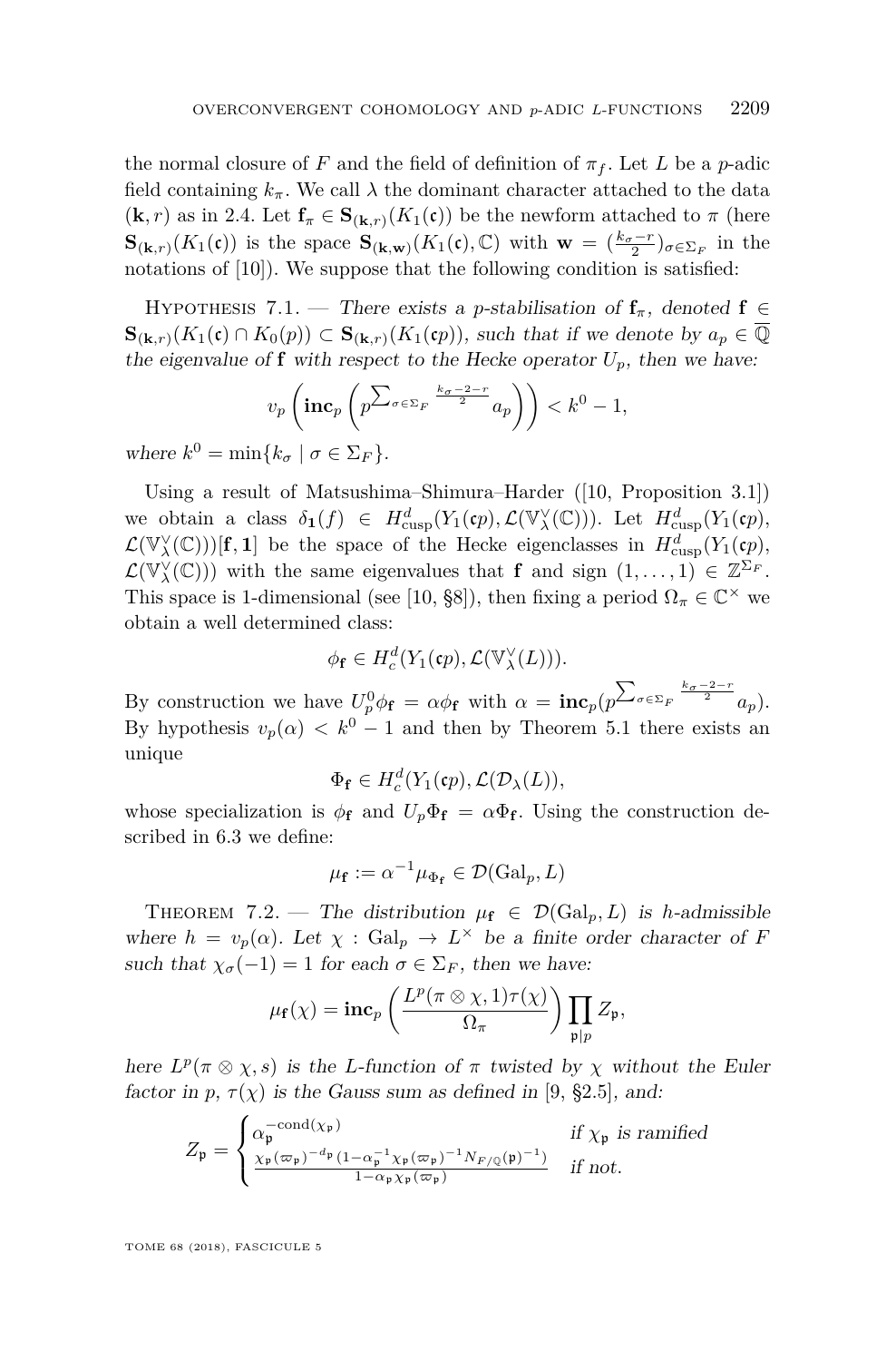where,  $d_p$  is the p-adic valuation of the different of *F*,  $\alpha_p = \mathbf{inc}_p(a_p)$  and  $a_p$  is the eigenvalue of **f** with respect to the hecke operator  $U_p$ .

In this statement we use Remark [4.6](#page-19-3) to see  $\chi : \text{Gal}_p \to L^\times$  as a finite order Hecke character of *F*. Remark that from [\[10,](#page-37-14) Theorem 8.1] we know that  $L(π ⊗ |⋅|_A^nF$ ⊗*χ*,1)  $\frac{d^n k}{d^n} \mathcal{D}(\frac{1}{n}) \in \overline{\mathbb{Q}}$  where *n* is a integer such that  $\frac{-(k^0-2)+r}{2} \leq n \leq \frac{(k^0-2)+r}{2}$ and  $\chi$  is any finite order Hecke character of *F*. We prove this theorem in the next two subsections. In the next subsection we recall the evaluations described in [\[9\]](#page-37-8) and we make explicit the relation with our evaluations. This explicit relation allow us relate our construction with *L*-values. We would like to remark that a basic problem in our construction is the lack of uniqueness of our *p*-adic *L*-functions. This problem is a consequence of the fact that Theorem [1.2](#page-4-0) does not guarantee the interpolation of enough critical values. This problem is settled in the ongoing work [\[3\]](#page-36-2). We refer to [\[12\]](#page-37-15) for a precise study of distributions on Galois groups and the problem of uniqueness.

## **7.2. A computation of Dimitrov**

We follow [\[9\]](#page-37-8) to define evaluations on  $H_c^d(Y_{K_1(\mathfrak{c} p)}, \mathcal{L}(\mathbb{V}^\vee_\lambda(L)))$ , moreover we relate these evaluations with some critical values of  $L(\pi, s)$ . Here we will denote  $\mathbb{V}^{\vee}_{\lambda}(L)$  by  $\mathbb{V}^{\vee}_{\lambda}$  and  $\mathcal{D}_{\lambda}(L)$  by  $\mathcal{D}_{\lambda}$ . These evaluations are defined in the same way as in [6.2:](#page-24-0)

• Using the automorphic cycle  $C_{K_1(\mathfrak{c}_p),n}$  we obtain:

$$
H_c^d(Y_{K_1(\mathfrak{c}p)}, \mathcal{L}(\mathbb{V}_{\lambda}^{\vee})) \longrightarrow H^d(X_n, C_{K_1(\mathfrak{c}p), n}^{\times} \mathcal{L}(\mathbb{V}_{\lambda}^{\vee}));
$$

- Let  $\mathcal{L}_n(\mathbb{V}_\lambda^\vee)$  be the sheaf on  $X_n$  obtained by considering the action  $u \in U(p^n)$  on  $\mathbb{V}_{\lambda}^{\vee}$  by the matrix  $\left(\begin{smallmatrix} u & 0 \\ 0 & 1 \end{smallmatrix}\right)$  on the right. Then the right  $\text{action of } \left( \begin{smallmatrix} 1 & -1 \\ 0 & p^n \end{smallmatrix} \right) \text{ on } \mathbb{V}_{\lambda}^{\vee} \text{ gives } C^{\times}_{K_1(\mathfrak{c}p),n} \mathcal{L}(\mathbb{V}_{\lambda}^{\vee}) \to \mathcal{L}_n(\mathbb{V}_{\lambda}^{\vee}) \text{ a morphism}$ of sheaves over  $X_n$ . Then we obtain:  $H^d(X_n, C^{\times}_{K_1(\mathfrak{c}_p),n}\mathcal{L}(\mathbb{V}_{\lambda}^{\vee})) \to$  $H^d(X_n, \mathcal{L}_n(\mathbb{V}_\lambda^\vee));$
- Consider the morphism  $\mathbb{V}_{\lambda}^{\vee} \to L$  defined by  $\varphi \mapsto (\frac{\mathbf{k}-2\mathbf{t}}{\mathbf{k}-2\mathbf{t}+\mathbf{r}\mathbf{t}})\varphi(f_{\star}),$ where  $f_{\star} \in V_{\lambda}^{\vee}$  is uniquely determined by the condition  $f_{\star}(\frac{1}{0}\frac{z}{1}) =$  $z \stackrel{\mathbf{k}-2\mathbf{t}+\mathbf{r}\mathbf{t}}{2}$  for all  $z \in F \otimes_{\mathbb{Q}} L$ . Then we obtain  $H^d(X_n, \mathcal{L}_n(\mathbb{V}_{\lambda}^{\vee})) \to$  $H^{d}(X_{n}, L) \simeq L^{Cl_{F}^{+}(p^{n})};$
- Putting all these steps together we get:

$$
\mathbf{ev}_{K_1(\mathfrak{c}_p),n}^{\mathrm{Cl}}: H^d_c(Y_{K_1(\mathfrak{c}_p)}, \mathcal{L}(\mathbb{V}_\lambda^{\vee})) \longrightarrow L^{\mathrm{Cl}_F^+(\mathfrak{p}^n)}.
$$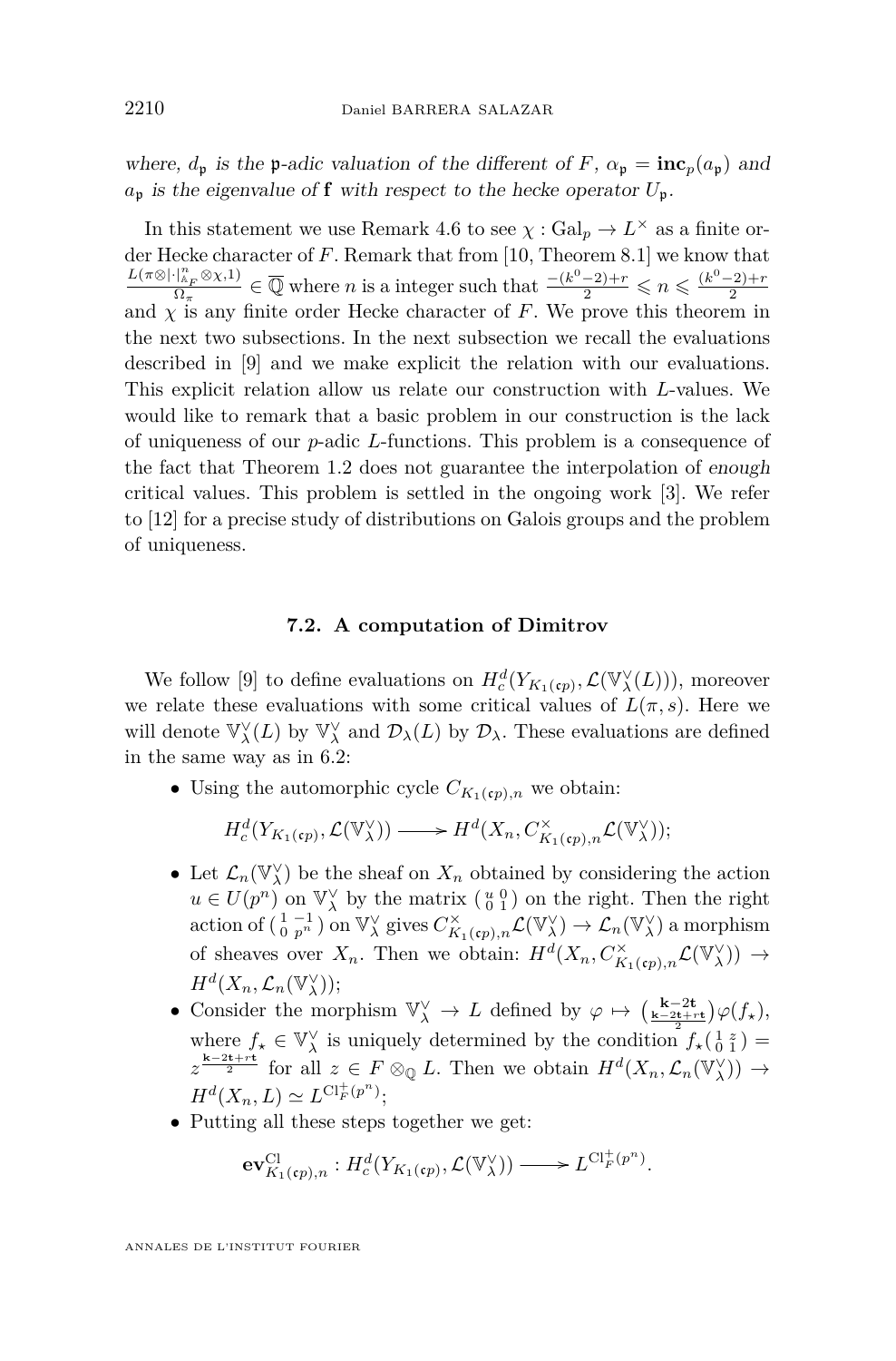<span id="page-35-0"></span>LEMMA 7.3. — We put  $\mathrm{cr} : \mathcal{D}_{\lambda}^+ \to L$ ,  $\mu \to \mathrm{cr}(\mu) = \left(\frac{k-2t}{k-2t+t}\right) \mu\left(z^{\frac{k-2t+rt}{2}}\right).$ 2 Then we have the following commutative diagram:

$$
\begin{aligned}\n\mathbf{ev}_{K_1(\mathfrak{c}_p),n}: H_c^d(Y_1(\mathfrak{c}_p), \mathcal{L}(\mathcal{D}_\lambda)) &\longrightarrow (\mathcal{D}_\lambda^+)^{\mathrm{Cl}_F^+(\mathfrak{p}^n)} \\
\downarrow^{\mathrm{cr}} &\downarrow^{\mathrm{cr}} \\
p^{n\frac{\mathbf{k}-2\mathbf{t}-r\mathbf{t}}{2}} \mathbf{ev}_{K_1(\mathfrak{c}_p),n}^{\mathrm{Cl}}: H_c^d(Y_1(\mathfrak{c}_p), \mathcal{L}(\mathbb{V}_\lambda^\vee)) &\longrightarrow L^{\mathrm{Cl}_F^+(\mathfrak{p}^n)}\n\end{aligned}
$$

Proof. — If we denote by  $\pi : \mathcal{D}_{\lambda} \to \mathbb{V}_{\lambda}^{\vee}$  the projection, it is *I*-equivariant, moreover for each  $\mu \in \mathcal{D}_{\lambda}$  we have:

$$
\pi\left(\mu*\begin{pmatrix}1&-1\\0&p^n\end{pmatrix}\right)=p^{n\frac{\mathbf{k}-2\mathbf{t}-r\mathbf{t}}{2}}\pi(\mu)\cdot\begin{pmatrix}1&-1\\0&p^n\end{pmatrix}.
$$

So comparing the definitions of  $ev^{\text{Cl}}_{K_1(\mathfrak{c}_p),n}$  and  $ev_{K_1(\mathfrak{c}_p),n}$  the lemma follows.  $\Box$ 

<span id="page-35-1"></span>LEMMA 7.4. — Let  $\phi_f$  be as in [7.1,](#page-32-3) and for each  $n \geq 1$  we denote  $ev^{\mathrm{Cl}}_{K_1(\mathfrak{c}p),n}(\phi_{\mathbf{f}}) = (a_{\mathbf{y},\mathbf{f}})_{\mathbf{y} \in \mathrm{Cl}_F^+(p^n)} \in L^{\mathrm{Cl}_F^+(p^n)}$ . Let  $\chi : \mathrm{Gal}_p \to L^\times$  be a finite *F* order character such that  $\chi_{\sigma}(-1) = 1$  for each  $\sigma \in \Sigma_F$ . Let  $n > 0$  large enough such that  $\chi$  factorizes through the projection  $Gal_p \to Cl_F^+(p^n)$ , then we have:

$$
p^{n\frac{\mathbf{k}-2\mathbf{t}-r\mathbf{t}}{2}}\alpha^{-n}\sum_{\mathbf{y}\in\mathrm{Cl}_{F}^{+}(p^{n})}\chi(\mathbf{y})a_{\mathbf{y},\pi}=\mathbf{inc}_{p}\left(\frac{L^{p}(\pi\otimes\chi,1)\tau(\chi)}{\Omega_{\pi}}\right)\prod_{\mathfrak{p}|p}Z_{\mathfrak{p}}.
$$

Proof. — Using the notations of [\[9,](#page-37-8) §1.5] with  $w = (k_{\sigma} - 2)_{\sigma \in \Sigma_F}$  and  $w_0 = r$ , and the commutative diagram  $(2.3)$  we obtain:

$$
S_{K_1(\mathfrak{c}_p),1,n}^{w,w_0}(\phi_{\mathbf{f}}) = p^{n\frac{\mathbf{k}-2\mathbf{t}-r\mathbf{t}}{2}} \alpha^{-n} \mathbf{e} \mathbf{v}_{K_1(\mathfrak{c}_p),n}^{\mathrm{Cl}}(\phi_{\mathbf{f}})
$$

$$
= p^{n\frac{\mathbf{k}-2\mathbf{t}-r\mathbf{t}}{2}} \alpha^{-n} (a_{\mathbf{y},\mathbf{f}})_{\mathbf{y} \in \mathrm{Cl}_F^+(p^n)}.
$$

Finally the lemma result from the calculations given in the proof of [\[9,](#page-37-8) Theorem 2.4].  $\Box$ 

# **7.3. Proof of Theorem [7.2](#page-33-1)**

We have that  $U_p(\Phi_f) = \alpha \Phi_f$ , then from Lemma [6.10](#page-32-4) we deduce that  $\mu_f$ is an *h*-admissible distribution where  $h = v_p(\alpha)$ .

Let  $\chi$ : Gal<sub>p</sub>  $\rightarrow$  *L*<sup> $\times$ </sup> be a finite order character such that  $\chi_{\sigma}(-1) = 1$ for each  $\sigma \in \Sigma_F$ . Let  $n \geq 1$  be such that the conductor of  $\chi$  is divided by  $p^n \mathcal{O}_F$ . Then we can consider  $\chi$  to be defined on  $\mathrm{Cl}_F^+(p^n)$ .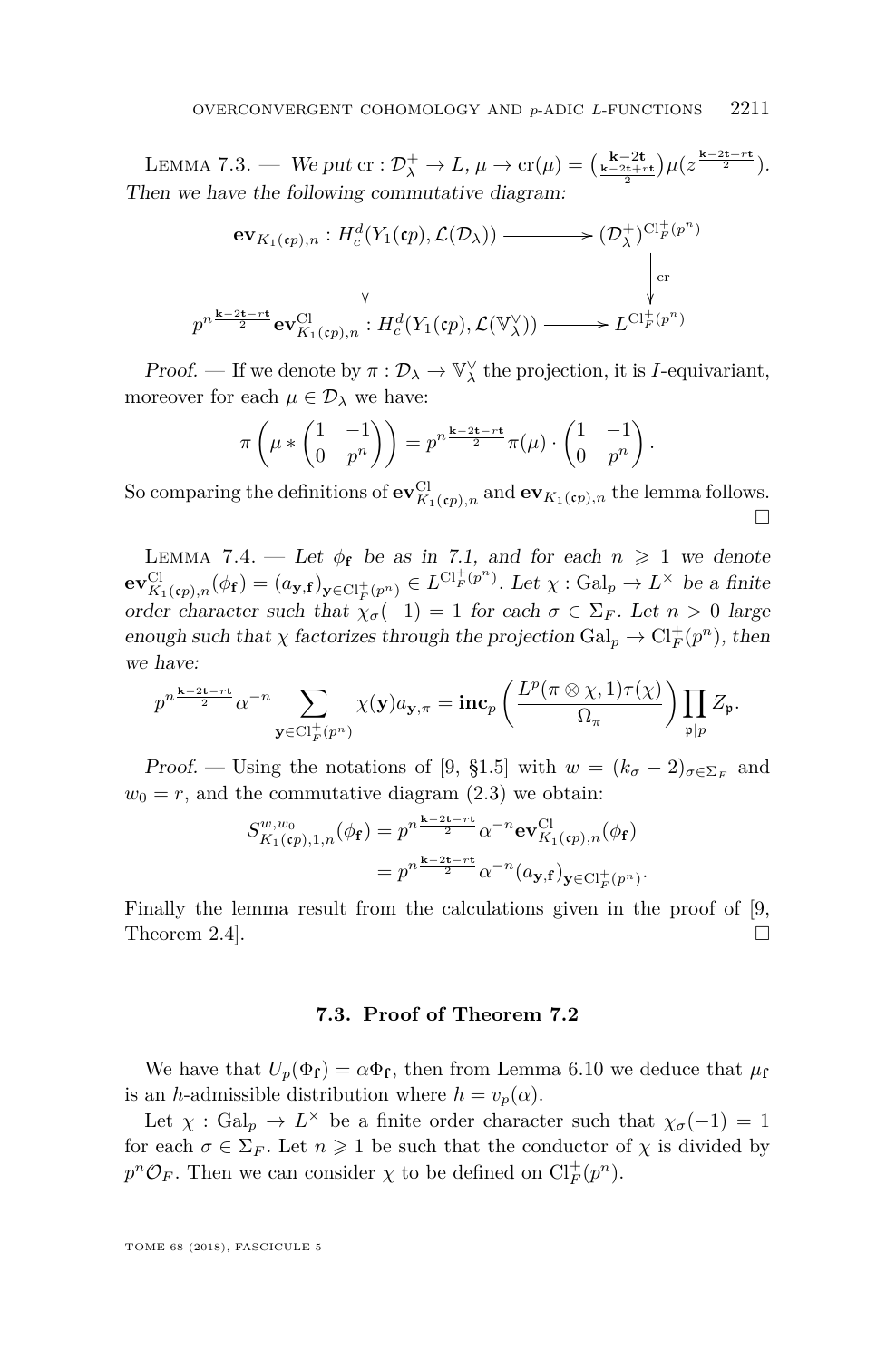We write  $ev_{K_1(\mathfrak{c}_p),n}(\Phi_{\mathbf{f}}) = (\nu_{\mathbf{y}})_{\mathbf{y} \in \mathrm{Cl}_F^+(p^n)} \in (\mathcal{D}_{\lambda}^+)^{\mathrm{Cl}_F^+(p^n)}$ . From definition in [4.3.3](#page-20-2) and Lemma [6.8,](#page-31-0) we obtain that if  $\mathbf{x} \in \mathrm{Cl}_F^+$  and  $\mathbf{y} \in \mathrm{Cl}_F^+(p^n)_{\mathbf{x}}$  then we have:

$$
\nu_{\mathbf{y}}^{\times}(\chi_{\mathbf{x}})=\bigg(\dfrac{\mathbf{k}-2\mathbf{t}}{\frac{\mathbf{k}-2\mathbf{t}+r\mathbf{t}}{2}}\bigg)\chi(\mathbf{y})\nu_{\mathbf{y}}(z^{\frac{\mathbf{k}-2\mathbf{t}+r\mathbf{t}}{2}}),
$$

here  $\chi_{\mathbf{x}}$  is given by the composition of the homeomorphism  $r_{\mathbf{x}} : \text{Gal}_{p}^{\circ} \to$  $Gal_{p,\mathbf{x}}$  and  $\chi$ .

As before we write  $ev^{\text{Cl}}_{K_1(\mathfrak{c}_p),n}(\phi_{\mathbf{f}}) = (a_{\mathbf{y},\mathbf{f}})_{\mathbf{y} \in \text{Cl}_F^+(p^n)}$ . Then we have:

$$
\mu_{\mathbf{f}}(\chi) = \alpha^{-1} \mu_{\Phi_{\mathbf{f}}}(\chi)
$$
\n
$$
= \alpha^{-n} \sum_{\mathbf{x} \in \mathrm{Cl}_F^+} \sum_{\mathbf{y} \in \mathrm{Cl}_F^+(\mathbf{p}^n)_{\mathbf{x}}} \nu_{\mathbf{y}}^{\times}(\chi_{\mathbf{x}})
$$
\n
$$
= \alpha^{-n} \sum_{\mathbf{x} \in \mathrm{Cl}_F^+} \sum_{\mathbf{y} \in \mathrm{Cl}_F^+(\mathbf{p}^n)_{\mathbf{x}}} \left(\frac{\mathbf{k} - 2\mathbf{t}}{\frac{\mathbf{k} - 2\mathbf{t} + r\mathbf{t}}{2}}\right) \chi(\mathbf{y}) \nu_{\mathbf{y}}(z^{\frac{\mathbf{k} - 2\mathbf{t} + r\mathbf{t}}{2}})
$$
\n
$$
= p^n \frac{\mathbf{k} - 2\mathbf{t} + r\mathbf{t}}{2} \alpha^{-n} \sum_{\mathbf{y} \in \mathrm{Cl}_F^+(\mathbf{p}^n)} \chi(\mathbf{y}) a_{\mathbf{y}, \pi},
$$
\n
$$
= \mathbf{inc}_p \left(\frac{L^p(\pi \otimes \chi, 1)\tau(\chi)}{\Omega_{\pi}}\right) \prod_{\mathbf{p} \mid p} Z_{\mathbf{p}}.
$$

The second equality follows from Lemma [6.1,](#page-25-3) the fourth from Lemma [7.3](#page-35-0) and the last one from Lemma [7.4.](#page-35-1)

# BIBLIOGRAPHY

- <span id="page-36-7"></span>[1] Y. Amice & J. Vélu, "Distributions *p*-adiques associées aux séries de Hecke", in Journées Arithmétiques de Bordeaux (Conf., Univ. Bordeaux, Bordeaux, 1974), Astérisque, vol. 24-25, Société Mathématique de France, 1975, p. 119-131.
- <span id="page-36-1"></span>[2] A. Ash & G. Stevens, "*p*-adic deformations of arithmetic cohomology", preprint, 2008.
- <span id="page-36-2"></span>[3] D. Barrera Salazar, M. Dimitrov & A. Jorza, "*p*-adic *L*-functions for nearly finite slope Hilbert modular forms and the exceptional zero conjecture", [https:](https://arxiv.org/abs/1709.08105v2) [//arxiv.org/abs/1709.08105v2](https://arxiv.org/abs/1709.08105v2), 2017.
- <span id="page-36-3"></span>[4] D. Barrera Salazar & C. Williams, "*P*-adic *L*-functions for GL2", to appear in Can. J. Math., 2017.
- <span id="page-36-4"></span>[5] J. Bergdall & D. Hansen, "On *p*-adic *L*-functions for Hilbert modular forms", preprint, 2017.
- <span id="page-36-5"></span>[6] A. Borel & J.-P. Serre, "Corners and arithmetic groups", Comment. Math. Helv. **48** (1974), p. 436-491.
- <span id="page-36-6"></span>[7] G. E. BREDON, Sheaf theory, second ed., Graduate Texts in Mathematics, vol. 170, Springer, 1997, xii+502 pages.
- <span id="page-36-0"></span>[8] A. DABROWSKI, "*p*-adic *L*-functions of Hilbert modular forms", Ann. Inst. Fourier **44** (1994), no. 4, p. 1025-1041.